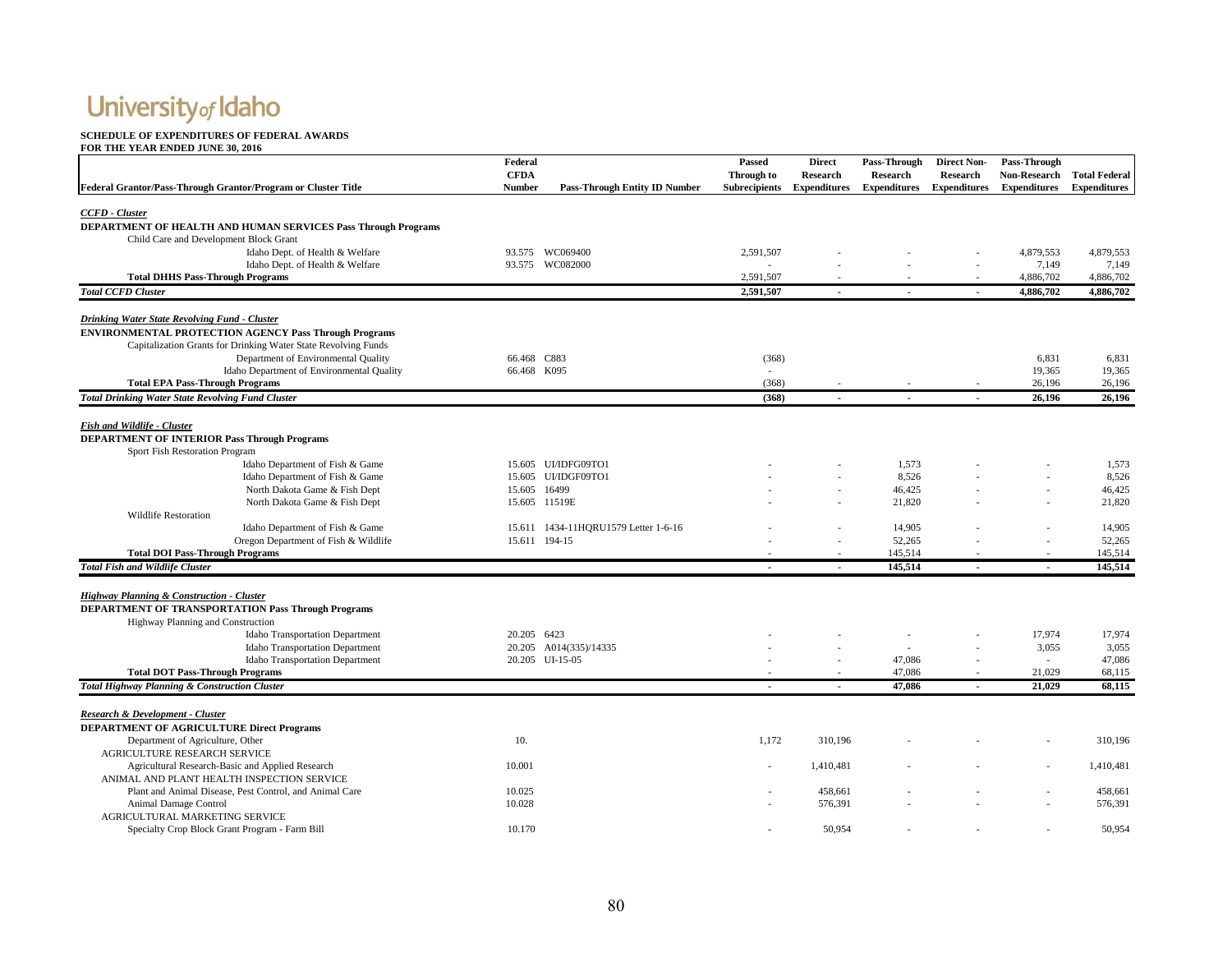#### **SCHEDULE OF EXPENDITURES OF FEDERAL AWARDS**

#### **FOR THE YEAR ENDED JUNE 30, 2016**

|                                                                                                        | Federal       |                                            | Passed               | <b>Direct</b>       | Pass-Through        | <b>Direct Non-</b>  | Pass-Through             |                      |
|--------------------------------------------------------------------------------------------------------|---------------|--------------------------------------------|----------------------|---------------------|---------------------|---------------------|--------------------------|----------------------|
|                                                                                                        | <b>CFDA</b>   |                                            | Through to           | Research            | Research            | Research            | <b>Non-Research</b>      | <b>Total Federal</b> |
| Federal Grantor/Pass-Through Grantor/Program or Cluster Title                                          | <b>Number</b> | <b>Pass-Through Entity ID Number</b>       | <b>Subrecipients</b> | <b>Expenditures</b> | <b>Expenditures</b> | <b>Expenditures</b> | <b>Expenditures</b>      | <b>Expenditures</b>  |
|                                                                                                        |               |                                            |                      |                     |                     |                     |                          |                      |
| Research & Development - Cluster (Cont.)                                                               |               |                                            |                      |                     |                     |                     |                          |                      |
| <b>DEPARTMENT OF AGRICULTURE Direct Programs (Cont.)</b><br>NATIONAL INSTITUTE OF FOOD AND AGRICULTURE |               |                                            |                      |                     |                     |                     |                          |                      |
| Grants for Agricultural Research, Special Research Grants                                              | 10.200        |                                            | 31,020               | 114,572             |                     |                     |                          | 114,572              |
| Cooperative Forestry Research                                                                          | 10.202        |                                            |                      | 703,630             |                     |                     |                          | 703,630              |
| Payments to Agricultural Experiment Stations Under the Hatch Act                                       | 10.203        |                                            | $\sim$               | 3,270,847           |                     |                     | ÷,                       | 3,270,847            |
| Animal Health and Disease Research                                                                     | 10.207        |                                            | $\sim$               | 37,653              |                     |                     |                          | 37,653               |
| <b>Higher Education Challenge Grants</b>                                                               | 10.217        |                                            | (829)                | 6,940               |                     |                     |                          | 6,940                |
| <b>Integrated Programs</b>                                                                             | 10.303        |                                            | 32,965               | 183,181             |                     |                     | ÷.                       | 183,181              |
| Agriculture and Food Research Initiative (AFRI)                                                        | 10.310        |                                            | 2,251,615            | 5,019,332           |                     |                     |                          | 5,019,332            |
| Biomass Research and Development Intiative Competitive Grants Program (BRDI)                           | 10.312        |                                            |                      | 135,706             |                     |                     |                          | 135,706              |
| <b>FOREST SERVICE</b>                                                                                  |               |                                            |                      |                     |                     |                     |                          |                      |
| <b>Forest Health Protection</b>                                                                        | 10.680        |                                            |                      | 418,490             |                     |                     |                          | 418,490              |
| NATURAL RESOURCES CONSERVATION SERVICE                                                                 |               |                                            |                      |                     |                     |                     |                          |                      |
| Soil & Water Conservation                                                                              | 10.902        |                                            |                      | 147,347             |                     |                     |                          | 147,347              |
| Snow Survey and Water Supply Forecasting                                                               | 10.907        |                                            |                      | 2,918               |                     |                     | ÷.                       | 2,918                |
| <b>Environmental Quality Incentives Program</b>                                                        | 10.912        |                                            |                      | 13,242              |                     |                     |                          | 13,242               |
| <b>Total USDA Direct Programs</b>                                                                      |               |                                            | 2,315,943            | 12,860,541          | $\sim$              | ÷,                  | $\sim$                   | 12,860,541           |
| DEPARTMENT OF AGRICULTURE Pass Through Programs                                                        |               |                                            |                      |                     |                     |                     |                          |                      |
|                                                                                                        | 10.           |                                            |                      |                     |                     |                     |                          |                      |
| Department of Agriculture, Other                                                                       | 10.           | 13572                                      |                      |                     | 24,965              |                     |                          | 24,965               |
| Idaho Apple Commission<br>National Potato Promotion Board                                              | 10.           | 13617                                      |                      |                     | 36,013              |                     |                          | 36,013               |
| Twin Falls Soil & Water Conservation District                                                          | 10.           | 13696                                      |                      |                     | 451                 |                     |                          | 451                  |
| National Potato Promotion Board                                                                        | 10.           | 13617                                      |                      |                     | 47,807              |                     |                          | 47,807               |
| Western Forestry & Conservation Assn                                                                   | 10.           | <b>IETIC Russell H Hudson Gene Archive</b> |                      |                     | $\blacksquare$      |                     |                          | $\overline{1}$       |
| Western Forestry & Conservation Assn                                                                   | 10.           | *I*IETIC Director Odd Yr Funds             |                      |                     | 50                  |                     |                          | 50                   |
| Western Forestry & Conservation Assn                                                                   | 10.           | *I*IETIC Data Manager II Odd Yr            |                      |                     | 3                   |                     |                          | 3                    |
| Western Forestry & Conservation Assn                                                                   | 10.           | 00683L                                     |                      |                     | 18,559              |                     | $\overline{\phantom{a}}$ | 18,559               |
| Western Forestry & Conservation Assn                                                                   | 10.           | 00683L                                     |                      |                     | 895                 |                     |                          | 895                  |
| Western Forestry & Conservation Assn                                                                   | 10.           | 00683M                                     |                      |                     | 24                  |                     |                          | 24                   |
| <b>AGRICULTURE RESEARCH SERVICE</b>                                                                    |               |                                            |                      |                     |                     |                     |                          |                      |
| Agricultural Research-Basic and Applied Research                                                       | 10.001        |                                            |                      |                     |                     |                     |                          |                      |
| University of Nebraska                                                                                 | 10.001        | 25-6235-0205-003                           |                      |                     | 1,571               |                     |                          | 1,571                |
| <b>Washington State University</b>                                                                     | 10.001        | 123681 G003447                             |                      | ÷,                  | 5,903               |                     | ÷,                       | 5,903                |
| <b>Brigham Young University</b>                                                                        | 10.001        | 15-0454                                    |                      |                     | 13,424              |                     |                          | 13,424               |
| ANIMAL AND PLANT HEALTH INSPECTION SERVICE                                                             |               |                                            |                      |                     |                     |                     |                          |                      |
| Plant and Animal Disease, Pest Control, and Animal Care                                                | 10.025        |                                            |                      |                     |                     |                     |                          |                      |
| <b>Boise State University</b>                                                                          | 10.001        | <b>BSU Crisis in Specialty Crops</b>       |                      |                     | 3,180               |                     |                          | 3,180                |
| AGRICULTURAL MARKETING SERVICE                                                                         |               |                                            |                      |                     |                     |                     |                          |                      |
| Specialty Crop Block Grant Program - Farm Bill                                                         | 10.170        |                                            |                      |                     |                     |                     |                          |                      |
| <b>Idaho Potato Commission</b>                                                                         |               | 10.170 12618                               |                      |                     | (704)               |                     |                          | (704)                |
| Idaho Department of Agriculture                                                                        |               | 10.170 2013SCBGP-FB                        |                      |                     | 33,971              |                     |                          | 33,971               |
| Idaho Department of Agriculture                                                                        |               | 10.170 2013SCBGP-FB                        |                      |                     | 31,729              |                     |                          | 31,729               |
| Idaho Bean Commission                                                                                  |               | 10.170 13602                               |                      |                     | 22,113              |                     |                          | 22,113               |
| Idaho Department of Agriculture                                                                        |               | 10.170 2014 Farm Bill SCBGP-FB             |                      |                     | 28,207              |                     | ×                        | 28,207               |
| <b>Idaho Potato Commission</b>                                                                         |               | 10.170 2014 Farm Bill SCBGP-FB             |                      |                     | 47,247              |                     |                          | 47,247               |
| Idaho Department of Agriculture                                                                        |               | 10.170 2014 Farm Bill SCBGP-FB             |                      |                     | 20,920              |                     |                          | 20,920               |
| Idaho Department of Agriculture                                                                        |               | 10.170 2014 Farm Bill SCBGP-FB             |                      |                     | 76,582              |                     | ÷,                       | 76,582               |
| Idaho Apple Commission                                                                                 |               | 10.170 14584                               |                      |                     | 39,553              |                     |                          | 39,553               |
| Idaho Potato Commission                                                                                |               | 10.170 2014 Farm Bill SCBGP-FB             |                      |                     | 2.585               |                     |                          | 2.585                |

**DEPARTMENT OF AGRICULTURE Pass Through Programs (Cont.)**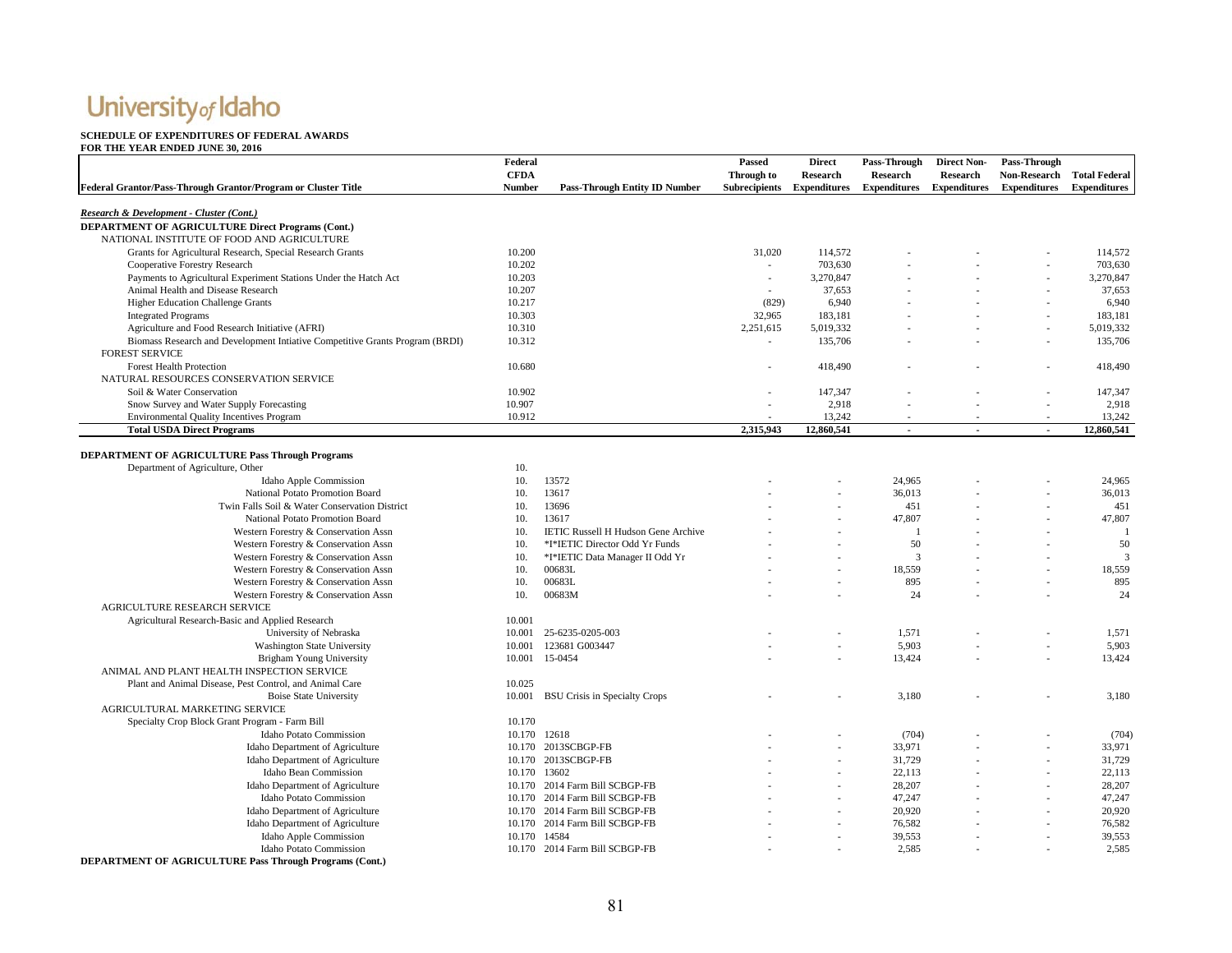### **SCHEDULE OF EXPENDITURES OF FEDERAL AWARDS FOR THE YEAR ENDED JUNE 30, 2016**

|                                                               | Federal       |                                       | Passed               | <b>Direct</b>            | Pass-Through        | <b>Direct Non-</b>  | Pass-Through               |                     |
|---------------------------------------------------------------|---------------|---------------------------------------|----------------------|--------------------------|---------------------|---------------------|----------------------------|---------------------|
|                                                               | <b>CFDA</b>   |                                       | <b>Through to</b>    | <b>Research</b>          | <b>Research</b>     | Research            | Non-Research Total Federal |                     |
| Federal Grantor/Pass-Through Grantor/Program or Cluster Title | Number        | <b>Pass-Through Entity ID Number</b>  | <b>Subrecipients</b> | <b>Expenditures</b>      | <b>Expenditures</b> | <b>Expenditures</b> | <b>Expenditures</b>        | <b>Expenditures</b> |
|                                                               |               |                                       |                      |                          |                     |                     |                            |                     |
| AGRICULTURAL MARKETING SERVICE (Cont.)                        |               |                                       |                      |                          |                     |                     |                            |                     |
| Specialty Crop Block Grant Program - Farm Bill (Cont.)        | 10.170        |                                       |                      |                          |                     |                     |                            |                     |
| Idaho Bean Commission                                         | 10.170 14598  |                                       |                      |                          | 43,816              |                     |                            | 43,816              |
| Idaho Department of Agriculture                               | 10.170        | 2015 FARM BILL SCBGP-FB               |                      |                          | 5,405               |                     |                            | 5,405               |
| Idaho Bean Commission                                         | 10.170 15496  |                                       |                      |                          | 13,558              |                     |                            | 13,558              |
| Idaho Bean Commission                                         | 10.170 15550  |                                       |                      |                          | 19,661              |                     |                            | 19,661              |
| Idaho Bean Commission                                         | 10.170 15550  |                                       |                      |                          | 15,709              |                     |                            | 15,709              |
| Idaho Potato Commission                                       |               | 10.170 2013 FARM BILL SCBGP-FB        |                      |                          | 36,918              |                     |                            | 36,918              |
| <b>Idaho Potato Commission</b>                                |               | 10.170 2013 FARM BILL SCBGP-FB        |                      |                          | 5,836               |                     |                            | 5,836               |
| Idaho Potato Commission                                       |               | 10.170 2013 FARM BILL SCBGP-FB        |                      |                          | 6,733               |                     |                            | 6,733               |
| <b>Idaho Potato Commission</b>                                |               | 10.170 2013 FARM BILL SCBGP-FB        |                      |                          | 1,999               |                     |                            | 1,999               |
| Idaho Department of Agriculture                               |               | 10.170 2015 SCBGP-FB                  |                      | $\overline{\phantom{a}}$ | 3,158               |                     |                            | 3,158               |
| Idaho Bean Commission                                         | 10.170 13615  |                                       |                      |                          | 4,238               |                     |                            | 4,238               |
| NATIONAL INSTITUTE OF FOOD AND AGRICULTURE                    |               |                                       |                      |                          |                     |                     |                            |                     |
| Grants for Agricultural Research, Special Research Grants     | 10.200        |                                       |                      |                          |                     |                     |                            |                     |
| University of Washington                                      |               | 10.200 UWSC8215                       |                      |                          | 24,392              |                     |                            | 24,392              |
| University of Washington                                      |               | 10.200 756222                         |                      |                          | (5, 438)            |                     |                            | (5, 438)            |
| University of California, Davis                               |               | 10.200 201402878-07-UI-Hirnyck-FoodU  |                      |                          | 46,673              |                     |                            | 46,673              |
| Washington State University                                   | 10.200        | 105577 G003394                        |                      |                          | 178,235             |                     |                            | 178,235             |
| University of California, Davis                               | 10.200        | 201502587-09-UID-Hirnyck-FoodU        |                      |                          | 9,086               |                     |                            | 9,086               |
| University of Washington                                      | 10.200        | 734578                                |                      |                          | 442                 |                     |                            | 442                 |
| University of Washington                                      | 10.200 757251 |                                       |                      |                          | 1,250               |                     |                            | 1,250               |
| University of Washington                                      |               | 10.200 757248                         |                      |                          | 24,163              |                     |                            | 24,163              |
| University of Washington                                      |               | 10.200 UWSC8211                       |                      |                          | 19,223              |                     |                            | 19,223              |
| University of Washington                                      |               | 10.200 UWSC8840 BPO12502              |                      |                          | 171                 |                     |                            | 171                 |
| Sustainable Agriculture Research and Education                | 10.215        |                                       |                      |                          |                     |                     |                            |                     |
| Montana State University                                      |               | 10.215 G193-16-W5904                  |                      |                          | 11,570              |                     |                            | 11,570              |
| <b>Utah State University</b>                                  |               | 10.215 110892008                      |                      |                          | 8,228               |                     |                            | 8,228               |
|                                                               |               | 10.215 120833019                      |                      |                          | 5,716               |                     |                            | 5,716               |
| <b>Utah State University</b>                                  |               |                                       |                      |                          |                     |                     |                            |                     |
| <b>Community Food Projects</b>                                | 10.225        |                                       |                      |                          |                     |                     |                            |                     |
| Oregon State University                                       |               | 10.225 170348                         |                      |                          |                     |                     |                            |                     |
| <b>Integrated Programs</b>                                    | 10.303        |                                       |                      |                          |                     |                     |                            |                     |
| Texas Woman's University                                      | 10.303        | 2045-045-2                            |                      |                          | 4,254               |                     |                            | 4,254               |
| Homeland Security_Agriculture                                 | 10.304        |                                       |                      |                          |                     |                     |                            |                     |
| Univ of California Davis                                      |               | 10.304 201303063-07                   |                      |                          | 12,912              |                     |                            | 12,912              |
| Specialty Crop Research Initiative                            | 10.309        |                                       |                      |                          |                     |                     |                            |                     |
| Cornell University                                            |               | 10.309 73999-10424                    |                      |                          | 15,834              |                     |                            | 15,834              |
| University of Wisconsin                                       | 10.309        | 350K825                               | 40.229               |                          | 93,285              |                     |                            | 93,285              |
| University of Wisconsin                                       |               | 10.309 350K825                        |                      |                          | 30,830              |                     |                            | 30,830              |
| Washington State University                                   | 10.309        | 123535 G003384                        |                      |                          | 27,678              |                     |                            | 27,678              |
| Cornell University                                            | 10.309        | 73999-10424                           |                      |                          | 159,072             |                     |                            | 159,072             |
| Cornell University                                            |               | 10.309 73999-10424                    |                      |                          | 33,815              |                     |                            | 33,815              |
| Cornell University                                            |               | 10.309 73999-10424                    |                      |                          | 18,764              |                     |                            | 18,764              |
| Cornell University                                            | 10.309        | 73999-10424                           |                      |                          | 45,959              |                     |                            | 45,959              |
| Agriculture and Food Research Initiative (AFRI)               | 10.310        |                                       |                      |                          |                     |                     |                            |                     |
| University of Arkansas                                        |               | 10.310 UA AES 0402-82678-01 PO6822616 |                      |                          | 42,764              |                     |                            | 42,764              |
| University of Nevada at Reno                                  | 10.310        | UNR-14-78 114GC000085                 |                      |                          | 128,925             |                     |                            | 128,925             |
| Washington State University                                   |               | 10.310 115375 G002917                 |                      |                          | 95,897              |                     |                            | 95,897              |
| Univ of California Davis                                      |               | 10.310 201015718-13                   |                      |                          | 63,719              |                     |                            | 63,719              |
| Regents University of California Riverside                    |               | 10.310 S-000471                       |                      |                          | 47,004              |                     |                            | 47,004              |
| <b>Auburn University</b>                                      |               | 10.310 13-AGR-373036-UI               |                      |                          | 910                 |                     |                            | 910                 |

**DEPARTMENT OF AGRICULTURE Pass Through Programs (Cont.)**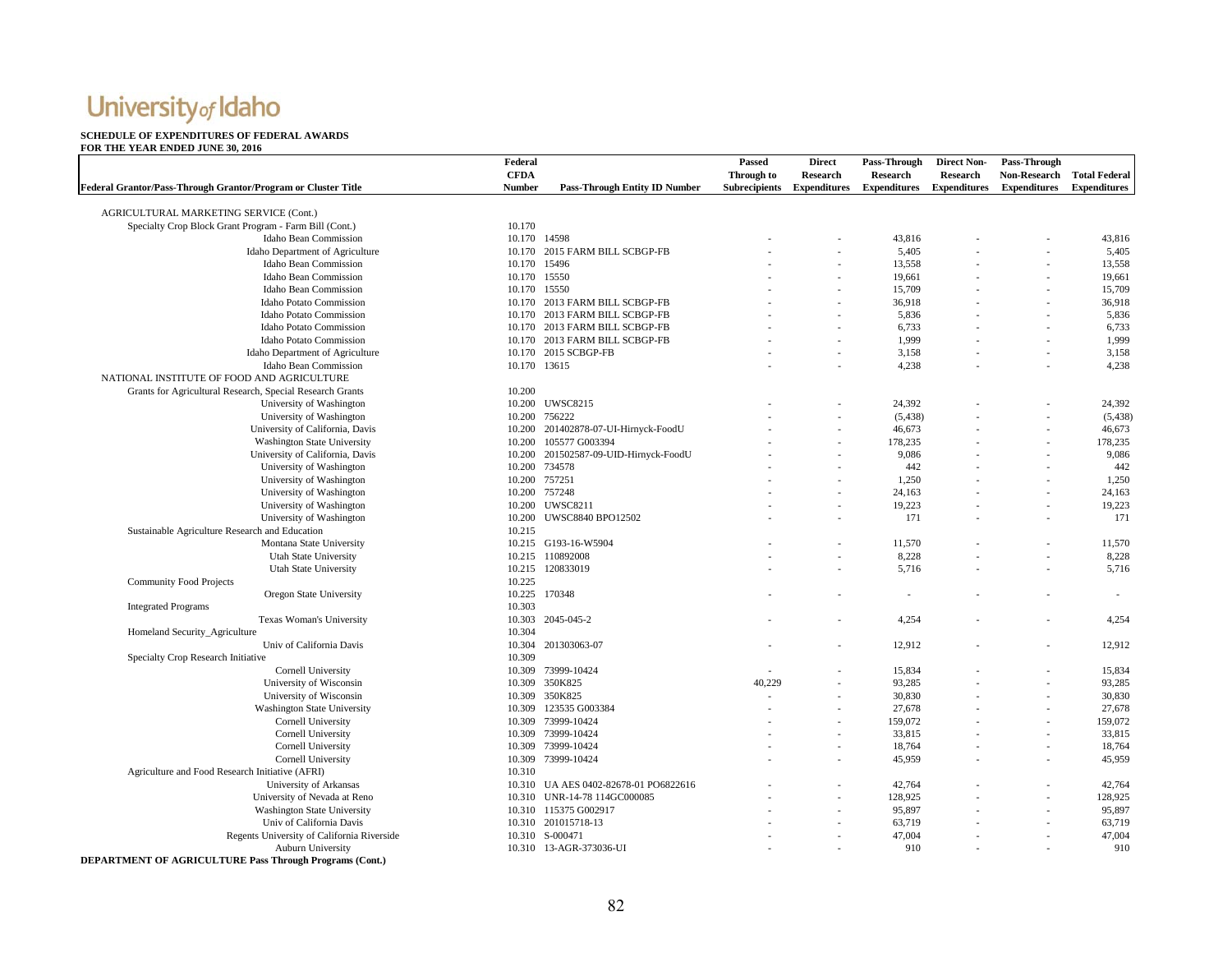#### **SCHEDULE OF EXPENDITURES OF FEDERAL AWARDSFOR THE YEAR ENDED JUNE 30, 2016**

#### **Federal Grantor/Pass-Through Grantor/Program or Cluster Title Federal CFDA Number Pass-Through Entity ID Number Passed Through to Subrecipients Direct Research Expenditures Pass-Through Research Expenditures Direct Non-Research Expenditures Pass-Through Non-Research Total Federal Expenditures Expenditures**  NATIONAL INSTITUTE OF FOOD AND AGRICULTURE (Cont.) Agriculture and Food Research Initiative (AFRI) (Cont.) 10.310 10.310 14-20A-RGE021 - - 36,517 - 36,517 - 36,517 - 36,517 - 36,517 - 36,517 - 36,517 - 36,517 - 36,517 - 36,517 - 36,517 - 36,517 - 36,517 - 36,517 - 36,517 - 36,517 - 36,517 - 36,517 - 36,517 - 36,517 - 36,517 - 36,517 -West Virginia University 10.310 16-308-UI 10.310 16-308-UI - - 524 - 524 - - 524 - - 524 Boise State University 10.310 5353-A (573) - (573) - (573) - (573) - (573) - (573) Washington State University 10.310 115808G002989 10.310 115808G002989 10.310 115808G002989 10.397) - (3,297) Washington State University 10.310 115808G002989 10.310 115808G002989 10.310 115808G002989 10.310 115808G002989 10.310 115808G002989 10.310 115808G002989 10.310 115808G002989 10.310 116808G002989 10.310 116808G002989 10.31 Washington State University 10.310 115808G002989 120310 10.310 115808G002989 120310 197,294 197,294 197,294 197,294 Colorado State University 10.310 G-91600-5 - - 46,795 - 46,795 - 46,795 - 46,795 - 46,795 - 46,795 - 46,795 - 46,795 Washington State University 10.310 115808G002989 - - 47,192 - 47,192 - 47,192 - 47,192 University of Washington 10.310 729775 10.310 729775 10.310 729775 10.310 729775 10.310 729775 10.310 729775 10.310 729775 10.310 729775 10.310 729775 10.310 729775 10.310 729775 10.310 729775 10.310 729775 10.310 729775 1 University of Washington 10.310 729775 10.310 729775 - 166,361 - 166,361 - 166,361 - 166,361 - 166,361 - 166,361 - 166,361 - 166,361 - 166,361 - 166,361 - 166,361 - 166,361 - 166,361 - 166,361 - 166,361 - 23,600 - 23,600 -Colorado State University 10.310 G-91600-5 - - 23,600 - 23,600 - 23,600 - 23,600 - 23,600 Colorado State University 10.310 G-91600-5 - 10.310 G-91600-5 - 159,190 - 159,190 - 159,190 Colorado State University 10.310 G-91600-5 10.310 G-91600-5 - - 51,303 - 51,303 - 51,303 Washington State University 10.310 115375 G002917 - 105,036 - - 105,036 - Washington State University 10.310 115808G002989 - - 6,557 - - 6,557 Oregon State University 10.310 CO462A-A 100.310 CO462A-A 100 100.144 100.144 - 106,144 100.144 Washington State University 10.310 115808G002989 - - - 89,914 - 89,914 - 89,914 - 89,914 - 89,914 - 89,914 - 89,914 - 89,914 - 89,914 - 89,914 - 89,914 - 89,914 - 89,914 - 89,914 - 89,914 - 89,914 - 89,914 - 89,914 - 89,91 Crop Protection and Pest Management Competitive Grants Program 10.329 Utah State University 10.329 15052701 - **-** 10,929 - - 10,929 University of California, Davis 10.329 SA14-2309-15 - **-** 10,121 - - 10,121 Alfalfa and Forage Research Program 10.330 Washington State University 10.330 124210 G003390 5,340 5,340 5,340 5,340 5,340 5,340 5,340 5,540 5,540 5,540 5,540 ECONOMIC RESEARCH SERVICEAgricultural and Rural Economic Research, Cooperative Agreements and Collaborations 10.250 University of Arkansas 10.250 UA AES 05837-01 - **-** 2,860 - - 2,860 THE OFFICE OF THE CHIEF ECONOMISTAgricultural Market and Economic Research 10.290 University of Minnesota 10.290 H005272201 10.290 H005272201 **- 10.290** - 16,130 - 16,130 - 16,130 RURAL BUSINESS-COOPERATIVE SERVICERural Business Opportunity Grants 10.773 Clearwater Economic Development Assoc. 10.773 14282 - **-** 11,201 - - 11,201 **Total USDA Pass Through Programs 5,017,874 10,229 10,229 10,229 10,229 10,229 11,874 11,874 11,874 11,874 11,874 11,874 11,874 11,874 11,874 11,874 11,874 11,874 11,874 11,874 11, Total USDA R&D 2,356,172 12,860,541 3,017,874 - 15,878,415 - DEPARTMENT OF COMMERCE-Pass Through Programs** NATIONAL OCEANIC AND ATMOSPHERIC ADMINISTRATIONClimate and Atmospheric Research 11.431 Oregon State University 11.431 11.431 NA226BC Oregon State University 19 (3,905) - 11.431 NA226BC - - - - - (3,905) - - - (3,905) - - - (3,905) Oregon State University 11.431 NA291A-A 1.216 - 1,216 - 1,216 - 1,216 Oregon State University 11.431 NA291A-A 11.431 NA291A-A 635 - 635 - 635 - 635 - 635 - 635 **Total DOC Pass Through Programs** (2,054) - (2,054) - (2,054) - (2,054) - (2,054) - (2,054) - (2,054) - (2,054) - (2,054) - (2,054) - (2,054) - (2,054) - (2,054) - (2,054) - (2,054) - (2,054) - (2,054) - (2,054) - (2,054) **Total DOC R&D - - (2,054) - - (2,054) DEPARTMENT OF DEFENSE Direct Programs** Department of Defense, Other 1.126,820 - 1,126,820 - 1,126,820 - 1,126,820 - 1,126,820 - 1,126,820 - 1,126,820 OFFICE OF THE CHIEF OF NAVAL RESEARCH, DEPARTMENT OF THE NAVY Basic and Applied Scientific Research **12.300** 12.300 **12.300** 12.300 **12.300** 1 12.300 **12.300** 1 12.300 12.300 12.300 12.300 12.300 12.300 12.300 12.300 12.300 12.300 12.300 12.300 12.300 12.300 12.300 12.300 12.300 12.3 OFFICE OF THE SECRETARY OF DEFENSEBasic Scientific Research - Combating Weapons of Mass Destruction 12.351 12.351 376,749 376,749 521,360 - - 521,360 **DEPARTMENT OF DEFENSE Direct Programs (Cont.)**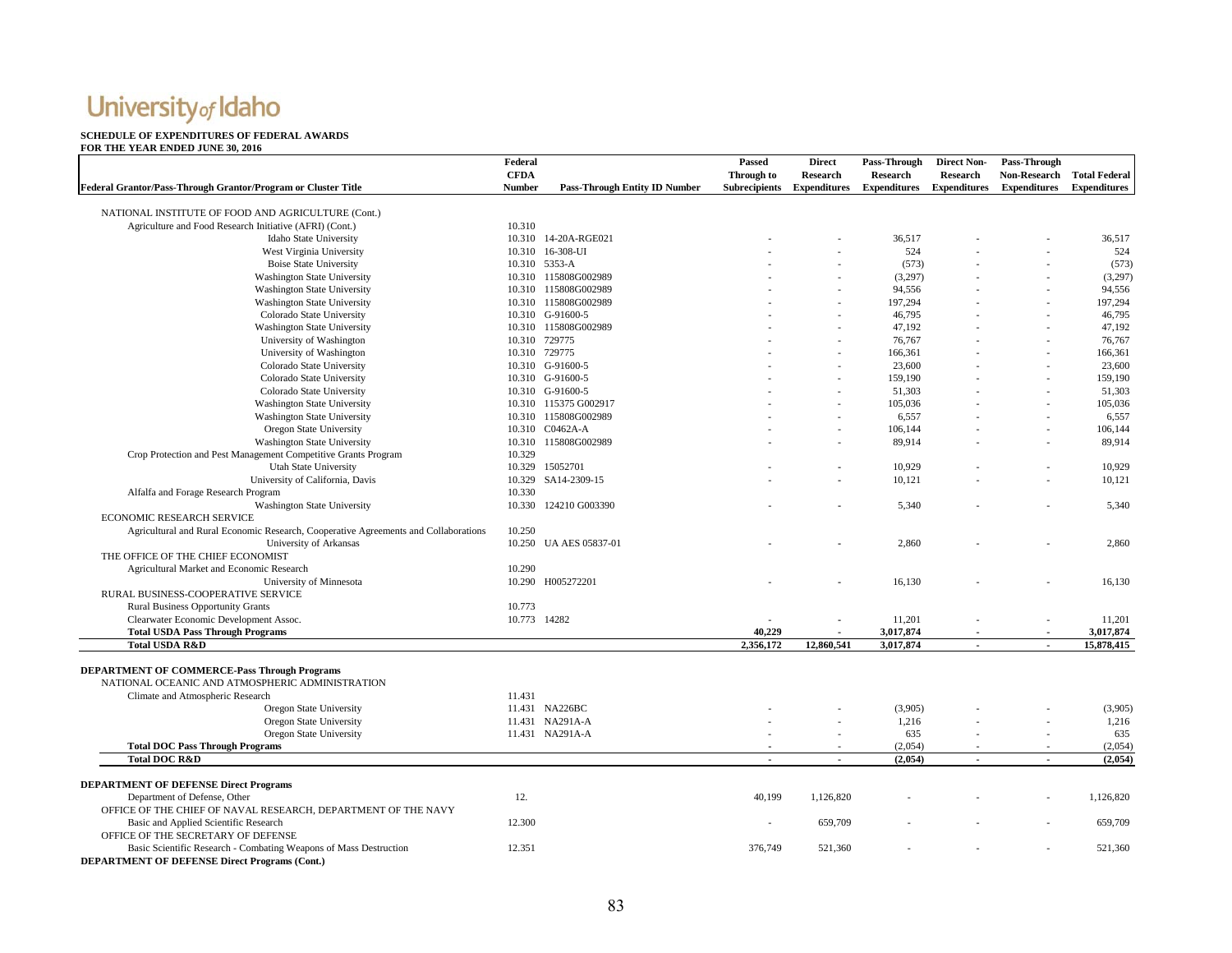#### **SCHEDULE OF EXPENDITURES OF FEDERAL AWARDS**

|                                                                             | Federal       |                                      | <b>Passed</b>        | <b>Direct</b>       | Pass-Through        | <b>Direct Non-</b>  | Pass-Through               |                     |
|-----------------------------------------------------------------------------|---------------|--------------------------------------|----------------------|---------------------|---------------------|---------------------|----------------------------|---------------------|
|                                                                             | <b>CFDA</b>   |                                      | Through to           | <b>Research</b>     | <b>Research</b>     | <b>Research</b>     | Non-Research Total Federal |                     |
| Federal Grantor/Pass-Through Grantor/Program or Cluster Title               | <b>Number</b> | <b>Pass-Through Entity ID Number</b> | <b>Subrecipients</b> | <b>Expenditures</b> | <b>Expenditures</b> | <b>Expenditures</b> | <b>Expenditures</b>        | <b>Expenditures</b> |
|                                                                             |               |                                      |                      |                     |                     |                     |                            |                     |
| OFFICE OF THE SECRETARY OF DEFENSE (Cont.)                                  |               |                                      |                      |                     |                     |                     |                            |                     |
| Basic, Applied, and Advanced Research in Science and Engineering            | 12.630        |                                      |                      | 82,289              |                     |                     |                            | 82,289              |
| DEPARTMENT OF DEFENSE U.S. ARMY MEDICAL COMMAND                             |               |                                      |                      |                     |                     |                     |                            |                     |
| Military Medical Research and Development                                   | 12.420        |                                      |                      | 95,971              |                     |                     |                            | 95,971              |
| DEPARTMENT OF THE AIR FORCE MATERIEL COMMAND                                |               |                                      |                      |                     |                     |                     |                            |                     |
| <b>Basic Science Research</b>                                               | 12.431        |                                      |                      | 82,580              |                     |                     |                            | 82,580              |
| <b>Total DOD Direct Programs</b>                                            |               |                                      | 416,948              | 2,568,729           |                     |                     |                            | 2,568,729           |
|                                                                             |               |                                      |                      |                     |                     |                     |                            |                     |
| <b>DEPARTMENT OF DEFENSE Pass Through Programs</b>                          |               |                                      |                      |                     |                     |                     |                            |                     |
| Department of Defense, Other                                                | 12.           |                                      |                      |                     |                     |                     |                            |                     |
| CFD Research Corporation                                                    | 12.           | 20120488                             |                      |                     | 10,556              |                     |                            | 10,556              |
| Global Technology Connection, Inc.                                          | 12.           | 7113                                 |                      |                     | 5,479               |                     |                            | 5,479               |
| Global Technology Connection, Inc.                                          | 12.           | 7124-01                              |                      |                     | 82,924              |                     |                            | 82,924              |
| SP Cramer and Associates                                                    | 12.           | 14602B                               |                      |                     | 105,966             |                     |                            | 105,966             |
| Real Time Research Inc.                                                     | 12.           | 15555 - 11462012-00569592;4          |                      |                     | 78,203              |                     |                            | 78,203              |
| Real Time Research Inc.                                                     | 12.           | 16152 - 11462012-00569592;4          |                      |                     | 21.458              |                     |                            | 21.458              |
| DEPARTMENT OF THE AIR FORCE MATERIEL COMMAND                                |               |                                      |                      |                     |                     |                     |                            |                     |
| <b>Basic Science Research</b>                                               | 12.431        |                                      |                      |                     |                     |                     |                            |                     |
| <b>Washington State University</b>                                          |               | 12.431 124458 G003451                |                      |                     | 50,980              |                     |                            | 50,980              |
| University of Texas at Austin                                               |               | 12.431 UTA14-000287                  |                      |                     | 254,337             |                     |                            | 254,337             |
| <b>Total DOD Pass Through Programs</b>                                      |               |                                      |                      |                     | 609,903.00          |                     |                            | 609,903.00          |
| <b>Total DOD R&amp;D</b>                                                    |               |                                      | 416,948.00           | 2,568,729.00        | 609,903.00          | $\blacksquare$      | $\blacksquare$             | 3,178,632.00        |
| DEPARTMENT OF THE INTERIOR Direct Programs                                  |               |                                      |                      |                     |                     |                     |                            |                     |
|                                                                             | 15.           |                                      | 87,628               | 167,601             |                     |                     |                            | 167,601             |
| Department of Interior, Other                                               |               |                                      |                      |                     |                     |                     |                            |                     |
| <b>BUREAU OF INDIAN AFFAIRS</b>                                             | 15.034        |                                      |                      | 23.997              |                     |                     |                            | 23,997              |
| Agriculture on Indian Lands                                                 |               |                                      |                      |                     |                     |                     |                            |                     |
| <b>BUREAU OF LAND MANAGEMENT</b>                                            |               |                                      |                      |                     |                     |                     |                            |                     |
| <b>Recreation Resource Management</b>                                       | 15.225        |                                      |                      | 38,668              |                     |                     |                            | 38,668              |
| Invasive and Noxious Plant Management                                       | 15.230        |                                      | 95,000               | 192,189             |                     |                     |                            | 192,189             |
| Fish, Wildlife and Plant Conservation Resource Management                   | 15.231        |                                      |                      | 372,632             |                     |                     |                            | 372,632             |
| Wildland Fire Research and Studies Program                                  | 15.232        |                                      | 13.094               | 153,563             |                     |                     |                            | 153,563             |
| Environmental Quality and Protection Resource Management                    | 15.236        |                                      |                      | 29,137              |                     |                     |                            | 29,137              |
| <b>Challenge Cost Share</b>                                                 | 15.238        |                                      |                      | 2,575               |                     |                     |                            | 2,575               |
| <b>BUREAU OF RECLAMATION</b>                                                |               |                                      |                      |                     |                     |                     |                            |                     |
| Fish and Wildlife Coordination Act                                          | 15.517        |                                      |                      | 95,673              |                     |                     |                            | 95,673              |
| Indian Tribal Water Resources Development, Management & Protection          | 15.519        |                                      |                      | 5,175               |                     |                     |                            | 5,175               |
| US FISH AND WILDLIFE SERVICE                                                |               |                                      |                      |                     |                     |                     |                            |                     |
| Fish and Wildlife Management Assistance                                     | 15.608        |                                      |                      | 50,611              |                     |                     |                            | 50,611              |
| <b>Endangered Species Conservation</b>                                      | 15.657        |                                      |                      | 11,426              |                     |                     | ÷,                         | 11,426              |
| Endangered Species - Candidate Conservation Action Funds                    | 15.660        |                                      |                      | 6,427               |                     |                     |                            | 6,427               |
| <b>U.S.GEOLOGICAL SURVEY</b>                                                |               |                                      |                      |                     |                     |                     |                            |                     |
| Assistance to State Water Resources Research Institutes                     | 15.805        |                                      |                      | 120,721             |                     |                     |                            | 120,721             |
| U.S. Geological Survey_Research and Data Collection                         | 15.808        |                                      |                      | 89,498              |                     |                     |                            | 89,498              |
| National Cooperative Geologic Mapping Program                               | 15.810        |                                      |                      | 139,517             |                     |                     | ÷.                         | 139,517             |
| Cooperative Research Units Program                                          | 15.812        |                                      |                      | 320,197             |                     |                     |                            | 320.197             |
| NATIONAL PARK SERVICE                                                       |               |                                      |                      |                     |                     |                     |                            |                     |
| Coop Research and Training Programs - Resources of the National Park System | 15.945        |                                      |                      | 318,115             |                     |                     |                            | 318,115             |
| <b>Total DOI Direct Programs</b>                                            |               |                                      | 195.722              | 2,137,722           |                     |                     |                            | 2,137,722           |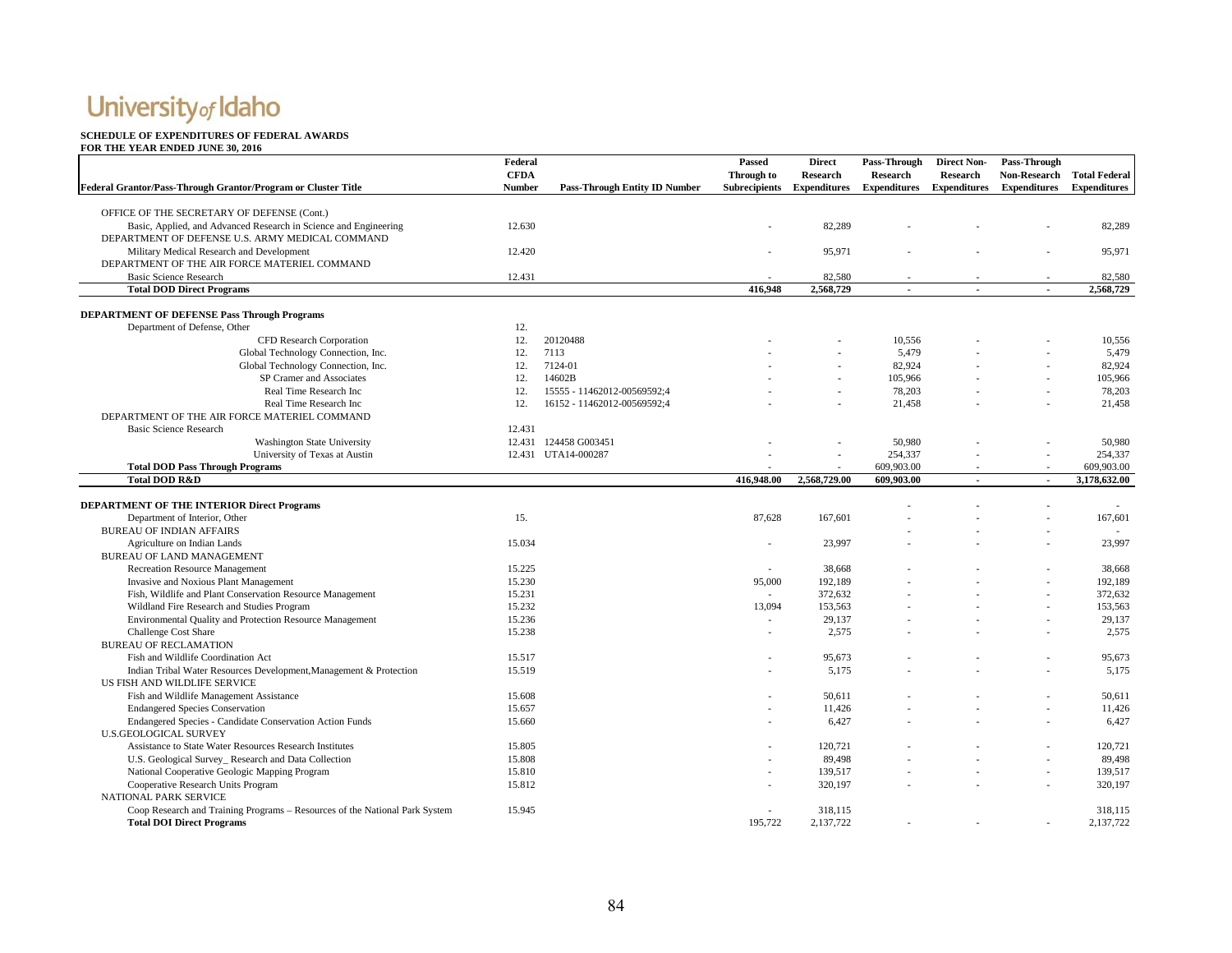### **SCHEDULE OF EXPENDITURES OF FEDERAL AWARDS**

| Federal Grantor/Pass-Through Grantor/Program or Cluster Title               | Federal<br><b>CFDA</b><br><b>Number</b> | <b>Pass-Through Entity ID Number</b>       | Passed<br>Through to<br><b>Subrecipients</b> | <b>Direct</b><br>Research<br><b>Expenditures</b> | Pass-Through<br>Research<br><b>Expenditures</b> | <b>Direct Non-</b><br><b>Research</b><br><b>Expenditures</b> | Pass-Through<br><b>Non-Research</b><br><b>Expenditures</b> | <b>Total Federal</b><br><b>Expenditures</b> |
|-----------------------------------------------------------------------------|-----------------------------------------|--------------------------------------------|----------------------------------------------|--------------------------------------------------|-------------------------------------------------|--------------------------------------------------------------|------------------------------------------------------------|---------------------------------------------|
| <b>DEPARTMENT OF THE INTERIOR Pass Through Programs</b>                     |                                         |                                            |                                              |                                                  |                                                 |                                                              |                                                            |                                             |
| BUREAU OF LAND MANAGEMENT                                                   |                                         |                                            |                                              |                                                  |                                                 |                                                              |                                                            |                                             |
| Department of Interior, Other                                               | 15.                                     |                                            |                                              |                                                  |                                                 |                                                              |                                                            |                                             |
| Western Forestry & Conservation Assn                                        | 15.                                     | <b>IETIC Russell H Hudson Gene Archive</b> |                                              |                                                  | 32                                              |                                                              |                                                            | 32                                          |
| Western Forestry & Conservation Assn                                        | 15.                                     | *I*IETIC Director Odd Yr Funds             |                                              |                                                  | 13                                              |                                                              |                                                            | 13                                          |
| Western Forestry & Conservation Assn                                        | 15.                                     | *I*IETIC Data Manager II Odd Yr            |                                              |                                                  | $\mathbf{1}$                                    |                                                              |                                                            | -1                                          |
| Western Forestry & Conservation Assn                                        | 15.                                     | 00683L                                     |                                              |                                                  | 5,363                                           |                                                              |                                                            | 5,363                                       |
| Western Forestry & Conservation Assn                                        | 15.                                     | 00683L                                     |                                              |                                                  | 259                                             |                                                              |                                                            | 259                                         |
| Western Forestry & Conservation Assn                                        | 15.                                     | 00683M                                     |                                              |                                                  | 6                                               |                                                              |                                                            | 6                                           |
| Fish, Wildlife and Plant Conservation Resource Management                   | 15.231                                  |                                            |                                              |                                                  |                                                 |                                                              |                                                            |                                             |
| Western Forestry & Conservation Assn                                        | 15.231 15299                            |                                            |                                              |                                                  | 19,000                                          |                                                              |                                                            | 19,000                                      |
| US FISH AND WILDLIFE SERVICE                                                |                                         |                                            |                                              |                                                  |                                                 |                                                              |                                                            |                                             |
| Fish and Wildlife Management Assistance                                     | 15.608                                  |                                            |                                              |                                                  |                                                 |                                                              |                                                            |                                             |
| National Fish and Wildlife Foundation                                       |                                         | 15.608 0804.15.051055                      |                                              |                                                  | 20,989                                          |                                                              |                                                            | 20,989                                      |
| Migratory Bird Joint Ventures                                               | 15.637                                  |                                            |                                              |                                                  |                                                 |                                                              |                                                            |                                             |
| Nebraska Game & parks Commission                                            | 15.637 15630                            |                                            |                                              |                                                  | 34,989                                          |                                                              |                                                            | 34,989                                      |
| Research Grants (Generic)                                                   | 15.650                                  |                                            |                                              |                                                  |                                                 |                                                              |                                                            |                                             |
| Association of Fish And Wildlife Agencies                                   | 15.650 15401                            |                                            |                                              |                                                  | 19,675                                          |                                                              |                                                            | 19,675                                      |
| <b>U.S.GEOLOGICAL SURVEY</b>                                                |                                         |                                            |                                              |                                                  |                                                 |                                                              |                                                            |                                             |
| U.S. Geological Survey_Research and Data Collection                         | 15.808                                  |                                            |                                              |                                                  |                                                 |                                                              |                                                            |                                             |
| Desert Research Institute                                                   |                                         | 646-5621                                   |                                              |                                                  | 20,937                                          |                                                              |                                                            | 20,937                                      |
| National Land Remote Sensing_Education Outreach and Research                | 15.808<br>15.815                        |                                            |                                              |                                                  |                                                 |                                                              |                                                            |                                             |
| AmericaView, Inc.                                                           |                                         | 15.815 AV13-ID01                           |                                              |                                                  |                                                 |                                                              |                                                            | (139)                                       |
| National Climate Change and Wildlife Science Center                         | 15.820                                  |                                            |                                              |                                                  | (139)                                           |                                                              |                                                            |                                             |
|                                                                             |                                         |                                            |                                              |                                                  |                                                 |                                                              |                                                            |                                             |
| University of Washington                                                    |                                         | 15.820 UWSC 8135 BPO 1412                  |                                              |                                                  | 7,531                                           |                                                              |                                                            | 7,531                                       |
| Oregon State University                                                     |                                         | 15.820 GS296A-A                            | 83,357.00                                    |                                                  | 122,729                                         |                                                              |                                                            | 122,729                                     |
| Oregon State University                                                     |                                         | 15.820 GS298A-A                            | 43,790.00                                    |                                                  | 161,929                                         |                                                              |                                                            | 161,929                                     |
| Oregon State University                                                     |                                         | 15.820 GS322A-A                            |                                              |                                                  | 25,056                                          |                                                              |                                                            | 25,056                                      |
| Oregon State University                                                     |                                         | 15.820 GS240BA                             | ä,                                           |                                                  | 236,546                                         |                                                              |                                                            | 236,546                                     |
| Oregon State University                                                     |                                         | 15.820 GS240BA Mod 7                       |                                              |                                                  | 95,427                                          |                                                              |                                                            | 95,427                                      |
| <b>Total DOI Pass Through Programs</b>                                      |                                         |                                            | 127,147.00                                   |                                                  | 770,343.00                                      |                                                              |                                                            | 770,343.00                                  |
| <b>Total DOI R&amp;D</b>                                                    |                                         |                                            | 322,869.00                                   | 2,137,722.00                                     | 770,343.00                                      | $\overline{a}$                                               | $\sim$                                                     | 2,908,065.00                                |
| <b>DEPARTMENT OF STATE Direct Programs</b>                                  |                                         |                                            |                                              |                                                  |                                                 |                                                              |                                                            |                                             |
| Department of State, Other                                                  | 19.                                     |                                            |                                              | 2,591                                            |                                                 |                                                              |                                                            | 2,591                                       |
| <b>Total Dept. of State Direct Programs</b>                                 |                                         |                                            |                                              | 2,591                                            |                                                 |                                                              |                                                            | 2,591                                       |
| <b>Total Dept. of State R&amp;D</b>                                         |                                         |                                            |                                              | 2,591                                            | $\overline{a}$                                  | $\overline{a}$                                               |                                                            | 2,591                                       |
|                                                                             |                                         |                                            |                                              |                                                  |                                                 |                                                              |                                                            |                                             |
| <b>DEPARTMENT OF TRANSPORTATION Direct Programs</b>                         |                                         |                                            |                                              |                                                  |                                                 |                                                              |                                                            |                                             |
| RESEARCH AND SPECIAL PROGRAMS ADMINISTRATION                                |                                         |                                            |                                              |                                                  |                                                 |                                                              |                                                            |                                             |
| <b>University Transportation Centers Program</b>                            | 20.701                                  |                                            | 945,027                                      | 1,362,059                                        |                                                 |                                                              |                                                            | 1,362,059                                   |
| <b>Total DOT Direct Programs</b>                                            |                                         |                                            | 945,027                                      | 1,362,059                                        |                                                 |                                                              |                                                            | 1,362,059                                   |
| <b>DEPARTMENT OF TRANSPORTATION Pass Through Programs</b>                   |                                         |                                            |                                              |                                                  |                                                 |                                                              |                                                            |                                             |
| RESEARCH AND SPECIAL PROGRAMS ADMINISTRATION                                |                                         |                                            |                                              |                                                  |                                                 |                                                              |                                                            |                                             |
| Department of Transportation, Other                                         | 20.                                     |                                            |                                              |                                                  |                                                 |                                                              |                                                            |                                             |
| University of Alaska                                                        | 20.                                     | UAF 16-0013 PO0494206                      |                                              |                                                  | 11,294                                          |                                                              |                                                            | 11,294                                      |
| FEDERAL HIGHWAY ADMINISTRATION                                              |                                         |                                            |                                              |                                                  |                                                 |                                                              |                                                            |                                             |
|                                                                             | 20.205                                  |                                            |                                              |                                                  |                                                 |                                                              |                                                            |                                             |
| Highway Planning and Construction<br><b>Idaho Transportation Department</b> |                                         | 20.205 UI-15-03                            |                                              |                                                  | 38,258                                          |                                                              |                                                            | 38,258                                      |
|                                                                             |                                         |                                            |                                              |                                                  | 23,722                                          |                                                              |                                                            | 23,722                                      |
| <b>Idaho Transportation Department</b>                                      | 20.205 6361                             | 20.205 UI-13-01                            |                                              |                                                  | 3,659                                           |                                                              |                                                            | 3,659                                       |
| <b>Idaho Transportation Department</b>                                      |                                         |                                            |                                              |                                                  |                                                 |                                                              |                                                            |                                             |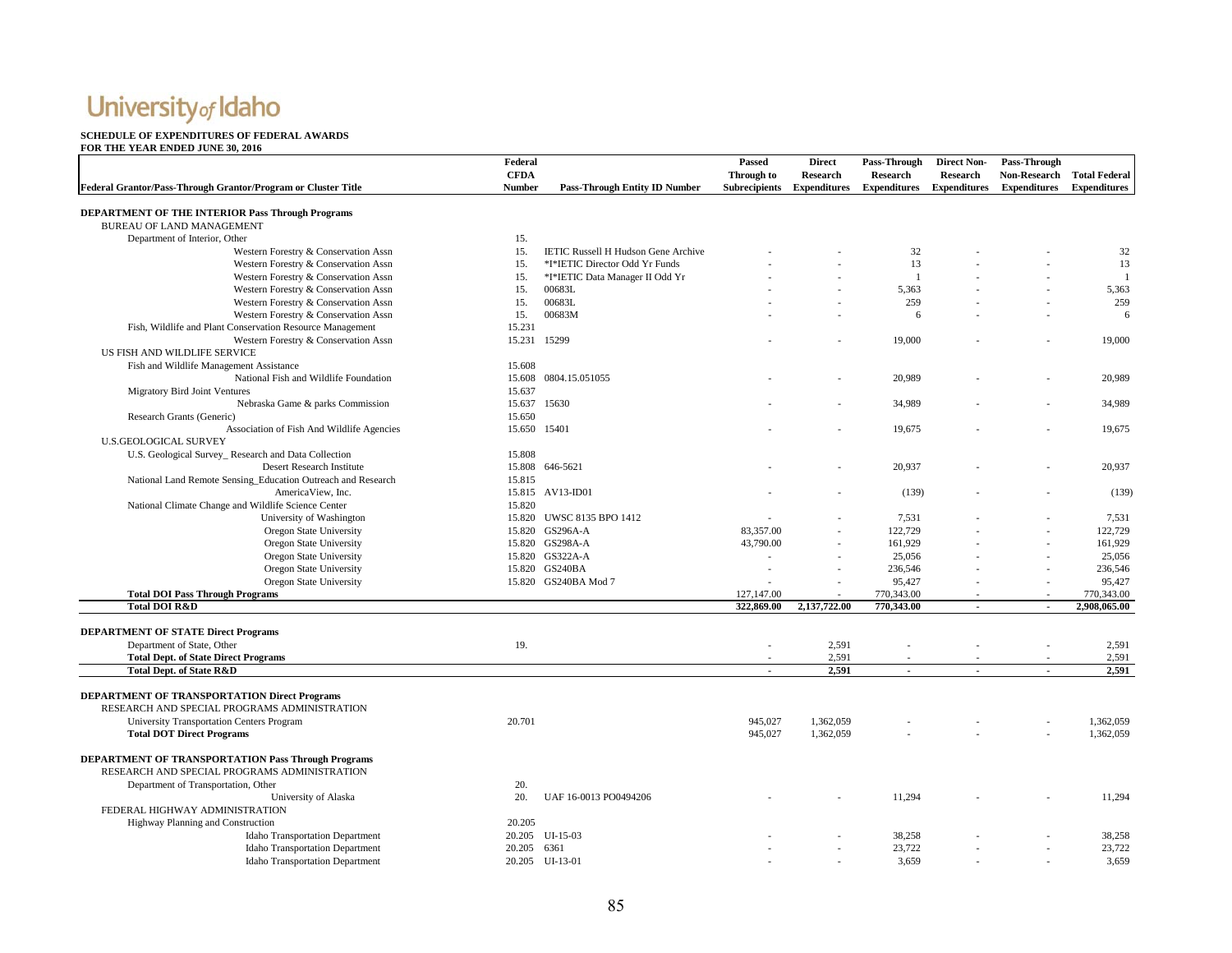#### **SCHEDULE OF EXPENDITURES OF FEDERAL AWARDS**

| <b>CFDA</b><br>Through to<br><b>Research</b><br><b>Research</b><br>Research<br><b>Non-Research</b><br><b>Total Federal</b><br>Federal Grantor/Pass-Through Grantor/Program or Cluster Title<br>Number<br><b>Pass-Through Entity ID Number</b><br>Subrecipients Expenditures<br><b>Expenditures</b><br><b>Expenditures</b><br><b>Expenditures</b><br><b>Expenditures</b><br><b>DEPARTMENT OF TRANSPORTATION Pass Through Programs (Cont.)</b><br>FEDERAL HIGHWAY ADMINISTRATION (Cont.)<br>20.205<br>Highway Planning and Construction (Cont.)<br>Idaho Transportation Department<br>20.205 UI-14-02<br>32,932<br>63,099<br>63,099<br><b>Idaho Transportation Department</b><br>20.205 UI-14-03<br>50,309<br>50,309<br>÷.<br>$UI-15-02$<br>39,274<br>39,274<br><b>Idaho Transportation Department</b><br>20.205<br>57,028<br><b>Idaho Transportation Department</b><br>20.205 UI-15-04<br>16.490<br>57,028<br>Idaho Transportation Department<br>3,302<br>3,302<br>20.205 UI-16-01<br>1,068<br><b>Idaho Transportation Department</b><br>20.205<br>$UI-16-03$<br>1,068<br>6,862<br><b>Idaho Transportation Department</b><br>20.205 UI-16-02<br>6,862<br>8,139<br><b>Washington State University</b><br>20.205 126886 G003551<br>8,139<br>University Transportation Centers Program<br>20.701<br>University of Washington<br><b>UWSC8235 BPO3863</b><br>25,589<br>25,589<br>20.701<br>University of Washington<br>30,505<br>30,505<br>20.701<br>UWSC8235 BPO3863<br>University of Washington<br>20.701<br><b>UWSC8235 BPO3863</b><br>42,762<br>42,762<br>48,703<br>48,703<br>University of Washington<br>20.701 UWSC8235 BPO3863<br>University of Washington<br>20.701 UWSC8235 BPO3863<br>24,064<br>24,064<br>UWSC8235 BPO3863<br>42,876<br>42,876<br>University of Washington<br>20.701<br>6,859<br>University of Washington<br>20.701 UWSC8235 BPO3863<br>6,859<br>49,242<br>University of Washington<br>20.701 UWSC8235 BPO3863<br>49,242<br>846<br>846<br>University of Washington<br>20.701<br><b>UWSC8235 BPO3863</b><br>129<br>University of Washington<br>20.701 739436<br>129<br>347<br>University of Washington<br>20.701 739436<br>347<br>20.701 739436<br>207<br>207<br>University of Washington<br><b>Total DOT Pass Through Programs</b><br>49.422<br>578,143<br>578,143<br><b>Total DOT R&amp;D</b><br>994,449<br>1,362,059<br>578,143<br>1,940,202<br>$\sim$<br>$\sim$<br><b>NATIONAL AERONAUTICS AND SPACE ADMINISTRATION Direct Programs</b><br>43.<br>231.575<br>298,643<br>298,643<br>NASA, Other<br>43.001<br>307,116<br>1,394,567<br>1,394,567<br>Science<br>43.008<br>585,084<br>585,084<br>Education<br>354,779<br>43.009<br>24,805<br><b>Cross Agency Support</b><br>24,805<br>$\sim$<br><b>Total NASA Direct Programs</b><br>893,470<br>2,303,099<br>2,303,099<br>NATIONAL AERONAUTICS AND SPACE ADMINISTRATION Pass Through Programs<br>NASA, Other<br>43.<br>43.<br>1407200 PO 243109<br>14,007<br>14,007<br>University of Arizona<br>Cornell University<br>43.<br>62002-10571<br>4,314<br>4,314<br>$\overline{\phantom{a}}$<br>Jet Propulsion Laboratories<br>43.<br>1512214<br>9,452<br>9,452<br>Jet Propulsion Laboratories<br>43.<br>1512294<br>2,179<br>2,179<br>43.001<br>Science<br>Jet Propulsion Laboratories<br>43.001 1532784<br>2,840<br>2,840<br>7,319<br>Cornell University<br>43.001<br>67431-10067<br>7,319<br>Cornell University<br>43.001<br>70263-10524<br>8,269<br>8,269<br>Jet Propulsion Laboratories<br>43.001 1544672<br>3,564<br>3,564<br>30,223<br>Jet Propulsion Laboratories<br>43.001 1538705<br>30,223<br>44,958<br>44,958<br>University of Maryland<br>43.001<br>Z6880001 PO14655<br>University of Maryland<br>39,538<br>39,538<br>43.001<br>19612-Z6914002<br>South Dakota State University<br>7,558<br>43.001 3TB601<br>7,558<br>9,500<br>University of Colorado<br>43.001 1551865<br>9,500<br>43.001 SC 3152<br>6,553<br><b>SETI</b> Institute<br>6,553<br>190.274.00<br><b>Total NASA Pass Through Programs</b><br>190.274.00 | Federal | Passed | <b>Direct</b> | Pass-Through | <b>Direct Non-</b> | Pass-Through |  |
|----------------------------------------------------------------------------------------------------------------------------------------------------------------------------------------------------------------------------------------------------------------------------------------------------------------------------------------------------------------------------------------------------------------------------------------------------------------------------------------------------------------------------------------------------------------------------------------------------------------------------------------------------------------------------------------------------------------------------------------------------------------------------------------------------------------------------------------------------------------------------------------------------------------------------------------------------------------------------------------------------------------------------------------------------------------------------------------------------------------------------------------------------------------------------------------------------------------------------------------------------------------------------------------------------------------------------------------------------------------------------------------------------------------------------------------------------------------------------------------------------------------------------------------------------------------------------------------------------------------------------------------------------------------------------------------------------------------------------------------------------------------------------------------------------------------------------------------------------------------------------------------------------------------------------------------------------------------------------------------------------------------------------------------------------------------------------------------------------------------------------------------------------------------------------------------------------------------------------------------------------------------------------------------------------------------------------------------------------------------------------------------------------------------------------------------------------------------------------------------------------------------------------------------------------------------------------------------------------------------------------------------------------------------------------------------------------------------------------------------------------------------------------------------------------------------------------------------------------------------------------------------------------------------------------------------------------------------------------------------------------------------------------------------------------------------------------------------------------------------------------------------------------------------------------------------------------------------------------------------------------------------------------------------------------------------------------------------------------------------------------------------------------------------------------------------------------------------------------------------------------------------------------------------------------------------------------------------------------------------------------------------------------------------------------------------------------------------------------------------------------------------------------------------------------------------------------------------------------------------------------------------------------------------------------------------------------------------------------------------------|---------|--------|---------------|--------------|--------------------|--------------|--|
|                                                                                                                                                                                                                                                                                                                                                                                                                                                                                                                                                                                                                                                                                                                                                                                                                                                                                                                                                                                                                                                                                                                                                                                                                                                                                                                                                                                                                                                                                                                                                                                                                                                                                                                                                                                                                                                                                                                                                                                                                                                                                                                                                                                                                                                                                                                                                                                                                                                                                                                                                                                                                                                                                                                                                                                                                                                                                                                                                                                                                                                                                                                                                                                                                                                                                                                                                                                                                                                                                                                                                                                                                                                                                                                                                                                                                                                                                                                                                                                              |         |        |               |              |                    |              |  |
|                                                                                                                                                                                                                                                                                                                                                                                                                                                                                                                                                                                                                                                                                                                                                                                                                                                                                                                                                                                                                                                                                                                                                                                                                                                                                                                                                                                                                                                                                                                                                                                                                                                                                                                                                                                                                                                                                                                                                                                                                                                                                                                                                                                                                                                                                                                                                                                                                                                                                                                                                                                                                                                                                                                                                                                                                                                                                                                                                                                                                                                                                                                                                                                                                                                                                                                                                                                                                                                                                                                                                                                                                                                                                                                                                                                                                                                                                                                                                                                              |         |        |               |              |                    |              |  |
|                                                                                                                                                                                                                                                                                                                                                                                                                                                                                                                                                                                                                                                                                                                                                                                                                                                                                                                                                                                                                                                                                                                                                                                                                                                                                                                                                                                                                                                                                                                                                                                                                                                                                                                                                                                                                                                                                                                                                                                                                                                                                                                                                                                                                                                                                                                                                                                                                                                                                                                                                                                                                                                                                                                                                                                                                                                                                                                                                                                                                                                                                                                                                                                                                                                                                                                                                                                                                                                                                                                                                                                                                                                                                                                                                                                                                                                                                                                                                                                              |         |        |               |              |                    |              |  |
|                                                                                                                                                                                                                                                                                                                                                                                                                                                                                                                                                                                                                                                                                                                                                                                                                                                                                                                                                                                                                                                                                                                                                                                                                                                                                                                                                                                                                                                                                                                                                                                                                                                                                                                                                                                                                                                                                                                                                                                                                                                                                                                                                                                                                                                                                                                                                                                                                                                                                                                                                                                                                                                                                                                                                                                                                                                                                                                                                                                                                                                                                                                                                                                                                                                                                                                                                                                                                                                                                                                                                                                                                                                                                                                                                                                                                                                                                                                                                                                              |         |        |               |              |                    |              |  |
|                                                                                                                                                                                                                                                                                                                                                                                                                                                                                                                                                                                                                                                                                                                                                                                                                                                                                                                                                                                                                                                                                                                                                                                                                                                                                                                                                                                                                                                                                                                                                                                                                                                                                                                                                                                                                                                                                                                                                                                                                                                                                                                                                                                                                                                                                                                                                                                                                                                                                                                                                                                                                                                                                                                                                                                                                                                                                                                                                                                                                                                                                                                                                                                                                                                                                                                                                                                                                                                                                                                                                                                                                                                                                                                                                                                                                                                                                                                                                                                              |         |        |               |              |                    |              |  |
|                                                                                                                                                                                                                                                                                                                                                                                                                                                                                                                                                                                                                                                                                                                                                                                                                                                                                                                                                                                                                                                                                                                                                                                                                                                                                                                                                                                                                                                                                                                                                                                                                                                                                                                                                                                                                                                                                                                                                                                                                                                                                                                                                                                                                                                                                                                                                                                                                                                                                                                                                                                                                                                                                                                                                                                                                                                                                                                                                                                                                                                                                                                                                                                                                                                                                                                                                                                                                                                                                                                                                                                                                                                                                                                                                                                                                                                                                                                                                                                              |         |        |               |              |                    |              |  |
|                                                                                                                                                                                                                                                                                                                                                                                                                                                                                                                                                                                                                                                                                                                                                                                                                                                                                                                                                                                                                                                                                                                                                                                                                                                                                                                                                                                                                                                                                                                                                                                                                                                                                                                                                                                                                                                                                                                                                                                                                                                                                                                                                                                                                                                                                                                                                                                                                                                                                                                                                                                                                                                                                                                                                                                                                                                                                                                                                                                                                                                                                                                                                                                                                                                                                                                                                                                                                                                                                                                                                                                                                                                                                                                                                                                                                                                                                                                                                                                              |         |        |               |              |                    |              |  |
|                                                                                                                                                                                                                                                                                                                                                                                                                                                                                                                                                                                                                                                                                                                                                                                                                                                                                                                                                                                                                                                                                                                                                                                                                                                                                                                                                                                                                                                                                                                                                                                                                                                                                                                                                                                                                                                                                                                                                                                                                                                                                                                                                                                                                                                                                                                                                                                                                                                                                                                                                                                                                                                                                                                                                                                                                                                                                                                                                                                                                                                                                                                                                                                                                                                                                                                                                                                                                                                                                                                                                                                                                                                                                                                                                                                                                                                                                                                                                                                              |         |        |               |              |                    |              |  |
|                                                                                                                                                                                                                                                                                                                                                                                                                                                                                                                                                                                                                                                                                                                                                                                                                                                                                                                                                                                                                                                                                                                                                                                                                                                                                                                                                                                                                                                                                                                                                                                                                                                                                                                                                                                                                                                                                                                                                                                                                                                                                                                                                                                                                                                                                                                                                                                                                                                                                                                                                                                                                                                                                                                                                                                                                                                                                                                                                                                                                                                                                                                                                                                                                                                                                                                                                                                                                                                                                                                                                                                                                                                                                                                                                                                                                                                                                                                                                                                              |         |        |               |              |                    |              |  |
|                                                                                                                                                                                                                                                                                                                                                                                                                                                                                                                                                                                                                                                                                                                                                                                                                                                                                                                                                                                                                                                                                                                                                                                                                                                                                                                                                                                                                                                                                                                                                                                                                                                                                                                                                                                                                                                                                                                                                                                                                                                                                                                                                                                                                                                                                                                                                                                                                                                                                                                                                                                                                                                                                                                                                                                                                                                                                                                                                                                                                                                                                                                                                                                                                                                                                                                                                                                                                                                                                                                                                                                                                                                                                                                                                                                                                                                                                                                                                                                              |         |        |               |              |                    |              |  |
|                                                                                                                                                                                                                                                                                                                                                                                                                                                                                                                                                                                                                                                                                                                                                                                                                                                                                                                                                                                                                                                                                                                                                                                                                                                                                                                                                                                                                                                                                                                                                                                                                                                                                                                                                                                                                                                                                                                                                                                                                                                                                                                                                                                                                                                                                                                                                                                                                                                                                                                                                                                                                                                                                                                                                                                                                                                                                                                                                                                                                                                                                                                                                                                                                                                                                                                                                                                                                                                                                                                                                                                                                                                                                                                                                                                                                                                                                                                                                                                              |         |        |               |              |                    |              |  |
|                                                                                                                                                                                                                                                                                                                                                                                                                                                                                                                                                                                                                                                                                                                                                                                                                                                                                                                                                                                                                                                                                                                                                                                                                                                                                                                                                                                                                                                                                                                                                                                                                                                                                                                                                                                                                                                                                                                                                                                                                                                                                                                                                                                                                                                                                                                                                                                                                                                                                                                                                                                                                                                                                                                                                                                                                                                                                                                                                                                                                                                                                                                                                                                                                                                                                                                                                                                                                                                                                                                                                                                                                                                                                                                                                                                                                                                                                                                                                                                              |         |        |               |              |                    |              |  |
|                                                                                                                                                                                                                                                                                                                                                                                                                                                                                                                                                                                                                                                                                                                                                                                                                                                                                                                                                                                                                                                                                                                                                                                                                                                                                                                                                                                                                                                                                                                                                                                                                                                                                                                                                                                                                                                                                                                                                                                                                                                                                                                                                                                                                                                                                                                                                                                                                                                                                                                                                                                                                                                                                                                                                                                                                                                                                                                                                                                                                                                                                                                                                                                                                                                                                                                                                                                                                                                                                                                                                                                                                                                                                                                                                                                                                                                                                                                                                                                              |         |        |               |              |                    |              |  |
|                                                                                                                                                                                                                                                                                                                                                                                                                                                                                                                                                                                                                                                                                                                                                                                                                                                                                                                                                                                                                                                                                                                                                                                                                                                                                                                                                                                                                                                                                                                                                                                                                                                                                                                                                                                                                                                                                                                                                                                                                                                                                                                                                                                                                                                                                                                                                                                                                                                                                                                                                                                                                                                                                                                                                                                                                                                                                                                                                                                                                                                                                                                                                                                                                                                                                                                                                                                                                                                                                                                                                                                                                                                                                                                                                                                                                                                                                                                                                                                              |         |        |               |              |                    |              |  |
|                                                                                                                                                                                                                                                                                                                                                                                                                                                                                                                                                                                                                                                                                                                                                                                                                                                                                                                                                                                                                                                                                                                                                                                                                                                                                                                                                                                                                                                                                                                                                                                                                                                                                                                                                                                                                                                                                                                                                                                                                                                                                                                                                                                                                                                                                                                                                                                                                                                                                                                                                                                                                                                                                                                                                                                                                                                                                                                                                                                                                                                                                                                                                                                                                                                                                                                                                                                                                                                                                                                                                                                                                                                                                                                                                                                                                                                                                                                                                                                              |         |        |               |              |                    |              |  |
|                                                                                                                                                                                                                                                                                                                                                                                                                                                                                                                                                                                                                                                                                                                                                                                                                                                                                                                                                                                                                                                                                                                                                                                                                                                                                                                                                                                                                                                                                                                                                                                                                                                                                                                                                                                                                                                                                                                                                                                                                                                                                                                                                                                                                                                                                                                                                                                                                                                                                                                                                                                                                                                                                                                                                                                                                                                                                                                                                                                                                                                                                                                                                                                                                                                                                                                                                                                                                                                                                                                                                                                                                                                                                                                                                                                                                                                                                                                                                                                              |         |        |               |              |                    |              |  |
|                                                                                                                                                                                                                                                                                                                                                                                                                                                                                                                                                                                                                                                                                                                                                                                                                                                                                                                                                                                                                                                                                                                                                                                                                                                                                                                                                                                                                                                                                                                                                                                                                                                                                                                                                                                                                                                                                                                                                                                                                                                                                                                                                                                                                                                                                                                                                                                                                                                                                                                                                                                                                                                                                                                                                                                                                                                                                                                                                                                                                                                                                                                                                                                                                                                                                                                                                                                                                                                                                                                                                                                                                                                                                                                                                                                                                                                                                                                                                                                              |         |        |               |              |                    |              |  |
|                                                                                                                                                                                                                                                                                                                                                                                                                                                                                                                                                                                                                                                                                                                                                                                                                                                                                                                                                                                                                                                                                                                                                                                                                                                                                                                                                                                                                                                                                                                                                                                                                                                                                                                                                                                                                                                                                                                                                                                                                                                                                                                                                                                                                                                                                                                                                                                                                                                                                                                                                                                                                                                                                                                                                                                                                                                                                                                                                                                                                                                                                                                                                                                                                                                                                                                                                                                                                                                                                                                                                                                                                                                                                                                                                                                                                                                                                                                                                                                              |         |        |               |              |                    |              |  |
|                                                                                                                                                                                                                                                                                                                                                                                                                                                                                                                                                                                                                                                                                                                                                                                                                                                                                                                                                                                                                                                                                                                                                                                                                                                                                                                                                                                                                                                                                                                                                                                                                                                                                                                                                                                                                                                                                                                                                                                                                                                                                                                                                                                                                                                                                                                                                                                                                                                                                                                                                                                                                                                                                                                                                                                                                                                                                                                                                                                                                                                                                                                                                                                                                                                                                                                                                                                                                                                                                                                                                                                                                                                                                                                                                                                                                                                                                                                                                                                              |         |        |               |              |                    |              |  |
|                                                                                                                                                                                                                                                                                                                                                                                                                                                                                                                                                                                                                                                                                                                                                                                                                                                                                                                                                                                                                                                                                                                                                                                                                                                                                                                                                                                                                                                                                                                                                                                                                                                                                                                                                                                                                                                                                                                                                                                                                                                                                                                                                                                                                                                                                                                                                                                                                                                                                                                                                                                                                                                                                                                                                                                                                                                                                                                                                                                                                                                                                                                                                                                                                                                                                                                                                                                                                                                                                                                                                                                                                                                                                                                                                                                                                                                                                                                                                                                              |         |        |               |              |                    |              |  |
|                                                                                                                                                                                                                                                                                                                                                                                                                                                                                                                                                                                                                                                                                                                                                                                                                                                                                                                                                                                                                                                                                                                                                                                                                                                                                                                                                                                                                                                                                                                                                                                                                                                                                                                                                                                                                                                                                                                                                                                                                                                                                                                                                                                                                                                                                                                                                                                                                                                                                                                                                                                                                                                                                                                                                                                                                                                                                                                                                                                                                                                                                                                                                                                                                                                                                                                                                                                                                                                                                                                                                                                                                                                                                                                                                                                                                                                                                                                                                                                              |         |        |               |              |                    |              |  |
|                                                                                                                                                                                                                                                                                                                                                                                                                                                                                                                                                                                                                                                                                                                                                                                                                                                                                                                                                                                                                                                                                                                                                                                                                                                                                                                                                                                                                                                                                                                                                                                                                                                                                                                                                                                                                                                                                                                                                                                                                                                                                                                                                                                                                                                                                                                                                                                                                                                                                                                                                                                                                                                                                                                                                                                                                                                                                                                                                                                                                                                                                                                                                                                                                                                                                                                                                                                                                                                                                                                                                                                                                                                                                                                                                                                                                                                                                                                                                                                              |         |        |               |              |                    |              |  |
|                                                                                                                                                                                                                                                                                                                                                                                                                                                                                                                                                                                                                                                                                                                                                                                                                                                                                                                                                                                                                                                                                                                                                                                                                                                                                                                                                                                                                                                                                                                                                                                                                                                                                                                                                                                                                                                                                                                                                                                                                                                                                                                                                                                                                                                                                                                                                                                                                                                                                                                                                                                                                                                                                                                                                                                                                                                                                                                                                                                                                                                                                                                                                                                                                                                                                                                                                                                                                                                                                                                                                                                                                                                                                                                                                                                                                                                                                                                                                                                              |         |        |               |              |                    |              |  |
|                                                                                                                                                                                                                                                                                                                                                                                                                                                                                                                                                                                                                                                                                                                                                                                                                                                                                                                                                                                                                                                                                                                                                                                                                                                                                                                                                                                                                                                                                                                                                                                                                                                                                                                                                                                                                                                                                                                                                                                                                                                                                                                                                                                                                                                                                                                                                                                                                                                                                                                                                                                                                                                                                                                                                                                                                                                                                                                                                                                                                                                                                                                                                                                                                                                                                                                                                                                                                                                                                                                                                                                                                                                                                                                                                                                                                                                                                                                                                                                              |         |        |               |              |                    |              |  |
|                                                                                                                                                                                                                                                                                                                                                                                                                                                                                                                                                                                                                                                                                                                                                                                                                                                                                                                                                                                                                                                                                                                                                                                                                                                                                                                                                                                                                                                                                                                                                                                                                                                                                                                                                                                                                                                                                                                                                                                                                                                                                                                                                                                                                                                                                                                                                                                                                                                                                                                                                                                                                                                                                                                                                                                                                                                                                                                                                                                                                                                                                                                                                                                                                                                                                                                                                                                                                                                                                                                                                                                                                                                                                                                                                                                                                                                                                                                                                                                              |         |        |               |              |                    |              |  |
|                                                                                                                                                                                                                                                                                                                                                                                                                                                                                                                                                                                                                                                                                                                                                                                                                                                                                                                                                                                                                                                                                                                                                                                                                                                                                                                                                                                                                                                                                                                                                                                                                                                                                                                                                                                                                                                                                                                                                                                                                                                                                                                                                                                                                                                                                                                                                                                                                                                                                                                                                                                                                                                                                                                                                                                                                                                                                                                                                                                                                                                                                                                                                                                                                                                                                                                                                                                                                                                                                                                                                                                                                                                                                                                                                                                                                                                                                                                                                                                              |         |        |               |              |                    |              |  |
|                                                                                                                                                                                                                                                                                                                                                                                                                                                                                                                                                                                                                                                                                                                                                                                                                                                                                                                                                                                                                                                                                                                                                                                                                                                                                                                                                                                                                                                                                                                                                                                                                                                                                                                                                                                                                                                                                                                                                                                                                                                                                                                                                                                                                                                                                                                                                                                                                                                                                                                                                                                                                                                                                                                                                                                                                                                                                                                                                                                                                                                                                                                                                                                                                                                                                                                                                                                                                                                                                                                                                                                                                                                                                                                                                                                                                                                                                                                                                                                              |         |        |               |              |                    |              |  |
|                                                                                                                                                                                                                                                                                                                                                                                                                                                                                                                                                                                                                                                                                                                                                                                                                                                                                                                                                                                                                                                                                                                                                                                                                                                                                                                                                                                                                                                                                                                                                                                                                                                                                                                                                                                                                                                                                                                                                                                                                                                                                                                                                                                                                                                                                                                                                                                                                                                                                                                                                                                                                                                                                                                                                                                                                                                                                                                                                                                                                                                                                                                                                                                                                                                                                                                                                                                                                                                                                                                                                                                                                                                                                                                                                                                                                                                                                                                                                                                              |         |        |               |              |                    |              |  |
|                                                                                                                                                                                                                                                                                                                                                                                                                                                                                                                                                                                                                                                                                                                                                                                                                                                                                                                                                                                                                                                                                                                                                                                                                                                                                                                                                                                                                                                                                                                                                                                                                                                                                                                                                                                                                                                                                                                                                                                                                                                                                                                                                                                                                                                                                                                                                                                                                                                                                                                                                                                                                                                                                                                                                                                                                                                                                                                                                                                                                                                                                                                                                                                                                                                                                                                                                                                                                                                                                                                                                                                                                                                                                                                                                                                                                                                                                                                                                                                              |         |        |               |              |                    |              |  |
|                                                                                                                                                                                                                                                                                                                                                                                                                                                                                                                                                                                                                                                                                                                                                                                                                                                                                                                                                                                                                                                                                                                                                                                                                                                                                                                                                                                                                                                                                                                                                                                                                                                                                                                                                                                                                                                                                                                                                                                                                                                                                                                                                                                                                                                                                                                                                                                                                                                                                                                                                                                                                                                                                                                                                                                                                                                                                                                                                                                                                                                                                                                                                                                                                                                                                                                                                                                                                                                                                                                                                                                                                                                                                                                                                                                                                                                                                                                                                                                              |         |        |               |              |                    |              |  |
|                                                                                                                                                                                                                                                                                                                                                                                                                                                                                                                                                                                                                                                                                                                                                                                                                                                                                                                                                                                                                                                                                                                                                                                                                                                                                                                                                                                                                                                                                                                                                                                                                                                                                                                                                                                                                                                                                                                                                                                                                                                                                                                                                                                                                                                                                                                                                                                                                                                                                                                                                                                                                                                                                                                                                                                                                                                                                                                                                                                                                                                                                                                                                                                                                                                                                                                                                                                                                                                                                                                                                                                                                                                                                                                                                                                                                                                                                                                                                                                              |         |        |               |              |                    |              |  |
|                                                                                                                                                                                                                                                                                                                                                                                                                                                                                                                                                                                                                                                                                                                                                                                                                                                                                                                                                                                                                                                                                                                                                                                                                                                                                                                                                                                                                                                                                                                                                                                                                                                                                                                                                                                                                                                                                                                                                                                                                                                                                                                                                                                                                                                                                                                                                                                                                                                                                                                                                                                                                                                                                                                                                                                                                                                                                                                                                                                                                                                                                                                                                                                                                                                                                                                                                                                                                                                                                                                                                                                                                                                                                                                                                                                                                                                                                                                                                                                              |         |        |               |              |                    |              |  |
|                                                                                                                                                                                                                                                                                                                                                                                                                                                                                                                                                                                                                                                                                                                                                                                                                                                                                                                                                                                                                                                                                                                                                                                                                                                                                                                                                                                                                                                                                                                                                                                                                                                                                                                                                                                                                                                                                                                                                                                                                                                                                                                                                                                                                                                                                                                                                                                                                                                                                                                                                                                                                                                                                                                                                                                                                                                                                                                                                                                                                                                                                                                                                                                                                                                                                                                                                                                                                                                                                                                                                                                                                                                                                                                                                                                                                                                                                                                                                                                              |         |        |               |              |                    |              |  |
|                                                                                                                                                                                                                                                                                                                                                                                                                                                                                                                                                                                                                                                                                                                                                                                                                                                                                                                                                                                                                                                                                                                                                                                                                                                                                                                                                                                                                                                                                                                                                                                                                                                                                                                                                                                                                                                                                                                                                                                                                                                                                                                                                                                                                                                                                                                                                                                                                                                                                                                                                                                                                                                                                                                                                                                                                                                                                                                                                                                                                                                                                                                                                                                                                                                                                                                                                                                                                                                                                                                                                                                                                                                                                                                                                                                                                                                                                                                                                                                              |         |        |               |              |                    |              |  |
|                                                                                                                                                                                                                                                                                                                                                                                                                                                                                                                                                                                                                                                                                                                                                                                                                                                                                                                                                                                                                                                                                                                                                                                                                                                                                                                                                                                                                                                                                                                                                                                                                                                                                                                                                                                                                                                                                                                                                                                                                                                                                                                                                                                                                                                                                                                                                                                                                                                                                                                                                                                                                                                                                                                                                                                                                                                                                                                                                                                                                                                                                                                                                                                                                                                                                                                                                                                                                                                                                                                                                                                                                                                                                                                                                                                                                                                                                                                                                                                              |         |        |               |              |                    |              |  |
|                                                                                                                                                                                                                                                                                                                                                                                                                                                                                                                                                                                                                                                                                                                                                                                                                                                                                                                                                                                                                                                                                                                                                                                                                                                                                                                                                                                                                                                                                                                                                                                                                                                                                                                                                                                                                                                                                                                                                                                                                                                                                                                                                                                                                                                                                                                                                                                                                                                                                                                                                                                                                                                                                                                                                                                                                                                                                                                                                                                                                                                                                                                                                                                                                                                                                                                                                                                                                                                                                                                                                                                                                                                                                                                                                                                                                                                                                                                                                                                              |         |        |               |              |                    |              |  |
|                                                                                                                                                                                                                                                                                                                                                                                                                                                                                                                                                                                                                                                                                                                                                                                                                                                                                                                                                                                                                                                                                                                                                                                                                                                                                                                                                                                                                                                                                                                                                                                                                                                                                                                                                                                                                                                                                                                                                                                                                                                                                                                                                                                                                                                                                                                                                                                                                                                                                                                                                                                                                                                                                                                                                                                                                                                                                                                                                                                                                                                                                                                                                                                                                                                                                                                                                                                                                                                                                                                                                                                                                                                                                                                                                                                                                                                                                                                                                                                              |         |        |               |              |                    |              |  |
|                                                                                                                                                                                                                                                                                                                                                                                                                                                                                                                                                                                                                                                                                                                                                                                                                                                                                                                                                                                                                                                                                                                                                                                                                                                                                                                                                                                                                                                                                                                                                                                                                                                                                                                                                                                                                                                                                                                                                                                                                                                                                                                                                                                                                                                                                                                                                                                                                                                                                                                                                                                                                                                                                                                                                                                                                                                                                                                                                                                                                                                                                                                                                                                                                                                                                                                                                                                                                                                                                                                                                                                                                                                                                                                                                                                                                                                                                                                                                                                              |         |        |               |              |                    |              |  |
|                                                                                                                                                                                                                                                                                                                                                                                                                                                                                                                                                                                                                                                                                                                                                                                                                                                                                                                                                                                                                                                                                                                                                                                                                                                                                                                                                                                                                                                                                                                                                                                                                                                                                                                                                                                                                                                                                                                                                                                                                                                                                                                                                                                                                                                                                                                                                                                                                                                                                                                                                                                                                                                                                                                                                                                                                                                                                                                                                                                                                                                                                                                                                                                                                                                                                                                                                                                                                                                                                                                                                                                                                                                                                                                                                                                                                                                                                                                                                                                              |         |        |               |              |                    |              |  |
|                                                                                                                                                                                                                                                                                                                                                                                                                                                                                                                                                                                                                                                                                                                                                                                                                                                                                                                                                                                                                                                                                                                                                                                                                                                                                                                                                                                                                                                                                                                                                                                                                                                                                                                                                                                                                                                                                                                                                                                                                                                                                                                                                                                                                                                                                                                                                                                                                                                                                                                                                                                                                                                                                                                                                                                                                                                                                                                                                                                                                                                                                                                                                                                                                                                                                                                                                                                                                                                                                                                                                                                                                                                                                                                                                                                                                                                                                                                                                                                              |         |        |               |              |                    |              |  |
|                                                                                                                                                                                                                                                                                                                                                                                                                                                                                                                                                                                                                                                                                                                                                                                                                                                                                                                                                                                                                                                                                                                                                                                                                                                                                                                                                                                                                                                                                                                                                                                                                                                                                                                                                                                                                                                                                                                                                                                                                                                                                                                                                                                                                                                                                                                                                                                                                                                                                                                                                                                                                                                                                                                                                                                                                                                                                                                                                                                                                                                                                                                                                                                                                                                                                                                                                                                                                                                                                                                                                                                                                                                                                                                                                                                                                                                                                                                                                                                              |         |        |               |              |                    |              |  |
|                                                                                                                                                                                                                                                                                                                                                                                                                                                                                                                                                                                                                                                                                                                                                                                                                                                                                                                                                                                                                                                                                                                                                                                                                                                                                                                                                                                                                                                                                                                                                                                                                                                                                                                                                                                                                                                                                                                                                                                                                                                                                                                                                                                                                                                                                                                                                                                                                                                                                                                                                                                                                                                                                                                                                                                                                                                                                                                                                                                                                                                                                                                                                                                                                                                                                                                                                                                                                                                                                                                                                                                                                                                                                                                                                                                                                                                                                                                                                                                              |         |        |               |              |                    |              |  |
|                                                                                                                                                                                                                                                                                                                                                                                                                                                                                                                                                                                                                                                                                                                                                                                                                                                                                                                                                                                                                                                                                                                                                                                                                                                                                                                                                                                                                                                                                                                                                                                                                                                                                                                                                                                                                                                                                                                                                                                                                                                                                                                                                                                                                                                                                                                                                                                                                                                                                                                                                                                                                                                                                                                                                                                                                                                                                                                                                                                                                                                                                                                                                                                                                                                                                                                                                                                                                                                                                                                                                                                                                                                                                                                                                                                                                                                                                                                                                                                              |         |        |               |              |                    |              |  |
|                                                                                                                                                                                                                                                                                                                                                                                                                                                                                                                                                                                                                                                                                                                                                                                                                                                                                                                                                                                                                                                                                                                                                                                                                                                                                                                                                                                                                                                                                                                                                                                                                                                                                                                                                                                                                                                                                                                                                                                                                                                                                                                                                                                                                                                                                                                                                                                                                                                                                                                                                                                                                                                                                                                                                                                                                                                                                                                                                                                                                                                                                                                                                                                                                                                                                                                                                                                                                                                                                                                                                                                                                                                                                                                                                                                                                                                                                                                                                                                              |         |        |               |              |                    |              |  |
|                                                                                                                                                                                                                                                                                                                                                                                                                                                                                                                                                                                                                                                                                                                                                                                                                                                                                                                                                                                                                                                                                                                                                                                                                                                                                                                                                                                                                                                                                                                                                                                                                                                                                                                                                                                                                                                                                                                                                                                                                                                                                                                                                                                                                                                                                                                                                                                                                                                                                                                                                                                                                                                                                                                                                                                                                                                                                                                                                                                                                                                                                                                                                                                                                                                                                                                                                                                                                                                                                                                                                                                                                                                                                                                                                                                                                                                                                                                                                                                              |         |        |               |              |                    |              |  |
|                                                                                                                                                                                                                                                                                                                                                                                                                                                                                                                                                                                                                                                                                                                                                                                                                                                                                                                                                                                                                                                                                                                                                                                                                                                                                                                                                                                                                                                                                                                                                                                                                                                                                                                                                                                                                                                                                                                                                                                                                                                                                                                                                                                                                                                                                                                                                                                                                                                                                                                                                                                                                                                                                                                                                                                                                                                                                                                                                                                                                                                                                                                                                                                                                                                                                                                                                                                                                                                                                                                                                                                                                                                                                                                                                                                                                                                                                                                                                                                              |         |        |               |              |                    |              |  |
|                                                                                                                                                                                                                                                                                                                                                                                                                                                                                                                                                                                                                                                                                                                                                                                                                                                                                                                                                                                                                                                                                                                                                                                                                                                                                                                                                                                                                                                                                                                                                                                                                                                                                                                                                                                                                                                                                                                                                                                                                                                                                                                                                                                                                                                                                                                                                                                                                                                                                                                                                                                                                                                                                                                                                                                                                                                                                                                                                                                                                                                                                                                                                                                                                                                                                                                                                                                                                                                                                                                                                                                                                                                                                                                                                                                                                                                                                                                                                                                              |         |        |               |              |                    |              |  |
|                                                                                                                                                                                                                                                                                                                                                                                                                                                                                                                                                                                                                                                                                                                                                                                                                                                                                                                                                                                                                                                                                                                                                                                                                                                                                                                                                                                                                                                                                                                                                                                                                                                                                                                                                                                                                                                                                                                                                                                                                                                                                                                                                                                                                                                                                                                                                                                                                                                                                                                                                                                                                                                                                                                                                                                                                                                                                                                                                                                                                                                                                                                                                                                                                                                                                                                                                                                                                                                                                                                                                                                                                                                                                                                                                                                                                                                                                                                                                                                              |         |        |               |              |                    |              |  |
|                                                                                                                                                                                                                                                                                                                                                                                                                                                                                                                                                                                                                                                                                                                                                                                                                                                                                                                                                                                                                                                                                                                                                                                                                                                                                                                                                                                                                                                                                                                                                                                                                                                                                                                                                                                                                                                                                                                                                                                                                                                                                                                                                                                                                                                                                                                                                                                                                                                                                                                                                                                                                                                                                                                                                                                                                                                                                                                                                                                                                                                                                                                                                                                                                                                                                                                                                                                                                                                                                                                                                                                                                                                                                                                                                                                                                                                                                                                                                                                              |         |        |               |              |                    |              |  |
|                                                                                                                                                                                                                                                                                                                                                                                                                                                                                                                                                                                                                                                                                                                                                                                                                                                                                                                                                                                                                                                                                                                                                                                                                                                                                                                                                                                                                                                                                                                                                                                                                                                                                                                                                                                                                                                                                                                                                                                                                                                                                                                                                                                                                                                                                                                                                                                                                                                                                                                                                                                                                                                                                                                                                                                                                                                                                                                                                                                                                                                                                                                                                                                                                                                                                                                                                                                                                                                                                                                                                                                                                                                                                                                                                                                                                                                                                                                                                                                              |         |        |               |              |                    |              |  |
|                                                                                                                                                                                                                                                                                                                                                                                                                                                                                                                                                                                                                                                                                                                                                                                                                                                                                                                                                                                                                                                                                                                                                                                                                                                                                                                                                                                                                                                                                                                                                                                                                                                                                                                                                                                                                                                                                                                                                                                                                                                                                                                                                                                                                                                                                                                                                                                                                                                                                                                                                                                                                                                                                                                                                                                                                                                                                                                                                                                                                                                                                                                                                                                                                                                                                                                                                                                                                                                                                                                                                                                                                                                                                                                                                                                                                                                                                                                                                                                              |         |        |               |              |                    |              |  |
|                                                                                                                                                                                                                                                                                                                                                                                                                                                                                                                                                                                                                                                                                                                                                                                                                                                                                                                                                                                                                                                                                                                                                                                                                                                                                                                                                                                                                                                                                                                                                                                                                                                                                                                                                                                                                                                                                                                                                                                                                                                                                                                                                                                                                                                                                                                                                                                                                                                                                                                                                                                                                                                                                                                                                                                                                                                                                                                                                                                                                                                                                                                                                                                                                                                                                                                                                                                                                                                                                                                                                                                                                                                                                                                                                                                                                                                                                                                                                                                              |         |        |               |              |                    |              |  |
|                                                                                                                                                                                                                                                                                                                                                                                                                                                                                                                                                                                                                                                                                                                                                                                                                                                                                                                                                                                                                                                                                                                                                                                                                                                                                                                                                                                                                                                                                                                                                                                                                                                                                                                                                                                                                                                                                                                                                                                                                                                                                                                                                                                                                                                                                                                                                                                                                                                                                                                                                                                                                                                                                                                                                                                                                                                                                                                                                                                                                                                                                                                                                                                                                                                                                                                                                                                                                                                                                                                                                                                                                                                                                                                                                                                                                                                                                                                                                                                              |         |        |               |              |                    |              |  |
|                                                                                                                                                                                                                                                                                                                                                                                                                                                                                                                                                                                                                                                                                                                                                                                                                                                                                                                                                                                                                                                                                                                                                                                                                                                                                                                                                                                                                                                                                                                                                                                                                                                                                                                                                                                                                                                                                                                                                                                                                                                                                                                                                                                                                                                                                                                                                                                                                                                                                                                                                                                                                                                                                                                                                                                                                                                                                                                                                                                                                                                                                                                                                                                                                                                                                                                                                                                                                                                                                                                                                                                                                                                                                                                                                                                                                                                                                                                                                                                              |         |        |               |              |                    |              |  |
|                                                                                                                                                                                                                                                                                                                                                                                                                                                                                                                                                                                                                                                                                                                                                                                                                                                                                                                                                                                                                                                                                                                                                                                                                                                                                                                                                                                                                                                                                                                                                                                                                                                                                                                                                                                                                                                                                                                                                                                                                                                                                                                                                                                                                                                                                                                                                                                                                                                                                                                                                                                                                                                                                                                                                                                                                                                                                                                                                                                                                                                                                                                                                                                                                                                                                                                                                                                                                                                                                                                                                                                                                                                                                                                                                                                                                                                                                                                                                                                              |         |        |               |              |                    |              |  |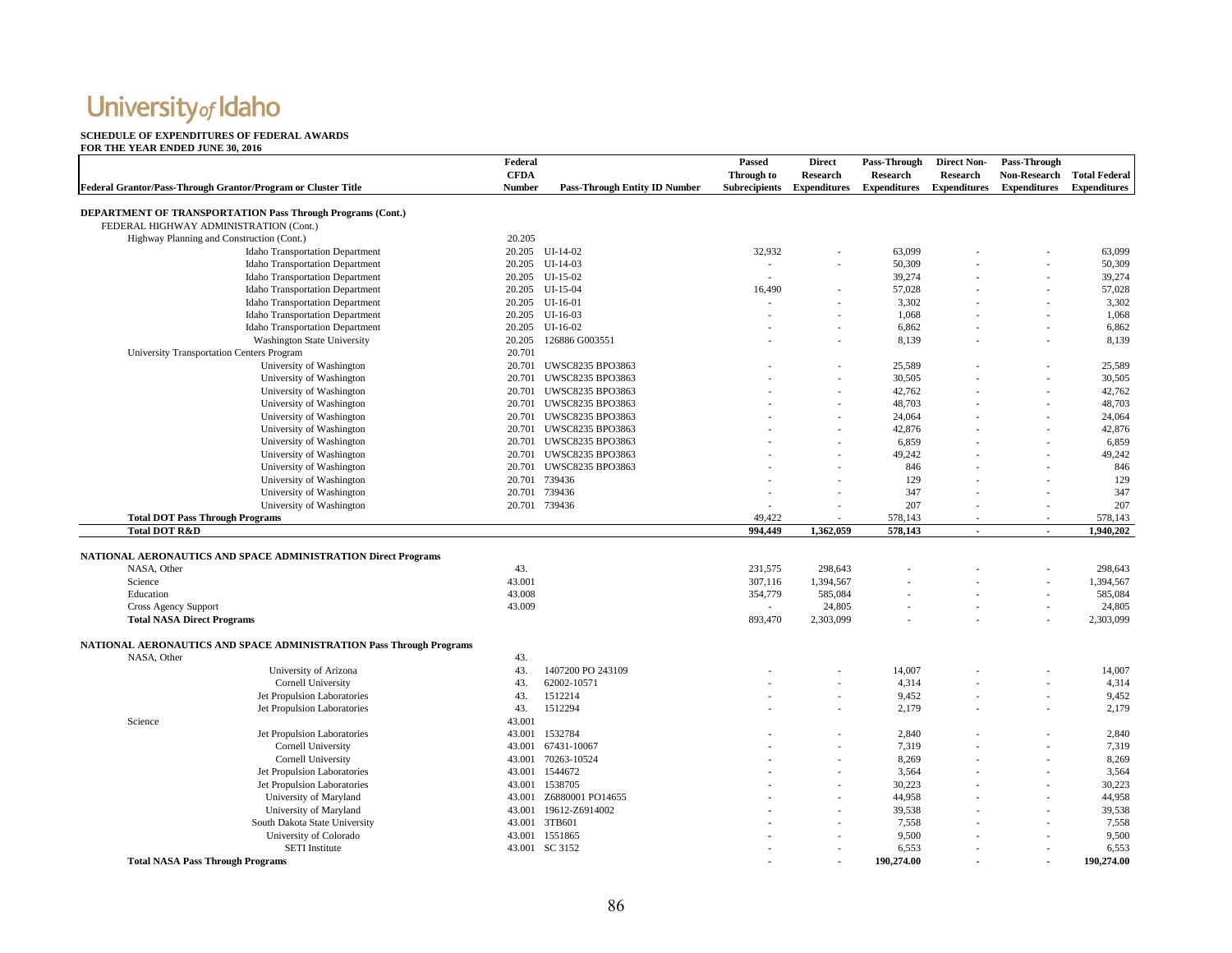#### **SCHEDULE OF EXPENDITURES OF FEDERAL AWARDS**

|                                                                                    | Federal       |                                      | Passed               | <b>Direct</b>       | Pass-Through        | <b>Direct Non-</b>  | Pass-Through        |                      |
|------------------------------------------------------------------------------------|---------------|--------------------------------------|----------------------|---------------------|---------------------|---------------------|---------------------|----------------------|
|                                                                                    | <b>CFDA</b>   |                                      | Through to           | <b>Research</b>     | <b>Research</b>     | <b>Research</b>     | <b>Non-Research</b> | <b>Total Federal</b> |
| Federal Grantor/Pass-Through Grantor/Program or Cluster Title                      | <b>Number</b> | <b>Pass-Through Entity ID Number</b> | <b>Subrecipients</b> | <b>Expenditures</b> | <b>Expenditures</b> | <b>Expenditures</b> | <b>Expenditures</b> | <b>Expenditures</b>  |
|                                                                                    |               |                                      |                      |                     |                     |                     |                     |                      |
| <b>NATIONAL AERONAUTICS AND SPACE ADMINISTRATION Pass Through Programs (Cont.)</b> |               |                                      |                      |                     |                     |                     |                     |                      |
| <b>Total NASA R&amp;D</b>                                                          |               |                                      | 893,470.00           | 2,303,099.00        | 190,274.00          | $\mathbf{r}$        | $\mathbf{r}$        | 2,493,373.00         |
| <b>NATIONAL FOUNDATION ON THE ARTS AND THE HUMANITIES Pass Through Programs</b>    |               |                                      |                      |                     |                     |                     |                     |                      |
| NATIONAL ENDOWMENT FOR THE HUMANITIES                                              |               |                                      |                      |                     |                     |                     |                     |                      |
| Promotion of the Humanities Federal/State Partnership                              | 45.129        |                                      |                      |                     |                     |                     |                     |                      |
| <b>Idaho Humanities Council</b>                                                    |               | 45.129 2015050                       |                      |                     | 712                 |                     |                     | 712                  |
| <b>Total NFAH Pass Through Programs</b>                                            |               |                                      |                      |                     | 712                 |                     |                     | 712                  |
| <b>Total NFAH R&amp;D</b>                                                          |               |                                      |                      |                     | 712                 | $\sim$              |                     | 712                  |
|                                                                                    |               |                                      |                      |                     |                     |                     |                     |                      |
| <b>NATIONAL SCIENCE FOUNDATION Direct Programs</b>                                 |               |                                      |                      |                     |                     |                     |                     |                      |
| <b>Engineering Grants</b>                                                          | 47.041        |                                      | 38,949               | 225,296             |                     |                     |                     | 225,296              |
| Mathematical and Physical Sciences                                                 | 47.049        |                                      | 10                   | 390,420             |                     |                     |                     | 390,420              |
| Geosciences                                                                        | 47.050        |                                      | 46,615               | 1,023,294           |                     |                     |                     | 1,023,294            |
| Computer and Information Science and Engineering                                   | 47.070        |                                      |                      | 162,687             |                     |                     |                     | 162,687              |
| <b>Biological Sciences</b>                                                         | 47.074        |                                      | 142,549              | 1,602,218           |                     |                     |                     | 1,602,218            |
| Social, Behavioral, and Economic Sciences                                          | 47.075        |                                      |                      | 39,144              |                     |                     |                     | 39,144               |
| <b>Education and Human Resources</b>                                               | 47.076        |                                      | $\sim$               | 1,868,963           |                     |                     |                     | 1,868,963            |
| Polar Sciences                                                                     | 47.078        |                                      | 47,602               | 122,359             |                     |                     |                     | 122,359              |
| International Science and Engineering (OISE)                                       | 47.079        |                                      | 271,959              | 842,720             |                     |                     |                     | 842,720              |
| Office of Cyberinfrastructure                                                      | 47.080        |                                      | 2,261,636            | 4,272,137           |                     |                     |                     | 4,272,137            |
| <b>Total NSF Direct Programs</b>                                                   |               |                                      | 2,809,320            | 10,549,238          |                     |                     |                     | 10,549,238           |
|                                                                                    |               |                                      |                      |                     |                     |                     |                     |                      |
| <b>NATIONAL SCIENCE FOUNDATION Pass Through Programs</b>                           |               |                                      |                      |                     |                     |                     |                     |                      |
| National Science Foundation, Other                                                 | 47.           |                                      |                      |                     |                     |                     |                     |                      |
| Salish Kootenai College                                                            | 47.           | <b>AMP Minority Participation</b>    |                      |                     | 3,150               |                     |                     | 3,150                |
| Geosciences                                                                        | 47.050        |                                      |                      |                     |                     |                     |                     |                      |
| University of Texas at Austin                                                      |               | 47.050 UTA13-000935                  |                      |                     | 61,825              |                     |                     | 61,825               |
| Computer and Information Science and Engineering                                   | 47.070        |                                      |                      |                     |                     |                     |                     |                      |
| <b>Syracuse University</b>                                                         |               | 47.070 28701-04184-S01               |                      |                     | 30,675              |                     |                     | 30,675               |
| <b>Biological Sciences</b>                                                         | 47.074        |                                      |                      |                     |                     |                     |                     |                      |
| Michigan State University                                                          |               | 47.074 61-2075UI                     |                      |                     | 89,509              |                     |                     | 89,509               |
| Michigan State University                                                          |               | 47.074 61-2075UI                     |                      |                     | 17,339              |                     |                     | 17,339               |
| Michigan State University                                                          |               | 47.074 61-2075UI                     |                      |                     | 25,373              |                     |                     | 25,373               |
| Michigan State University                                                          |               | 47.074 61-2075UI                     |                      |                     | 10,131              |                     |                     | 10,131               |
| Michigan State University                                                          |               | 47.074 61-2075UI                     |                      |                     | 3,969               |                     |                     | 3,969                |
| Michigan State University                                                          |               | 47.074 61-2075UI                     |                      |                     | 32,793              |                     |                     | 32,793               |
| Michigan State University                                                          |               | 47.074 61-2075UI                     |                      |                     | 29,815              |                     |                     | 29,815               |
| Michigan State University                                                          |               | 47.074 61-2075UI                     |                      |                     | 21,608              |                     |                     | 21,608               |
| Michigan State University                                                          |               | 47.074 61-2075UI                     |                      |                     | 432                 |                     |                     | 432                  |
| Michigan State University                                                          |               | 47.074 61-2075UI                     |                      |                     | 11,898              |                     |                     | 11,898               |
| Michigan State University                                                          |               | 47.074 61-2075UI                     |                      |                     | 23,889              |                     |                     | 23,889               |
| Michigan State University                                                          |               | 47.074 61-2075UI                     |                      |                     | 32,559              |                     |                     | 32,559               |
| Michigan State University                                                          |               | 47.074 61-2075UI                     |                      |                     | 25,666              |                     |                     | 25,666               |
| Michigan State University                                                          |               | 47.074 61-2075UI                     |                      |                     | 44,844              |                     |                     | 44,844               |
| Michigan State University                                                          |               | 47.074 61-2075UI                     |                      |                     | 23,803              |                     |                     | 23,803               |
| Michigan State University                                                          |               | 47.074 61-2075UI                     |                      |                     | 15,767              |                     |                     | 15,767               |
| Michigan State University                                                          |               | 47.074 61-2075UI                     |                      |                     | 66,393              |                     |                     | 66,393               |
| Michigan State University                                                          |               | 47.074 61-2075UI                     |                      |                     | 1,120               |                     |                     | 1,120                |
| Michigan State University                                                          |               | 47.074 61-2075UI                     |                      |                     | 7,507               |                     |                     | 7,507                |
| Michigan State University                                                          |               | 47.074 61-2075UI                     |                      |                     | 5,797               |                     |                     | 5,797                |
| Michigan State University                                                          |               | 47.074 61-2075UI                     |                      |                     | 6,630               |                     |                     | 6,630                |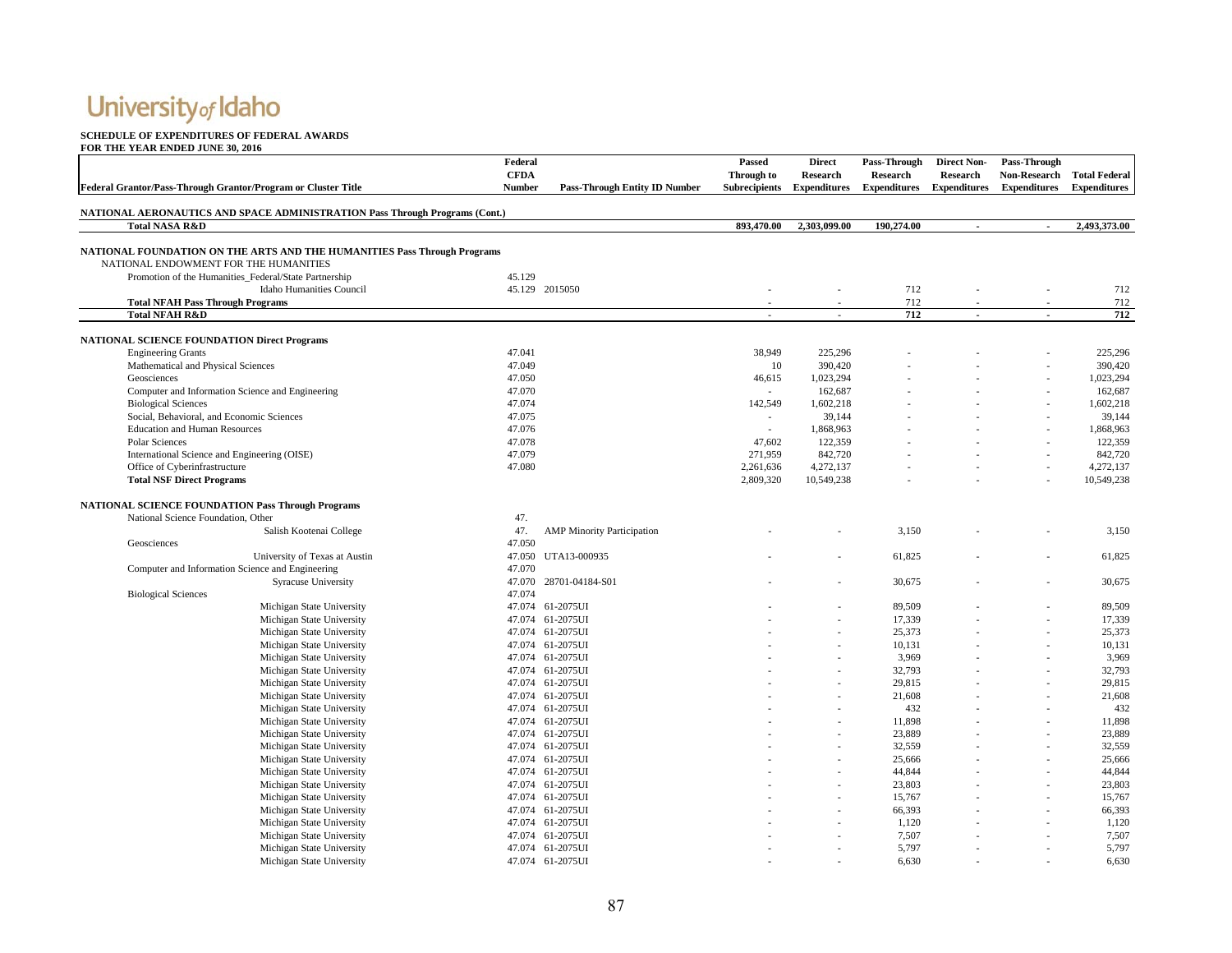#### **SCHEDULE OF EXPENDITURES OF FEDERAL AWARDS**

| Federal Grantor/Pass-Through Grantor/Program or Cluster Title         | Federal<br><b>CFDA</b><br>Number | <b>Pass-Through Entity ID Number</b> | Passed<br>Through to<br><b>Subrecipients</b> | <b>Direct</b><br>Research<br><b>Expenditures</b> | Pass-Through<br>Research<br><b>Expenditures</b> | <b>Direct Non-</b><br>Research<br><b>Expenditures</b> | Pass-Through<br><b>Expenditures</b> | Non-Research Total Federal<br><b>Expenditures</b> |
|-----------------------------------------------------------------------|----------------------------------|--------------------------------------|----------------------------------------------|--------------------------------------------------|-------------------------------------------------|-------------------------------------------------------|-------------------------------------|---------------------------------------------------|
|                                                                       |                                  |                                      |                                              |                                                  |                                                 |                                                       |                                     |                                                   |
| <b>NATIONAL SCIENCE FOUNDATION Pass Through Programs (Cont.)</b>      |                                  |                                      |                                              |                                                  |                                                 |                                                       |                                     |                                                   |
| Biological Sciences (Cont.)<br>Michigan State University              |                                  | 47.074 61-2075UI                     |                                              |                                                  | 32,956                                          |                                                       |                                     | 32,956                                            |
| <b>Washington State University</b>                                    |                                  | 47.074 121253G003276                 |                                              |                                                  | 31,244                                          |                                                       |                                     | 31,244                                            |
| <b>Washington State University</b>                                    |                                  | 47.074 118419G003242                 |                                              |                                                  | 85,027                                          |                                                       |                                     | 85,027                                            |
| Social, Behavioral, and Economic Sciences                             | 47.075                           |                                      |                                              |                                                  |                                                 |                                                       |                                     |                                                   |
| University System of New Hampshire                                    |                                  | 47.075 14-089                        |                                              |                                                  | 16,739                                          |                                                       |                                     | 16,739                                            |
| University System of New Hampshire                                    |                                  | 47.075 14-089                        |                                              |                                                  | 228,252                                         |                                                       |                                     | 228,252                                           |
| <b>Education and Human Resources</b>                                  | 47.076                           |                                      |                                              |                                                  |                                                 |                                                       |                                     |                                                   |
| <b>Washington State University</b>                                    |                                  | 47.076 115393 G002948                |                                              |                                                  | 123,923                                         |                                                       |                                     | 123,923                                           |
| Oregon State University                                               |                                  | 47.076 S1770A-A                      |                                              |                                                  | 29,181                                          |                                                       |                                     | 29,181                                            |
| International Science and Engineering (OISE)                          | 47.079                           |                                      |                                              |                                                  |                                                 |                                                       |                                     |                                                   |
| Montana State University                                              |                                  | 47.079 G183-11-W3069                 |                                              |                                                  | 7,726                                           |                                                       |                                     | 7,726                                             |
| Office of Cyberinfrastructure                                         | 47.080                           |                                      |                                              |                                                  |                                                 |                                                       |                                     |                                                   |
| University of Alaska                                                  |                                  | 47.080 UAF 14-0064/POFP41993         |                                              |                                                  | 101,287                                         |                                                       |                                     | 101,287                                           |
| <b>Total NSF Pass Through Programs</b>                                |                                  |                                      |                                              |                                                  | 1,248,827                                       |                                                       |                                     | 1,248,827                                         |
| <b>Total NSF R&amp;D</b>                                              |                                  |                                      | 2,809,320                                    | 10,549,238                                       | 1,248,827                                       | $\sim$                                                | $\mathbf{r}$                        | 11,798,065                                        |
|                                                                       |                                  |                                      |                                              |                                                  |                                                 |                                                       |                                     |                                                   |
| <b>ENVIRONMENTAL PROTECTION AGENCY Direct Programs</b>                |                                  |                                      |                                              |                                                  |                                                 |                                                       |                                     |                                                   |
| OFFICE OF RESEARCH AND DEVELOPMENT                                    |                                  |                                      |                                              |                                                  |                                                 |                                                       |                                     |                                                   |
| Science to Achieve Results (STAR) Fellowship Program                  | 66.514                           |                                      |                                              | 14.195                                           |                                                 |                                                       |                                     | 14,195                                            |
| <b>Total EPA Direct Programs</b>                                      |                                  |                                      |                                              | 14,195                                           |                                                 |                                                       |                                     | 14,195                                            |
|                                                                       |                                  |                                      |                                              |                                                  |                                                 |                                                       |                                     |                                                   |
| <b>ENVIRONMENTAL PROTECTION AGENCY Pass Through Programs</b>          |                                  |                                      |                                              |                                                  |                                                 |                                                       |                                     |                                                   |
| OFFICE OF WATER                                                       |                                  |                                      |                                              |                                                  |                                                 |                                                       |                                     |                                                   |
| Water Pollution Control State, Interstate, and Tribal Program Support | 66.419                           |                                      |                                              |                                                  |                                                 |                                                       |                                     |                                                   |
| Idaho Department of Environmental Quality                             | 66.419 K054                      |                                      | ÷,                                           |                                                  | 20,619                                          |                                                       |                                     | 20,619                                            |
| <b>Total EPA Pass Through Programs</b>                                |                                  |                                      |                                              |                                                  | 20,619                                          |                                                       |                                     | 20,619                                            |
| <b>Total EPA R&amp;D</b>                                              |                                  |                                      | $\omega$ .                                   | 14,195                                           | 20,619                                          | $\sim$                                                | $\sim$                              | 34,814                                            |
|                                                                       |                                  |                                      |                                              |                                                  |                                                 |                                                       |                                     |                                                   |
| NUCLEAR REGULATORY COMMISSION Direct Programs                         |                                  |                                      |                                              |                                                  |                                                 |                                                       |                                     |                                                   |
| U.S. Nuclear Regulatory Commission Scholarship&Fellowship Program     | 77.008                           |                                      |                                              | 84,099                                           |                                                 |                                                       |                                     | 84,099                                            |
| <b>Total NRC Direct Programs</b>                                      |                                  |                                      |                                              | 84,099                                           |                                                 |                                                       |                                     | 84.099                                            |
| <b>Total NRC R&amp;D</b>                                              |                                  |                                      | $\mathbf{r}$                                 | 84,099                                           | $\mathbf{r}$                                    | $\sim$                                                | $\mathbf{r}$                        | 84,099                                            |
| <b>DEPARTMENT OF ENERGY Direct Programs</b>                           |                                  |                                      |                                              |                                                  |                                                 |                                                       |                                     |                                                   |
| Department of Energy, Other                                           | 81.                              |                                      |                                              | 241,050                                          |                                                 |                                                       |                                     | 241,050                                           |
| Office of Science Financial Assistance Program                        | 81.049                           |                                      | ×,                                           | 96,621                                           |                                                 |                                                       |                                     | 96,621                                            |
| <b>University Coal Research</b>                                       | 81.057                           |                                      |                                              | 129,468                                          |                                                 |                                                       |                                     | 129,468                                           |
| Nuclear Energy Research, Development & Demonstration                  | 81.121                           |                                      | 71,141                                       | 675,165                                          |                                                 |                                                       | $\sim$                              | 675,165                                           |
| <b>Total DOE Direct Programs</b>                                      |                                  |                                      | 71,141                                       | 1,142,304                                        |                                                 |                                                       |                                     | 1,142,304                                         |
|                                                                       |                                  |                                      |                                              |                                                  |                                                 |                                                       |                                     |                                                   |
| <b>DEPARTMENT OF ENERGY Pass Through Programs</b>                     |                                  |                                      |                                              |                                                  |                                                 |                                                       |                                     |                                                   |
| Department of Energy, Other                                           | 81.                              |                                      |                                              |                                                  |                                                 |                                                       |                                     |                                                   |
| Office of Species Conservation                                        | 81.                              | LEM023 16                            |                                              |                                                  | 31,663                                          |                                                       |                                     | 31,663                                            |
| Idaho Department of Fish & Game                                       | 81.                              | MA, UI/IDFG 09                       |                                              |                                                  | 54,631                                          |                                                       |                                     | 54,631                                            |
| Office of Energy Resources                                            | 81.                              | 15062B                               |                                              |                                                  | 9,898                                           |                                                       |                                     | 9,898                                             |
| Battelle                                                              | 81.                              | 194975                               |                                              |                                                  | 16,880                                          |                                                       |                                     | 16,880                                            |
| Columbia River Inter-Tribal                                           | 81.                              | CRITFC Kelt Reconditioning VIII      |                                              |                                                  | 1,009                                           |                                                       |                                     | 1,009                                             |
| Columbia River Inter-Tribal                                           | 81.                              | C15-08 C1500840                      |                                              |                                                  | 53,928                                          |                                                       |                                     | 53,928                                            |
| Columbia River Inter-Tribal                                           | 81.                              | C15-12 C1501240                      |                                              |                                                  | 237,064                                         |                                                       |                                     | 237,064                                           |
| Columbia River Inter-Tribal                                           | 81.                              | C14-10 C1401040                      |                                              |                                                  | 3,051                                           |                                                       |                                     | 3,051                                             |
|                                                                       |                                  |                                      |                                              |                                                  |                                                 |                                                       |                                     |                                                   |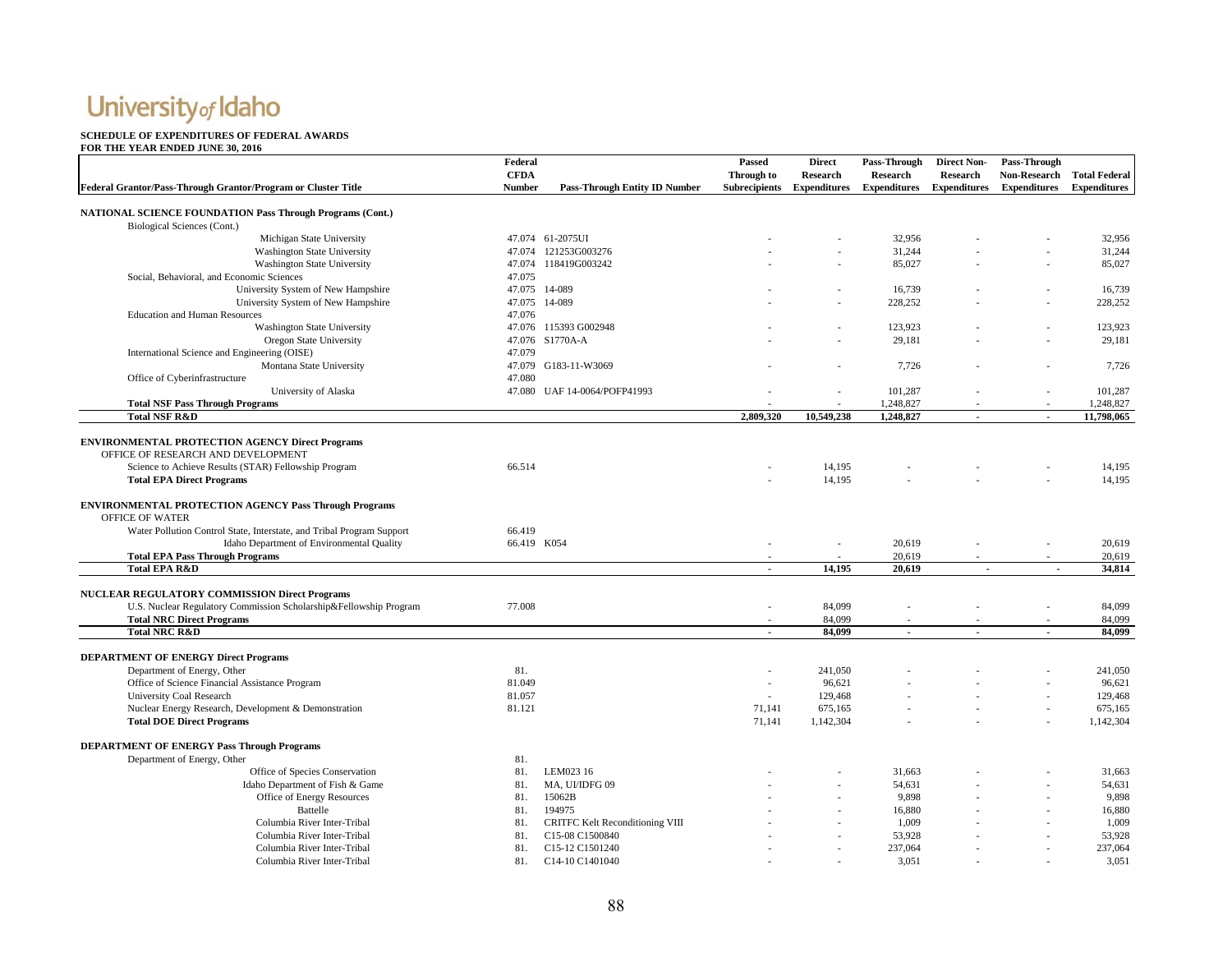### **SCHEDULE OF EXPENDITURES OF FEDERAL AWARDS**

|                                                               | Federal     |                                       | Passed               | <b>Direct</b>       | Pass-Through        | <b>Direct Non-</b>  | Pass-Through        |                      |
|---------------------------------------------------------------|-------------|---------------------------------------|----------------------|---------------------|---------------------|---------------------|---------------------|----------------------|
|                                                               | <b>CFDA</b> |                                       | Through to           | <b>Research</b>     | Research            | <b>Research</b>     | <b>Non-Research</b> | <b>Total Federal</b> |
| Federal Grantor/Pass-Through Grantor/Program or Cluster Title | Number      | <b>Pass-Through Entity ID Number</b>  | <b>Subrecipients</b> | <b>Expenditures</b> | <b>Expenditures</b> | <b>Expenditures</b> | <b>Expenditures</b> | <b>Expenditures</b>  |
| <b>DEPARTMENT OF ENERGY Pass Through Programs (Cont.)</b>     |             |                                       |                      |                     |                     |                     |                     |                      |
| Department of Energy, Other (Cont.)                           |             |                                       |                      |                     |                     |                     |                     |                      |
| Columbia River Inter-Tribal                                   | 81.         | C16-01 PO C16900140                   |                      |                     | 25,886              |                     |                     | 25,886               |
| Battelle Energy Alliance LLC                                  | 81.         | 00042246 TO 00123                     |                      |                     | 127,260             |                     |                     | 127,260              |
| Battelle Energy Alliance LLC                                  | 81.         | 42246TO120                            |                      |                     | 34,974              |                     |                     | 34,974               |
| Battelle Energy Alliance LLC                                  | 81.         | 154756 RELEASE 4                      |                      |                     | 41,250              |                     | ÷.                  | 41,250               |
| Battelle Energy Alliance LLC                                  | 81.         | 42246 Release 135                     |                      |                     | 16,195              |                     |                     | 16,195               |
| <b>Washington State University</b>                            | 81.         | 117844 G003470                        |                      |                     | 74,062              |                     |                     | 74,062               |
| Battelle Energy Alliance LLC                                  | 81.         | 42246TO99                             |                      |                     | (70)                |                     | ٠                   | (70)                 |
| Los Alamos National Laboratory                                | 81.         | 210546-1                              |                      |                     | 11,307              |                     |                     | 11,307               |
| Battelle Energy Alliance LLC                                  | 81.         | 68389-03                              |                      |                     | 52,846              |                     |                     | 52,846               |
| Battelle Energy Alliance LLC                                  | 81.         | 42246 Release 139                     |                      |                     | 34,987              |                     | ÷.                  | 34,987               |
| Battelle Energy Alliance LLC                                  | 81.         | 42246 Release 142                     |                      |                     | 91,030              |                     |                     | 91,030               |
| Battelle Energy Alliance LLC                                  | 81.         | 154756 Release 5                      |                      |                     | 73,231              |                     |                     | 73,231               |
| Battelle Energy Alliance LLC                                  | 81.         | 154756 Release 1                      |                      |                     | 10,742              |                     | ٠                   | 10,742               |
| <b>Battelle Energy Alliance LLC</b>                           | 81.         | 42246TO103                            |                      |                     | 14,102              |                     |                     | 14,102               |
|                                                               | 81.         |                                       |                      |                     |                     |                     |                     |                      |
| Battelle Energy Alliance LLC                                  | 81.         | 42246 Release 140<br>154756 Release 2 |                      |                     | 46,967              |                     | ÷.                  | 46,967               |
| Battelle Energy Alliance LLC                                  | 81.         | 42246 Release 141                     |                      |                     | 30,208              |                     |                     | 30,208               |
| Battelle Energy Alliance LLC                                  |             |                                       |                      |                     | 42,660              |                     |                     | 42,660               |
| Regents, University of California Berkeley                    | 81.         | 7236010                               |                      |                     | 23,894              |                     |                     | 23,894               |
| Battelle Energy Alliance LLC                                  | 81.         | 42246TO126                            |                      |                     | 34,002              |                     |                     | 34,002               |
| Battelle Energy Alliance LLC                                  | 81.         | 42246TO129                            |                      |                     | 41,246              |                     |                     | 41,246               |
| Battelle Energy Alliance LLC                                  | 81.         | 154756 Release 7                      |                      |                     | 40,543              |                     |                     | 40,543               |
| Battelle Energy Alliance LLC                                  | 81.         | <b>BMA 161628 RELEASE 2</b>           |                      |                     | 29,650              |                     |                     | 29,650               |
| Battelle Energy Alliance LLC                                  | 81.         | BMA 161628 RELEASE 1                  |                      |                     | 35,375              |                     |                     | 35,375               |
| <b>Battelle Energy Alliance LLC</b>                           | 81.         | 154756 Release 9                      |                      | ÷.                  | 4,058               |                     | ä,                  | 4,058                |
| GE Global Research                                            | 81.         | 16263                                 |                      |                     | 12,126              |                     |                     | 12,126               |
| Battelle Energy Alliance LLC                                  | 81.         | 154756 RELEASE 10                     |                      |                     | 10,941              |                     |                     | 10,941               |
| Battelle Energy Alliance LLC                                  | 81.         | 127434                                | 110,732.00           |                     | 216,836             |                     | ä,                  | 216,836              |
| Battelle Energy Alliance LLC                                  | 81.         | 128504                                | 92,977.00            |                     | 155,522             |                     |                     | 155,522              |
| Battelle Energy Alliance LLC                                  | 81.         | 00042246TO115                         |                      |                     | 9,213               |                     |                     | 9,213                |
| <b>Battelle Energy Alliance LLC</b>                           | 81.         | 42246 Release 136                     |                      |                     | 40,268              |                     | ä,                  | 40,268               |
| Battelle Energy Alliance LLC                                  | 81.         | 42246 Release 137                     |                      |                     | 24,992              |                     |                     | 24,992               |
| Battelle Energy Alliance LLC                                  | 81.         | 154756 RELEASE 6                      |                      |                     | 34,468              |                     |                     | 34,468               |
| Battelle Energy Alliance LLC                                  | 81.         | 68389-02                              |                      |                     | 26,606              |                     | ٠                   | 26,606               |
| Battelle Energy Alliance LLC                                  | 81.         | <b>BMA 161628 RELEASE 3</b>           |                      |                     | 36,915              |                     |                     | 36,915               |
| Kootenai Tribe                                                | 81.         | UI/KTOI QUIST - 67793                 |                      |                     | 54,194              |                     |                     | 54,194               |
| Kootenai Tribe                                                | 81.         | MA, UI/KTOI TO QUIST-71462            |                      |                     | 22,126              |                     | L,                  | 22,126               |
| Battelle Energy Alliance LLC                                  | 81.         | 00042246TO115                         |                      |                     | (1,080)             |                     |                     | (1,080)              |
| Washington Department of Fish & Wildlife                      | 81.         | 15-02894                              |                      |                     | 72,917              |                     |                     | 72,917               |
| Kootenai Tribe                                                | 81.         | UI/KTOI TO63815                       |                      |                     | 36,093              |                     | $\overline{a}$      | 36,093               |
| Kootenai Tribe                                                | 81.         | <b>UI/KTOI TO 71451</b>               |                      |                     | 27,818              |                     |                     | 27,818               |
| Columbia River Inter-Tribal                                   | 81.         | C15-09 PO C1500930                    |                      |                     | 52,232              |                     |                     | 52,232               |
| Georgia Tech Research Corporation                             | 81.         | RD537SD                               |                      |                     | 46,027              |                     | ٠                   | 46,027               |
| Northwest Energy Efficiency Alliance, Inc.                    | 81.         | 42678                                 |                      |                     | 6,583               |                     |                     | 6,583                |
| Northwest Energy Efficiency Alliance, Inc.                    | 81.         | 42678                                 |                      |                     | (6,729)             |                     |                     | (6, 729)             |
| Northwest Energy Efficiency Alliance, Inc.                    | 81.         | 42678                                 |                      |                     | 2,785               |                     | ٠                   | 2,785                |
| Northwest Energy Efficiency Alliance, Inc.                    | 81.         | 42678                                 |                      |                     | 12,856              |                     |                     | 12,856               |
| Northwest Energy Efficiency Alliance, Inc.                    | 81.         | 42678                                 |                      |                     | 1,590               |                     |                     | 1,590                |
| Northwest Energy Efficiency Alliance, Inc.                    | 81.         | 42678                                 |                      |                     | 3,874               |                     | ä,                  | 3,874                |
| Northwest Energy Efficiency Alliance, Inc.                    | 81.         | 42678                                 |                      |                     | 13,209              |                     |                     | 13,209               |
| Northwest Energy Efficiency Alliance, Inc.                    | 81.         | 42678                                 |                      |                     | 7,467               |                     |                     | 7,467                |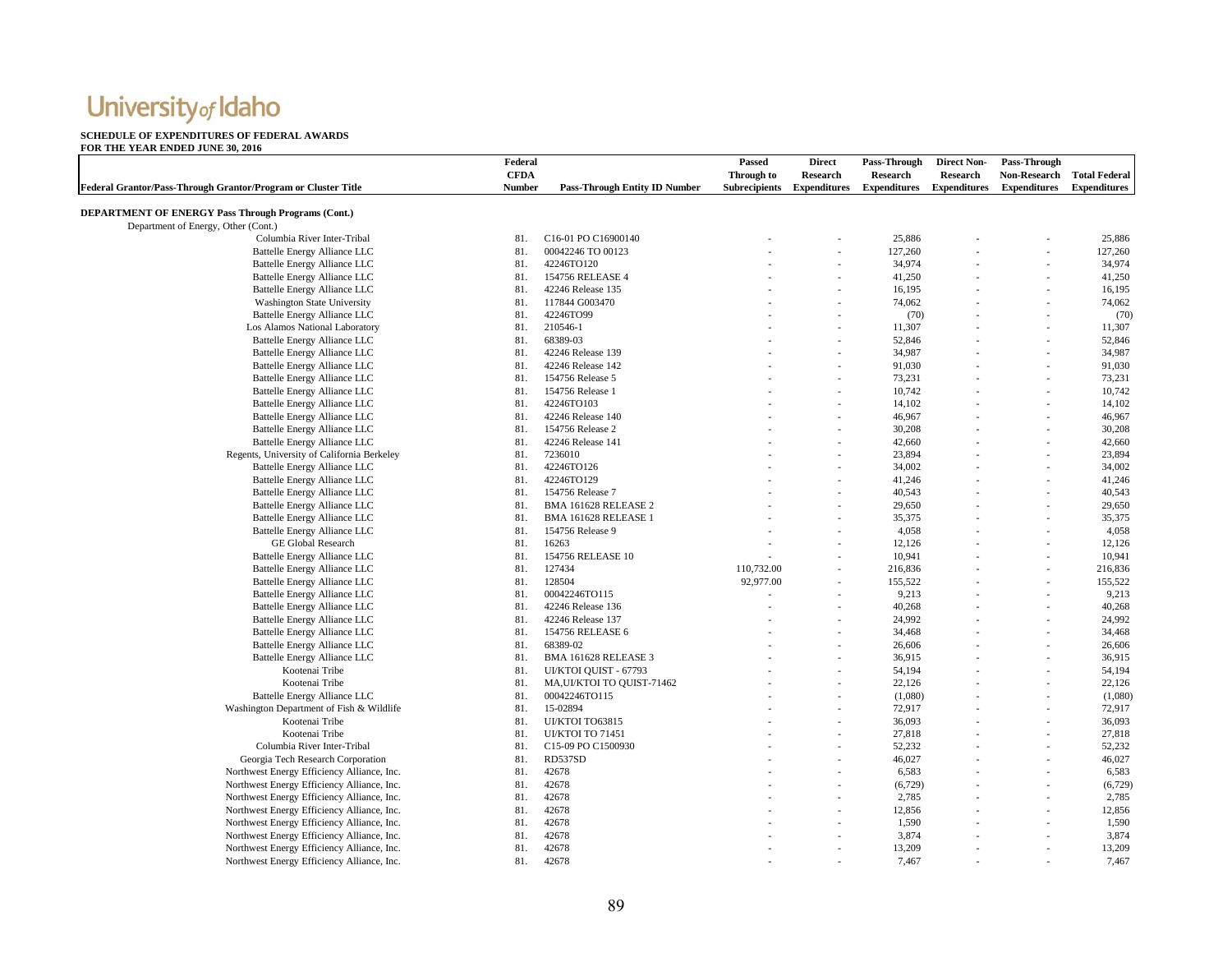#### **SCHEDULE OF EXPENDITURES OF FEDERAL AWARDS**

|                                                                                             | Federal       |                                      | <b>Passed</b>              | <b>Direct</b>   | Pass-Through | <b>Direct Non-</b>               | Pass-Through               |                     |
|---------------------------------------------------------------------------------------------|---------------|--------------------------------------|----------------------------|-----------------|--------------|----------------------------------|----------------------------|---------------------|
|                                                                                             | <b>CFDA</b>   |                                      | Through to                 | <b>Research</b> | Research     | <b>Research</b>                  | Non-Research Total Federal |                     |
| Federal Grantor/Pass-Through Grantor/Program or Cluster Title                               | <b>Number</b> | <b>Pass-Through Entity ID Number</b> | Subrecipients Expenditures |                 |              | <b>Expenditures</b> Expenditures | <b>Expenditures</b>        | <b>Expenditures</b> |
|                                                                                             |               |                                      |                            |                 |              |                                  |                            |                     |
| DEPARTMENT OF ENERGY Pass Through Programs (Cont.)                                          |               |                                      |                            |                 |              |                                  |                            |                     |
| Department of Energy, Other (Cont.)                                                         |               |                                      |                            |                 |              |                                  |                            |                     |
| Northwest Energy Efficiency Alliance, Inc.                                                  | 81.           | 42678                                |                            |                 | 791          |                                  |                            | 791                 |
| Northwest Energy Efficiency Alliance, Inc.                                                  | 81.           | 42678                                |                            |                 | 11,350       |                                  |                            | 11,350              |
| Northwest Energy Efficiency Alliance, Inc.                                                  | 81.           | 42678                                |                            |                 | 2,506        |                                  |                            | 2,506               |
| Northwest Energy Efficiency Alliance, Inc.                                                  | 81.           | 42678                                |                            |                 | 5,595        |                                  |                            | 5,595               |
| Northwest Energy Efficiency Alliance, Inc.                                                  | 81.           | 42809                                |                            |                 | 18.400       |                                  |                            | 18,400              |
| Battelle Energy Alliance LLC                                                                | 81.           | 154756 RELEASE 8                     |                            |                 | 15,333       |                                  |                            | 15,333              |
| Columbia River Inter-Tribal                                                                 | 81.           | V15-01 V1500140                      |                            |                 | 143,872      |                                  |                            | 143,872             |
| Office of Science Financial Assistance Program                                              | 81.049        |                                      |                            |                 |              |                                  |                            |                     |
| <b>Boston University</b>                                                                    |               | 81.049 4500001723                    |                            |                 | 179,867      |                                  |                            | 179,867             |
| <b>Washington State University</b>                                                          |               | 81.049 105283G002254                 |                            |                 | 53,692       |                                  |                            | 53,692              |
| <b>Total DOE Pass Through Programs</b>                                                      |               |                                      | 203,709.00                 |                 | 2,695,784.00 |                                  |                            | 2,695,784.00        |
| <b>Total DOE R&amp;D</b>                                                                    |               |                                      | 274,850.00                 | 1,142,304.00    | 2,695,784.00 | $\sim$                           | $\blacksquare$             | 3,838,088.00        |
|                                                                                             |               |                                      |                            |                 |              |                                  |                            |                     |
| <b>DEPARTMENT OF EDUCATION Pass Through Programs</b>                                        |               |                                      |                            |                 |              |                                  |                            |                     |
|                                                                                             |               |                                      |                            |                 |              |                                  |                            |                     |
| INSTITUTE OF EDUCATIONAL SCIENCES                                                           | 84.372        |                                      |                            |                 |              |                                  |                            |                     |
| Statewide Longitudinal Data Systems                                                         |               |                                      |                            |                 |              |                                  |                            |                     |
| Idaho State Board of Education                                                              | 84.372 15572  |                                      |                            |                 | 10,570       |                                  |                            | 10,570              |
| OFFICE OF POSTSECONDARY EDUCATION                                                           |               |                                      |                            |                 |              |                                  |                            |                     |
| College Access Challenge Grant Program                                                      | 84.378        |                                      |                            |                 |              |                                  |                            |                     |
| Idaho State Board of Education                                                              | 84.378 15673  |                                      |                            |                 | 5,508        |                                  |                            | 5,508               |
| <b>Total Dept of Ed Pass Through Programs</b>                                               |               |                                      |                            | $\sim$          | 16,078       |                                  | $\sim$                     | 16,078              |
| <b>Total Dept of Ed R&amp;D</b>                                                             |               |                                      | $\overline{a}$             | $\blacksquare$  | 16.078       |                                  |                            | 16.078              |
|                                                                                             |               |                                      |                            |                 |              |                                  |                            |                     |
| DEPARTMENT OF HEALTH AND HUMAN SERVICES Direct Programs                                     |               |                                      |                            |                 |              |                                  |                            |                     |
| Department of Health & Human Services, Other                                                | 93.           |                                      |                            | 50,209          |              |                                  |                            | 50,209              |
| NATIONAL INSTITUTES OF HEALTH                                                               |               |                                      |                            |                 |              |                                  |                            |                     |
| Oral Diseases and Disorders Research                                                        | 93.121        |                                      | 21,562                     | 85,082          |              |                                  |                            | 85,082              |
| Human Genome Research                                                                       | 93.172        |                                      |                            | 50,321          |              |                                  |                            | 50,321              |
| Research Infrastructure Programs                                                            | 93.351        |                                      | $\sim$                     | 6,828           |              |                                  |                            | 6,828               |
| National Center for Research Resources                                                      | 93.389        |                                      | $\sim$                     | 7.212           |              |                                  |                            | 7,212               |
| Allergy, Immunology and Transplantation Research                                            | 93.855        |                                      | 38,779                     | 410,575         |              |                                  |                            | 410,575             |
| Biomedical Research and Research Training                                                   | 93.859        |                                      | 2,137,314                  | 6,650,448       |              |                                  |                            | 6,650,448           |
| Child Health and Human Development Extramural Research                                      | 93.865        |                                      | $\sim$                     | 230,759         |              |                                  |                            | 230,759             |
| Vision Research                                                                             | 93.867        |                                      |                            | 273,011         |              |                                  |                            | 273,011             |
| CENTERS FOR DISEASE CONTROL AND PREVENTION                                                  |               |                                      |                            |                 |              |                                  |                            |                     |
| Occupational Safety and Health Program                                                      | 93.262        |                                      |                            | 133.125         |              |                                  |                            | 133.125             |
| <b>Total DHHS Direct Programs</b>                                                           |               |                                      | 2,197,655                  | 7,897,570       |              |                                  |                            | 7,897,570           |
|                                                                                             |               |                                      |                            |                 |              |                                  |                            |                     |
| <b>DEPARTMENT OF HEALTH AND HUMAN SERVICES Pass Through Programs</b>                        |               |                                      |                            |                 |              |                                  |                            |                     |
| CENTERS FOR DISEASE CONTROL AND PREVENTION                                                  |               |                                      |                            |                 |              |                                  |                            |                     |
|                                                                                             | 93.069        |                                      |                            |                 |              |                                  |                            |                     |
| Public Health Emergency Preparedness                                                        |               |                                      |                            |                 |              |                                  |                            |                     |
| Idaho Dept. of Health & Welfare                                                             |               | 93.069 HC763500                      |                            |                 | 8,507        |                                  |                            | 8,507               |
| NATIONAL INSTITUTES OF HEALTH                                                               |               |                                      |                            |                 |              |                                  |                            |                     |
| Discovery and Applied Research for Technological Innovations to Improve Human Health 93.286 |               |                                      |                            |                 |              |                                  |                            |                     |
| <b>Behavior Imaging Solutions</b>                                                           | 93.286        | 16175                                |                            |                 | 18,813       |                                  |                            | 18,813              |
| Research Infrastructure Programs                                                            | 93.351        |                                      |                            |                 |              |                                  |                            |                     |
| <b>Texas Biomedical Research Institute</b>                                                  |               | 93.351 16-04583.005                  |                            |                 | 1,871        |                                  |                            | 1,871               |
| Allergy, Immunology and Transplantation Research                                            | 93.855        |                                      |                            |                 |              |                                  |                            |                     |
| University of Maryland                                                                      |               | 93.855 101155B PO SR00003526         |                            |                 | 27,379       |                                  |                            | 27,379              |
| Indiana University                                                                          |               | 93.855 HBK597 PO1729829              |                            |                 | 64,159       |                                  |                            | 64,159              |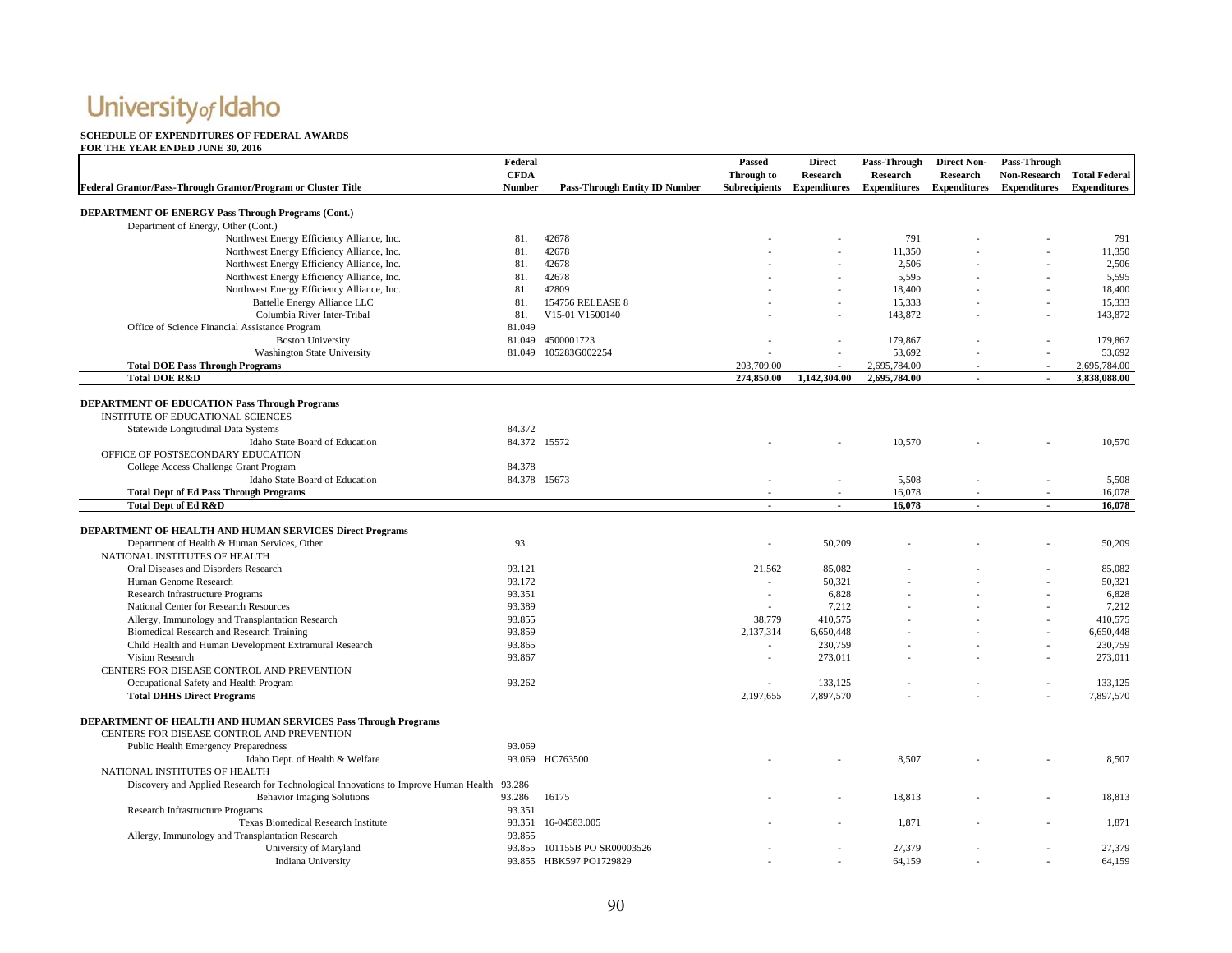#### **SCHEDULE OF EXPENDITURES OF FEDERAL AWARDS**

|                                                                                      | Federal       |                                                        | <b>Passed</b>  | <b>Direct</b>              | Pass-Through        | <b>Direct Non-</b>       | Pass-Through        |                      |
|--------------------------------------------------------------------------------------|---------------|--------------------------------------------------------|----------------|----------------------------|---------------------|--------------------------|---------------------|----------------------|
|                                                                                      | <b>CFDA</b>   |                                                        | Through to     | <b>Research</b>            | <b>Research</b>     | <b>Research</b>          | <b>Non-Research</b> | <b>Total Federal</b> |
| Federal Grantor/Pass-Through Grantor/Program or Cluster Title                        | <b>Number</b> | <b>Pass-Through Entity ID Number</b>                   |                | Subrecipients Expenditures | <b>Expenditures</b> | <b>Expenditures</b>      | <b>Expenditures</b> | <b>Expenditures</b>  |
|                                                                                      |               |                                                        |                |                            |                     |                          |                     |                      |
| <b>DEPARTMENT OF HEALTH AND HUMAN SERVICES Pass Through Programs (Cont.)</b>         |               |                                                        |                |                            |                     |                          |                     |                      |
| NATIONAL INSTITUTES OF HEALTH (Cont.)                                                |               |                                                        |                |                            |                     |                          |                     |                      |
| Biomedical Research and Research Training                                            | 93.859        |                                                        |                |                            |                     |                          |                     |                      |
| Point Loma Nazarene University                                                       |               | 93.859 1R15GM102995-01A1                               |                |                            | 27.959              |                          |                     | 27,959               |
| University of Nevada Las Vegas Board of Regents                                      |               | 93.859 16-746Q-UI-PG41-00<br>93.859 16-746Q-UI-PG39-00 |                |                            | 67,368<br>68,274    |                          |                     | 67,368               |
| University of Nevada Las Vegas Board of Regents                                      |               |                                                        |                |                            |                     |                          |                     | 68,274               |
| University of Nevada Las Vegas Board of Regents                                      |               | 93.859 16-746Q-UI-BS9-00                               |                |                            | 44,605              |                          |                     | 44,605               |
| University of New Mexico                                                             |               | 93.859 3RN79<br>93.859 15-746Q-UI-PG26-00              |                |                            | 241<br>8.813        |                          |                     | 241                  |
| University of Nevada Las Vegas Board of Regents                                      |               | 93.859 16-7460-UI-MG20-00                              |                |                            |                     |                          |                     | 8,813                |
| University of Nevada Las Vegas Board of Regents                                      |               |                                                        |                |                            | 11,210              |                          |                     | 11,210               |
| University of Florida                                                                |               | 93.859 UF13011                                         |                |                            | 11,173              |                          |                     | 11,173               |
| CENTERS FOR MEDICARE AND MEDICAID SERVICES                                           |               |                                                        |                |                            |                     |                          |                     |                      |
| ACA - State Innovation Models: Funding for Model Design and Model Testing Assistance | 93.624        |                                                        |                |                            |                     |                          |                     |                      |
| Idaho Dept. of Health & Welfare                                                      |               | 93.624 AC058900                                        |                |                            | 60,124              |                          |                     | 60,124               |
| <b>Total DHHS Pass Through Programs</b>                                              |               |                                                        |                |                            | 420,496             |                          |                     | 420,496              |
| <b>Total DHHS R&amp;D</b>                                                            |               |                                                        | 2,197,655      | 7,897,570                  | 420,496             |                          |                     | 8,318,066            |
| DEPARTMENT OF HOMELAND SECURITY Direct Programs                                      |               |                                                        |                |                            |                     |                          |                     |                      |
| Cooperating Technical Partners                                                       | 97.045        |                                                        |                | 50,759                     |                     |                          |                     | 50,759               |
| <b>Total DHS Direct Programs</b>                                                     |               |                                                        |                | 50,759                     |                     |                          |                     | 50.759               |
|                                                                                      |               |                                                        |                |                            |                     |                          |                     |                      |
| DEPARTMENT OF HOMELAND SECURITY Pass Through Programs                                |               |                                                        |                |                            |                     |                          |                     |                      |
| Emergency Management Performance Grants                                              | 97.042        |                                                        |                |                            |                     |                          |                     |                      |
| Idaho Bureau of Homeland Security                                                    |               | 97.042 NGBID-11-D-001TO002-FY-2013                     |                |                            | (1,414)             |                          |                     | (1,414)              |
| Pre-Disaster Mitigation                                                              | 97.047        |                                                        |                |                            |                     |                          |                     |                      |
| Idaho Bureau of Homeland Security                                                    |               | 97.047 EMS-20 14-PC0010                                | 61,456         |                            | 136,735             |                          |                     | 136,735              |
| Centers for Homeland Security                                                        | 97.061        |                                                        |                |                            |                     |                          |                     |                      |
| University of Alaska                                                                 |               | 97.061 R0288153 PO 0485979                             | 70,471         |                            | 88,088              |                          |                     | 88,088               |
| <b>Total DHS Pass Through Programs</b>                                               |               |                                                        | 131,927        |                            | 223,409             |                          |                     | 223,409              |
| <b>Total DHS R&amp;D</b>                                                             |               |                                                        | 131,927        | 50,759                     | 223,409             | $\sim$                   |                     | 274,168              |
|                                                                                      |               |                                                        |                |                            |                     |                          |                     |                      |
| <b>AGENCY FOR INTERNATIONAL DEVELOPMENT Pass Through Programs</b>                    |               |                                                        |                |                            |                     |                          |                     |                      |
| AID, Other                                                                           | 98.           |                                                        |                |                            |                     |                          |                     |                      |
| Purdue University                                                                    | 98.           | 8000051144                                             |                |                            | 7,987               |                          |                     | 7,987                |
| <b>Total AID Pass Through Programs</b>                                               |               |                                                        |                |                            | 7,987               |                          |                     | 7,987                |
| <b>Total AID R&amp;D</b>                                                             |               |                                                        | $\overline{a}$ | $\sim$                     | 7,987               | $\overline{\phantom{a}}$ | $\sim$              | 7.987                |
|                                                                                      |               |                                                        |                |                            |                     |                          |                     |                      |
| <b>Total Research &amp; Development Cluster</b>                                      |               |                                                        | 10.397.660     | 40.972.906                 | 9,798,395           | $\blacksquare$           |                     | 50,771,301           |
|                                                                                      |               |                                                        |                |                            |                     |                          |                     |                      |
| <b>Student Financial Aid Cluster</b>                                                 |               |                                                        |                |                            |                     |                          |                     |                      |
| <b>DEPARTMENT OF EDUCATION Direct Programs</b>                                       |               |                                                        |                |                            |                     |                          |                     |                      |
| OFFICE OF STUDENT FINANCIAL ASSISTANCE PROGRAMS                                      |               |                                                        |                |                            |                     |                          |                     |                      |
| Federal Supplemental Educational Opportunity Grants                                  | 84.007        |                                                        |                |                            |                     | 509,369                  |                     | 509,369              |
| Federal Work-Study Program                                                           | 84.033        |                                                        |                |                            |                     | 632,776                  |                     | 632,776              |
| Federal Perkins Loan Program-Federal Capital Contributions                           | 84.038        |                                                        |                |                            |                     | 13,237,586               |                     | 13,237,586           |
| Federal Pell Grant Program                                                           | 84.063        |                                                        |                |                            |                     | 13,950,618               |                     | 13,950,618           |
| Federal Direct Student Loans                                                         | 84.268        |                                                        |                |                            |                     | 58,153,360               |                     | 58,153,360           |
| <b>Total Dept of Ed Direct Programs</b>                                              |               |                                                        |                |                            |                     | 86,483,709               |                     | 86,483,709           |
|                                                                                      |               |                                                        |                |                            |                     |                          |                     |                      |
| <b>Total Student Financial Aid Cluster</b>                                           |               |                                                        |                |                            |                     | 86,483,709               |                     | 86,483,709           |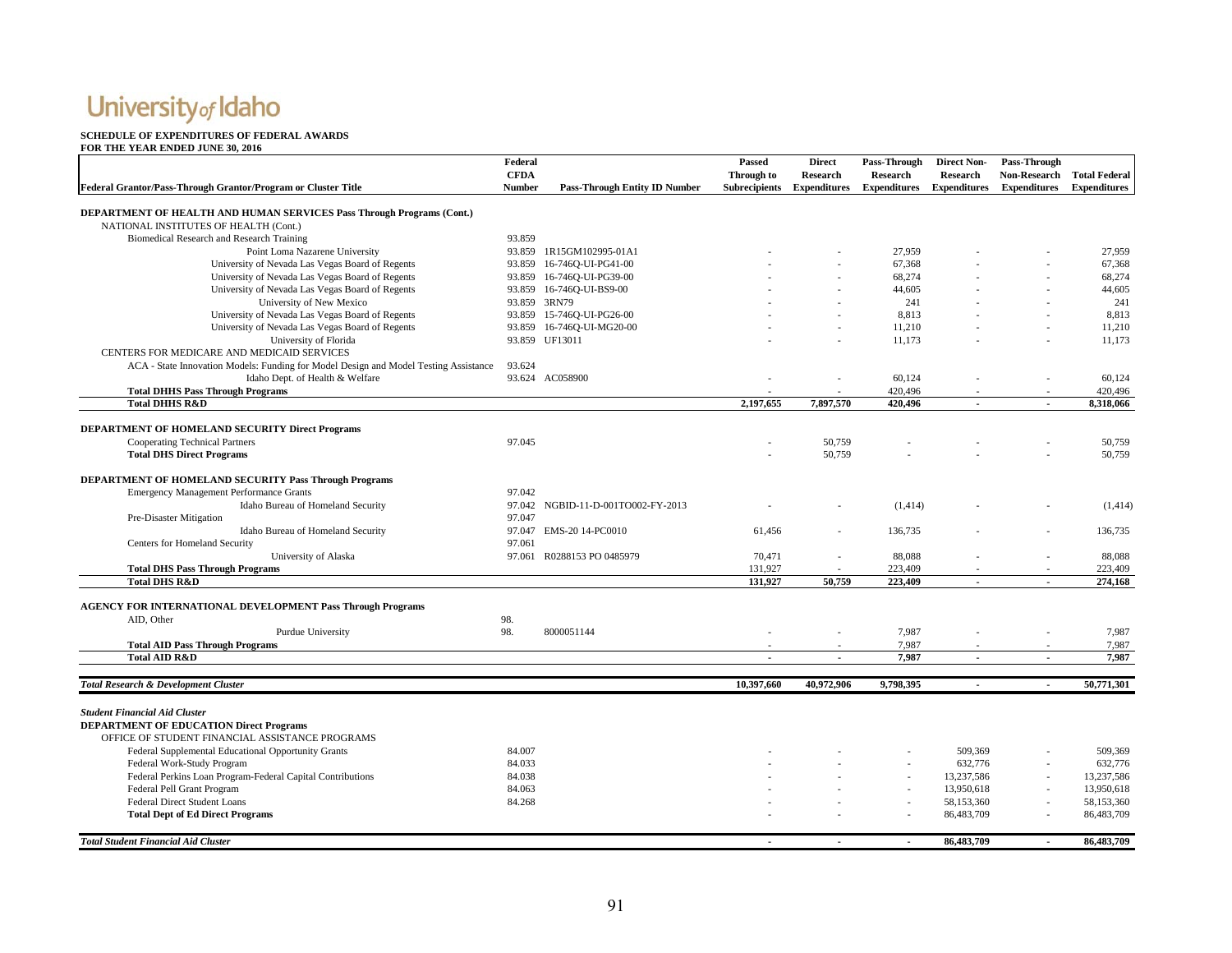#### **SCHEDULE OF EXPENDITURES OF FEDERAL AWARDS**

|                                                                                        | Federal<br><b>CFDA</b> |                                      | Passed<br>Through to | <b>Direct</b><br>Research | Pass-Through<br><b>Research</b> | <b>Direct Non-</b><br><b>Research</b> | Pass-Through<br><b>Non-Research</b> | <b>Total Federal</b> |
|----------------------------------------------------------------------------------------|------------------------|--------------------------------------|----------------------|---------------------------|---------------------------------|---------------------------------------|-------------------------------------|----------------------|
| Federal Grantor/Pass-Through Grantor/Program or Cluster Title                          | <b>Number</b>          | <b>Pass-Through Entity ID Number</b> | <b>Subrecipients</b> | <b>Expenditures</b>       | <b>Expenditures</b>             | <b>Expenditures</b>                   | <b>Expenditures</b>                 | <b>Expenditures</b>  |
| <b>SNAP</b> - Cluster                                                                  |                        |                                      |                      |                           |                                 |                                       |                                     |                      |
| DEPARTMENT OF AGRICULTURE Pass Through Programs                                        |                        |                                      |                      |                           |                                 |                                       |                                     |                      |
| State Administrative Matching Grants for the Supplemental Nutrition Assistance Program |                        |                                      |                      |                           |                                 |                                       |                                     |                      |
| Idaho Dept. of Health & Welfare                                                        | 10.561                 | WC066000-7/WC078600                  |                      |                           |                                 |                                       | (45)                                | (45)                 |
| Idaho Dept. of Health & Welfare                                                        | 10.561                 | WC078600                             |                      |                           |                                 |                                       | 1,140,413                           | 1,140,413            |
| <b>Total USDA Pass-Through Programs</b>                                                |                        |                                      |                      |                           |                                 |                                       | 1,140,368                           | 1,140,368            |
| <b>Total SNAP Cluster</b>                                                              |                        |                                      | $\mathbf{r}$         | $\sim$                    | $\sim$                          | $\sim$                                | 1,140,368                           | 1,140,368            |
|                                                                                        |                        |                                      |                      |                           |                                 |                                       |                                     |                      |
| <b>Special Education (IDEA) - Cluster</b>                                              |                        |                                      |                      |                           |                                 |                                       |                                     |                      |
| <b>DEPARTMENT OF EDUCATION Pass Through Programs</b>                                   |                        |                                      |                      |                           |                                 |                                       |                                     |                      |
| OFFICE OF SPECIAL EDUCATION AND REHABILITATIVE SERVICES                                |                        |                                      |                      |                           |                                 |                                       |                                     |                      |
| Special Education Grants to States                                                     | 84.027A                |                                      |                      |                           |                                 |                                       |                                     |                      |
| <b>Boise State University</b>                                                          | 84.027A 15146          |                                      |                      |                           |                                 |                                       | 3                                   | 3                    |
| Idaho State Department of Education                                                    | 84.027A 075004         |                                      |                      |                           |                                 |                                       | 72                                  | 72                   |
| Idaho State Department of Ed                                                           | 84.027A 076013         |                                      |                      |                           |                                 | $\sim$                                | 182,248                             | 182,248              |
| Idaho State Department of Education                                                    | 84.027A 075006         |                                      |                      |                           |                                 |                                       | 662                                 | 662                  |
| Idaho State Department of Education                                                    | 84.027A 075010         |                                      |                      |                           |                                 |                                       | 407                                 | 407                  |
| Idaho State Department of Ed                                                           | 84.027A 076011         |                                      |                      |                           |                                 |                                       | 324,124                             | 324,124              |
| Idaho State Department of Ed                                                           | 84.027A 17-5001        |                                      |                      |                           |                                 |                                       | 2,458                               | 2,458                |
| Idaho State Department of Education                                                    | 84.027A 075008         |                                      |                      |                           |                                 |                                       | 618                                 | 618                  |
| Idaho State Department of Ed                                                           | 84.027A 076012         |                                      |                      |                           |                                 | $\sim$                                | 270,297                             | 270,297              |
| Idaho State Department of Education                                                    | 84.027A 076014         |                                      |                      |                           |                                 |                                       | 174,013                             | 174,013              |
| Idaho State Department of Education                                                    | 84.027A 074098         |                                      |                      |                           |                                 |                                       | (275)                               | (275)                |
| Idaho State Department of Education                                                    | 84.027A 095047         |                                      |                      |                           |                                 | $\overline{\phantom{a}}$              | (2,197)                             | (2,197)              |
| <b>Total Dept of Ed Pass-Through Programs</b>                                          |                        |                                      |                      |                           |                                 |                                       | 952,430                             | 952,430              |
| <b>Total Special Education (IDEA) Cluster</b>                                          |                        |                                      | $\sim$               | $\sim$                    | $\sim$                          | $\sim$                                | 952,430                             | 952,430              |
|                                                                                        |                        |                                      |                      |                           |                                 |                                       |                                     |                      |
| TRIO - Cluster                                                                         |                        |                                      |                      |                           |                                 |                                       |                                     |                      |
| <b>DEPARTMENT OF EDUCATION Direct Programs</b>                                         |                        |                                      |                      |                           |                                 |                                       |                                     |                      |
| OFFICE OF POSTSECONDARY EDUCATION                                                      |                        |                                      |                      |                           |                                 |                                       |                                     |                      |
| TRIO_Student Support Services                                                          | 84.042A                |                                      |                      |                           |                                 | 310,402                               | $\overline{\phantom{a}}$            | 310,402              |
| TRIO Talent Search                                                                     | 84.044A                |                                      |                      |                           |                                 | 324,176                               | $\overline{\phantom{a}}$            | 324,176              |
| TRIO Upward Bound                                                                      | 84.047                 |                                      |                      |                           |                                 | 696,492                               | $\overline{a}$                      | 696,492              |
| TRIO_Upward Bound                                                                      | 84.047A                |                                      |                      |                           | $\overline{a}$                  | 824,465                               | $\sim$                              | 824,465              |
| TRIO_Educational Opportunity Centers                                                   | 84.066                 |                                      |                      |                           |                                 | 249,011                               | $\overline{\phantom{a}}$            | 249,011              |
| <b>Total Dept of Ed Direct Programs</b>                                                |                        |                                      |                      |                           | ٠                               | 2,404,546                             | $\sim$                              | 2,404,546            |
| <b>Total TRIO Cluster</b>                                                              |                        |                                      | $\blacksquare$       |                           |                                 | 2,404.546                             |                                     | 2,404,546            |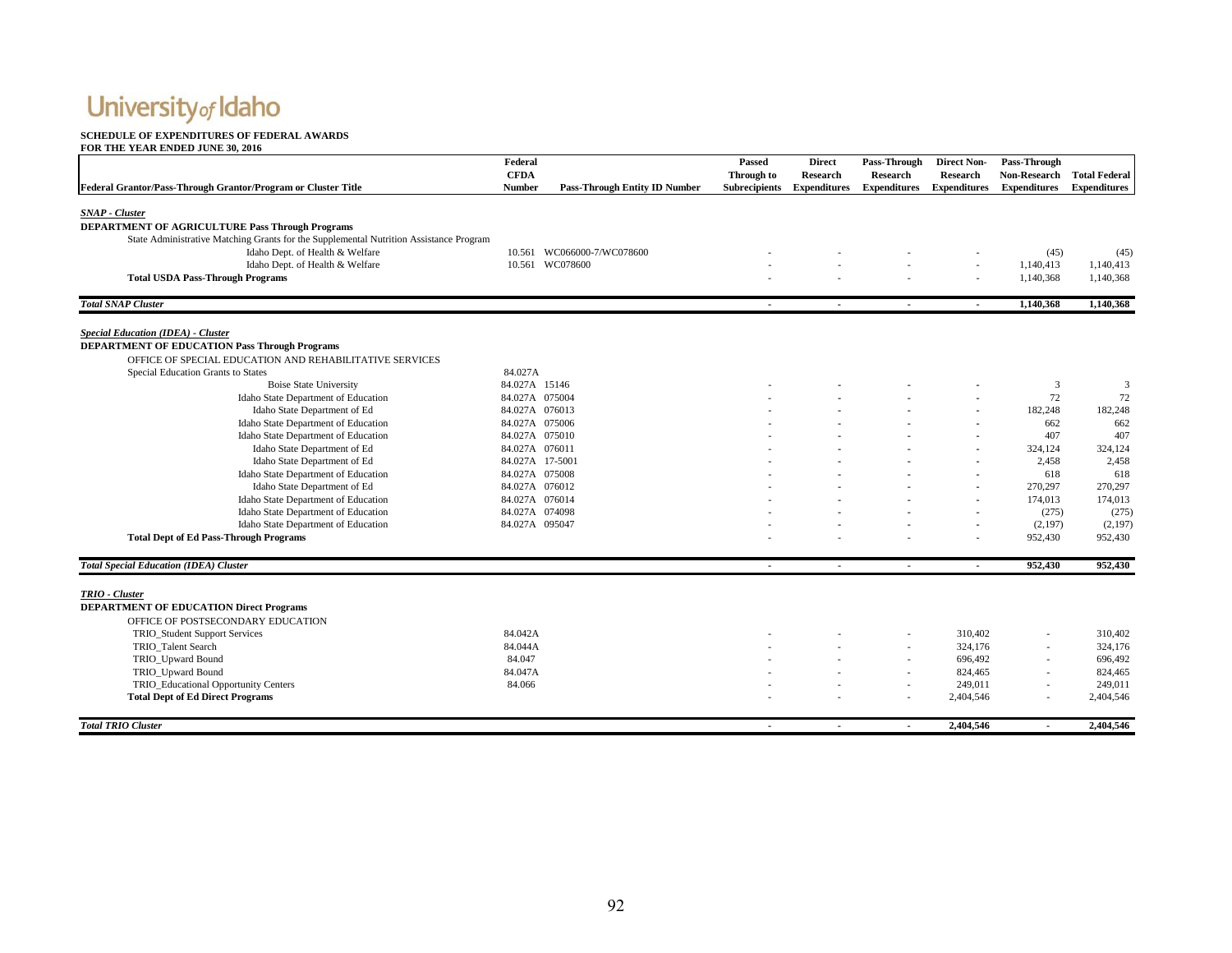#### **SCHEDULE OF EXPENDITURES OF FEDERAL AWARDS**

| Federal Grantor/Pass-Through Grantor/Program or Cluster Title                             | Federal<br><b>CFDA</b><br><b>Number</b> | <b>Pass-Through Entity ID Number</b> | Passed<br>Through to<br><b>Subrecipients</b> | <b>Direct</b><br><b>Research</b><br><b>Expenditures</b> | Pass-Through<br>Research<br><b>Expenditures</b> | <b>Direct Non-</b><br>Research<br><b>Expenditures</b> | Pass-Through<br>Non-Research Total Federal<br><b>Expenditures</b> | <b>Expenditures</b> |
|-------------------------------------------------------------------------------------------|-----------------------------------------|--------------------------------------|----------------------------------------------|---------------------------------------------------------|-------------------------------------------------|-------------------------------------------------------|-------------------------------------------------------------------|---------------------|
| Programs Not in a Cluster                                                                 |                                         |                                      |                                              |                                                         |                                                 |                                                       |                                                                   |                     |
| <b>DEPARTMENT OF AGRICULTURE</b>                                                          |                                         |                                      |                                              |                                                         |                                                 |                                                       |                                                                   |                     |
| Department of Agriculture, Other                                                          | 10.                                     |                                      |                                              |                                                         |                                                 | 800,425                                               | $\sim$                                                            | 800,425             |
| Kansas State University                                                                   | 10.                                     | S15037                               |                                              |                                                         |                                                 | ×.                                                    | 1,088                                                             | 1,088               |
| <b>Boise State University</b>                                                             | 10.                                     | 6738-A                               |                                              |                                                         |                                                 |                                                       | 5,932                                                             | 5,932               |
| University of Minnesota                                                                   | 10.                                     | H002600801                           |                                              |                                                         |                                                 | $\overline{\phantom{a}}$                              | 13,541                                                            | 13,541              |
| Idaho Department of Lands                                                                 | 10.                                     | 16-303                               | 11,151                                       |                                                         |                                                 |                                                       | 21,187                                                            | 21,187              |
| ANIMAL AND PLANT HEALTH INSPECTION SERVICE                                                |                                         |                                      |                                              |                                                         |                                                 |                                                       |                                                                   |                     |
| Plant and Animal Disease, Pest Control, and Animal Care                                   | 10.025                                  |                                      |                                              |                                                         |                                                 | 12,847                                                | $\overline{\phantom{a}}$                                          | 12,847              |
| Food and Agricultural Sciences National Needs Graduate Fellowship Grants                  | 10.210                                  |                                      | 2.255                                        |                                                         |                                                 | 6,808                                                 | $\sim$                                                            | 6.808               |
| Sustainable Agriculture Research and Education                                            | 10.215                                  |                                      |                                              |                                                         |                                                 |                                                       |                                                                   |                     |
| University of Wyoming                                                                     |                                         | 10.215 1002627                       |                                              |                                                         |                                                 | $\overline{\phantom{a}}$                              | 7,901                                                             | 7,901               |
| Utah State University                                                                     | 10.215                                  | 140867052-138                        |                                              |                                                         |                                                 | $\sim$                                                | 2,855                                                             | 2,855               |
| Higher Education Multicultural Scholars Program                                           | 10.220                                  |                                      |                                              |                                                         |                                                 | 80,352                                                | $\overline{\phantom{a}}$                                          | 80,352              |
| Secondary and Two-Year Postsecondary Agriculture Education Challenge Grants               | 10.226                                  |                                      |                                              |                                                         |                                                 | 2,927                                                 | $\overline{\phantom{a}}$                                          | 2,927               |
| Biodiesel                                                                                 | 10.306                                  |                                      |                                              |                                                         |                                                 | 172,422                                               | $\sim$                                                            | 172,422             |
| Agriculture and Food Research Initiative (AFRI)                                           | 10.310                                  |                                      |                                              |                                                         |                                                 |                                                       |                                                                   |                     |
| <b>Washington State University</b>                                                        |                                         | 10.310 118978 G003159                |                                              |                                                         |                                                 | $\overline{\phantom{a}}$                              | 9,110                                                             | 9,110               |
| Oregon State University                                                                   |                                         | 10.310 U0720B-F                      |                                              |                                                         |                                                 | $\sim$                                                | (866)                                                             | (866)               |
| Oregon State University                                                                   |                                         | 10.310 U0720B-D                      |                                              |                                                         |                                                 |                                                       | 1,911                                                             | 1,911               |
| Beginning Farmer and Rancher Development Program                                          | 10.311                                  |                                      | 39,155                                       |                                                         |                                                 | 125,404                                               | $\sim$                                                            | 125,404             |
| National Food Safety Training, Education, Extension, Outreach, and Technical Assistance C | 10.328                                  |                                      |                                              |                                                         |                                                 |                                                       |                                                                   |                     |
| Oregon State University                                                                   |                                         | 10.328 C0494A-D                      |                                              |                                                         |                                                 | $\sim$                                                |                                                                   | 10,552              |
| Crop Protection and Pest Management Competitive Grants Program                            | 10.329                                  |                                      |                                              |                                                         |                                                 | 235,627                                               | 10,552                                                            | 235,627             |
|                                                                                           | 10.500                                  |                                      |                                              |                                                         |                                                 | 2.863.555                                             | $\sim$                                                            | 2,863,555           |
| Cooperative Extension Service                                                             |                                         |                                      |                                              |                                                         |                                                 |                                                       | ÷.                                                                |                     |
| Utah State University                                                                     |                                         | 10.500 110897009                     | 5,117                                        |                                                         |                                                 | $\sim$                                                | 12,556                                                            | 12,556              |
| Pennsylvania State University                                                             | 10.500                                  | 5031-UI-UM-9802                      |                                              |                                                         |                                                 |                                                       | 43,066                                                            | 43,066              |
| Kansas State University                                                                   |                                         | 10.500 S16082                        |                                              |                                                         |                                                 |                                                       | 19,191                                                            | 19,191              |
| Kansas State University                                                                   |                                         | 10.500 S15058                        |                                              |                                                         |                                                 |                                                       | 9,610                                                             | 9,610               |
| Pennsylvania State University                                                             |                                         | 10.500 5138-UI-USDA-2628             |                                              |                                                         |                                                 |                                                       | (15)                                                              | (15)                |
| University of Wyoming                                                                     | 10.500                                  | 1002139                              |                                              |                                                         |                                                 |                                                       | (6)                                                               | (6)                 |
| University of Wyoming                                                                     |                                         | 10.500 1002203                       |                                              |                                                         |                                                 |                                                       | 7,079                                                             | 7,079               |
| FOOD AND NUTRITION SERVICE                                                                |                                         |                                      |                                              |                                                         |                                                 |                                                       |                                                                   |                     |
| Child and Adult Care Food Program                                                         | 10.558                                  |                                      |                                              |                                                         |                                                 |                                                       |                                                                   |                     |
| Idaho State Department of Education                                                       | 10.558 2901                             |                                      |                                              |                                                         |                                                 |                                                       | 27,202                                                            | 27,202              |
| <b>FOREST SERVICE</b>                                                                     |                                         |                                      |                                              |                                                         |                                                 |                                                       |                                                                   |                     |
| Cooperative Forestry Assistance                                                           | 10.664                                  |                                      |                                              |                                                         |                                                 |                                                       |                                                                   |                     |
| Idaho Department of Lands                                                                 | 10.664                                  | UI/IDL10-417 TO 13-302               |                                              |                                                         |                                                 |                                                       | $7\phantom{.0}$                                                   | $7\phantom{.0}$     |
| National Fish and Wildlife Foundation                                                     | 10.664                                  | 1301.15.048190                       |                                              |                                                         |                                                 |                                                       | 4,368                                                             | 4,368               |
| NATURAL RESOURCES CONSERVATION SERVICE                                                    |                                         |                                      |                                              |                                                         |                                                 |                                                       |                                                                   |                     |
| Environmental Quality Incentives Program                                                  | 10.912                                  |                                      |                                              |                                                         |                                                 | 61,911                                                |                                                                   | 61,911              |
| <b>Total USDA no cluster</b>                                                              |                                         |                                      | 57,678                                       | $\mathbf{r}$                                            |                                                 | 4,362,278                                             | 196,269                                                           | 4,558,547           |
|                                                                                           |                                         |                                      |                                              |                                                         |                                                 |                                                       |                                                                   |                     |
| DEPARTMENT OF COMMERCE                                                                    |                                         |                                      |                                              |                                                         |                                                 |                                                       |                                                                   |                     |
| ECONOMIC DEVELOPMENT ADMINISTRATION                                                       |                                         |                                      |                                              |                                                         |                                                 |                                                       |                                                                   |                     |
| Economic Development_Technical Assistance                                                 | 11.303                                  |                                      |                                              |                                                         |                                                 | 973                                                   | $\overline{\phantom{a}}$                                          | 973                 |
| <b>Boise State University</b>                                                             |                                         | 11.303 5461-2016-A                   |                                              |                                                         |                                                 |                                                       | 31,107                                                            | 31,107              |
| NATIONAL INSTITUTE OF STANDARDS AND TECHNOLOGY                                            |                                         |                                      |                                              |                                                         |                                                 |                                                       |                                                                   |                     |
| Manufacturing Extension Partnership                                                       | 11.611                                  |                                      |                                              |                                                         |                                                 |                                                       |                                                                   |                     |
| <b>Boise State University</b>                                                             |                                         | 11.611 6474-A                        |                                              |                                                         |                                                 |                                                       | 43.786                                                            | 43,786              |
|                                                                                           |                                         |                                      |                                              |                                                         |                                                 |                                                       |                                                                   |                     |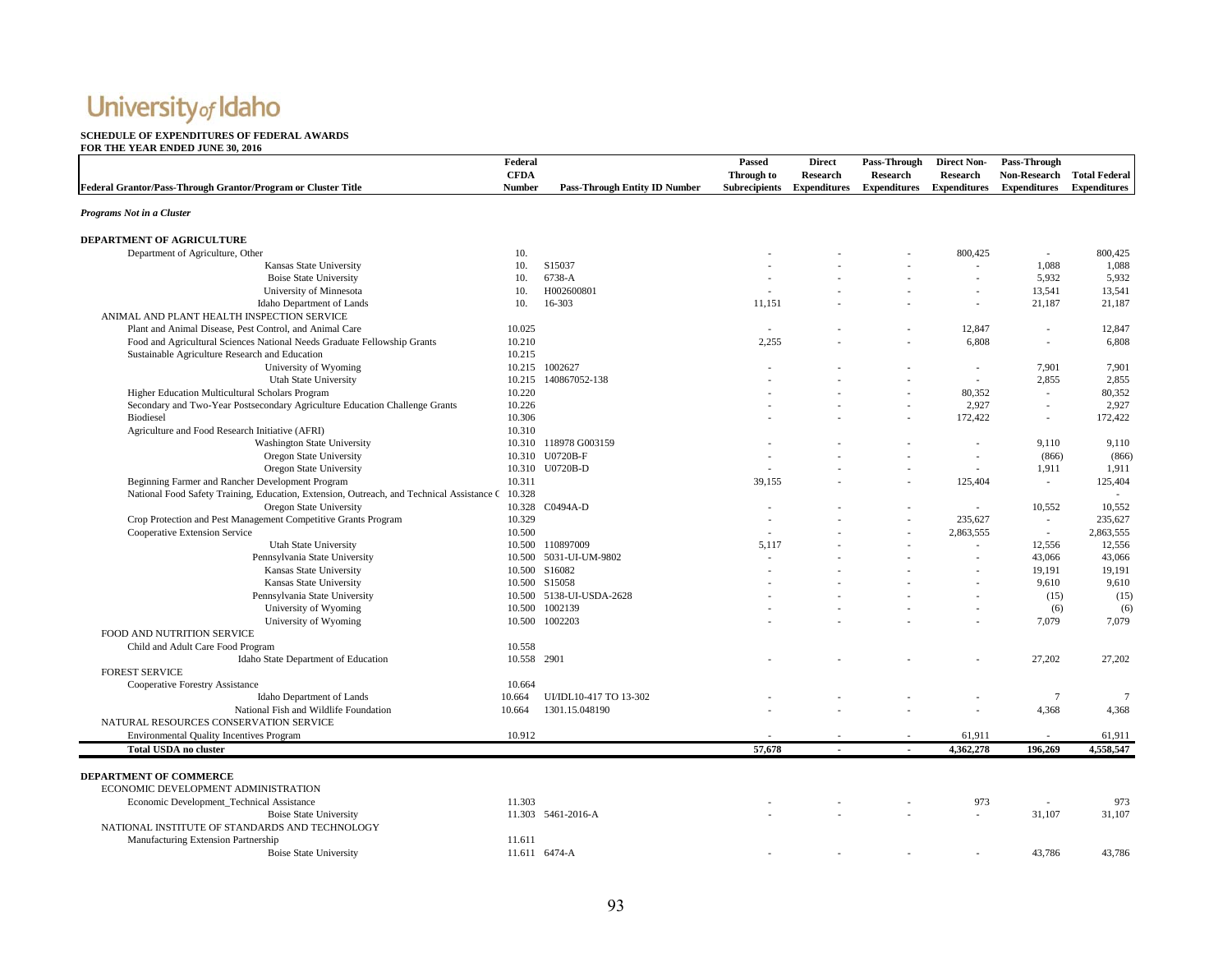#### **SCHEDULE OF EXPENDITURES OF FEDERAL AWARDS**

| Federal Grantor/Pass-Through Grantor/Program or Cluster Title                      | Federal<br><b>CFDA</b><br><b>Number</b> | <b>Pass-Through Entity ID Number</b> | Passed<br>Through to<br><b>Subrecipients</b> | <b>Direct</b><br><b>Research</b><br><b>Expenditures</b> | <b>Pass-Through</b><br><b>Research</b><br><b>Expenditures</b> | <b>Direct Non-</b><br><b>Research</b><br><b>Expenditures</b> | Pass-Through<br>Non-Research Total Federal<br><b>Expenditures</b> | <b>Expenditures</b> |
|------------------------------------------------------------------------------------|-----------------------------------------|--------------------------------------|----------------------------------------------|---------------------------------------------------------|---------------------------------------------------------------|--------------------------------------------------------------|-------------------------------------------------------------------|---------------------|
| DEPARTMENT OF COMMERCE (Cont.)                                                     |                                         |                                      |                                              |                                                         |                                                               |                                                              |                                                                   |                     |
| NATIONAL INSTITUTE OF STANDARDS AND TECHNOLOGY (Cont.)                             |                                         |                                      |                                              |                                                         |                                                               |                                                              |                                                                   |                     |
| Manufacturing Extension Partnership (Cont.)                                        | 11.611                                  |                                      |                                              |                                                         |                                                               |                                                              |                                                                   |                     |
| <b>Boise State University</b>                                                      |                                         | 11.611 4801-2015-A                   |                                              |                                                         |                                                               |                                                              | 2,072                                                             | 2,072               |
| <b>Boise State University</b>                                                      |                                         | 11.611 6447-A                        |                                              |                                                         |                                                               |                                                              | 14,729                                                            | 14,729              |
| <b>Boise State University</b>                                                      |                                         | 11.611 4801-2016-A                   |                                              |                                                         |                                                               |                                                              | 60,166                                                            | 60,166              |
| <b>Boise State University</b>                                                      |                                         | 11.611 4801-2016-A                   |                                              |                                                         |                                                               |                                                              | 141,870                                                           | 141,870             |
| <b>Boise State University</b>                                                      |                                         | 11.611 6803-2016-C                   |                                              |                                                         |                                                               |                                                              | 93,368                                                            | 93,368              |
| <b>Total DOC</b> no cluster                                                        |                                         |                                      |                                              |                                                         |                                                               | 973                                                          | 387,098                                                           | 388,071             |
| DEPARTMENT OF DEFENSE                                                              |                                         |                                      |                                              |                                                         |                                                               |                                                              |                                                                   |                     |
| Department of Defense, Other                                                       | 12.                                     |                                      |                                              |                                                         |                                                               | 580                                                          | $\overline{\phantom{a}}$                                          | 580                 |
| Washington State University                                                        | 12.                                     | 125387 G003414                       |                                              |                                                         |                                                               | $\sim$                                                       | 1,262                                                             | 1,262               |
| Washington State University                                                        | 12.                                     | 125386 G003413                       |                                              |                                                         |                                                               |                                                              | 1,415                                                             | 1,415               |
| NATIONAL SECURITY AGENCY                                                           |                                         |                                      |                                              |                                                         |                                                               |                                                              |                                                                   |                     |
| GenCyber Grants Program                                                            | 12.903                                  |                                      |                                              |                                                         |                                                               | 6,622                                                        | $\overline{\phantom{a}}$                                          | 6,622               |
| <b>Total DOD no cluster</b>                                                        |                                         |                                      |                                              |                                                         |                                                               | 7,202                                                        | 2,677                                                             | 9,879               |
|                                                                                    |                                         |                                      |                                              |                                                         |                                                               |                                                              |                                                                   |                     |
| <b>DEPARTMENT OF THE INTERIOR</b><br>Department of Interior, Other                 | 15.                                     |                                      |                                              |                                                         |                                                               | 10,329                                                       |                                                                   | 10,329              |
| Kootenai County                                                                    | 15.                                     | 16130                                |                                              |                                                         |                                                               | $\overline{\phantom{a}}$                                     | 941                                                               | 941                 |
| <b>BUREAU OF INDIAN AFFAIRS</b>                                                    |                                         |                                      |                                              |                                                         |                                                               |                                                              |                                                                   |                     |
| Agriculture on Indian Lands                                                        | 15.034                                  |                                      |                                              |                                                         |                                                               | 20,609                                                       |                                                                   | 20,609              |
| BUREAU OF LAND MANAGEMENT                                                          |                                         |                                      |                                              |                                                         |                                                               |                                                              |                                                                   |                     |
| Cultural and Paleontological Resources Management                                  | 15.224                                  |                                      |                                              |                                                         |                                                               | 31,596                                                       |                                                                   | 31,596              |
| Fish, Wildlife and Plant Conservation Resource Management                          | 15.231                                  |                                      |                                              |                                                         |                                                               | 17,557                                                       |                                                                   | 17,557              |
| Wildland Fire Research and Studies Program                                         | 15.232                                  |                                      |                                              |                                                         |                                                               | 37,783                                                       |                                                                   | 37,783              |
| Environmental Quality and Protection Resource Management                           | 15.236                                  |                                      |                                              |                                                         |                                                               | 8,000                                                        |                                                                   | 8,000               |
| Management Initiatives                                                             | 15.239                                  |                                      |                                              |                                                         |                                                               | 8,656                                                        |                                                                   | 8,656               |
| US FISH AND WILDLIFE SERVICE                                                       |                                         |                                      |                                              |                                                         |                                                               |                                                              |                                                                   |                     |
| Fish and Wildlife Management Assistance                                            | 15.608                                  |                                      |                                              |                                                         |                                                               | 10,000                                                       |                                                                   | 10,000              |
| <b>U.S.GEOLOGICAL SURVEY</b>                                                       |                                         |                                      |                                              |                                                         |                                                               |                                                              |                                                                   |                     |
| U.S. Geological Survey_ Research and Data Collection                               | 15.808                                  |                                      | 11,400                                       |                                                         |                                                               | 117,937                                                      |                                                                   | 117,937             |
| National Geological and Geophysical Data Preservation Program                      | 15.814                                  |                                      |                                              |                                                         |                                                               | 17,616                                                       |                                                                   | 17,616              |
| National Land Remote Sensing_Education Outreach and Research                       | 15.815                                  |                                      |                                              |                                                         |                                                               |                                                              |                                                                   |                     |
| AmericaView, Inc.                                                                  |                                         | 15.815 AV13-ID01 Mod 3               |                                              |                                                         |                                                               | $\sim$                                                       | 20,530                                                            | 20,530              |
| National Climate Change and Wildlife Science Center                                | 15.820                                  |                                      |                                              |                                                         |                                                               | 56,085                                                       | $\overline{\phantom{a}}$                                          | 56,085              |
| NATIONAL PARK SERVICE                                                              |                                         |                                      |                                              |                                                         |                                                               |                                                              |                                                                   |                     |
| Cooperative Research and Training Programs - Resources of the National Park System | 15.945                                  |                                      |                                              |                                                         |                                                               | 48,203                                                       | $\overline{\phantom{a}}$                                          | 48.203              |
| <b>Total - DOI no cluster</b>                                                      |                                         |                                      | 11,400                                       |                                                         |                                                               | 384,371                                                      | 21,471                                                            | 405,842             |
| <b>DEPARTMENT OF JUSTICE</b>                                                       |                                         |                                      |                                              |                                                         |                                                               |                                                              |                                                                   |                     |
| Department of Justice, Other                                                       | 16.                                     |                                      |                                              |                                                         |                                                               |                                                              |                                                                   |                     |
| National Association for Civilian Oversight of Law                                 | 16.                                     | 16269                                |                                              |                                                         |                                                               |                                                              | 10,319                                                            | 10,319              |
| JUVENILE JUSTICE & DELINQUENCY PREVENTION                                          |                                         |                                      |                                              |                                                         |                                                               |                                                              |                                                                   |                     |
| Juvenile Mentoring Program                                                         | 16.726                                  |                                      |                                              |                                                         |                                                               |                                                              |                                                                   |                     |
| National 4-H Council                                                               | 16.726 15123                            |                                      |                                              |                                                         |                                                               |                                                              | 51,875                                                            | 51,875              |
| National 4-H Council                                                               |                                         | 16.726 16132-PR                      |                                              |                                                         |                                                               |                                                              | 67,602                                                            | 67,602              |
| <b>BUREAU OF JUSTICE ASSISTANCE</b>                                                |                                         |                                      |                                              |                                                         |                                                               |                                                              |                                                                   |                     |
| John R. Justice Prosecutors and Defenders Incentive Act                            | 16.816                                  |                                      |                                              |                                                         |                                                               | 17,533                                                       |                                                                   | 17,533              |
| <b>Total DOJ</b> no cluster                                                        |                                         |                                      |                                              |                                                         |                                                               | 17,533                                                       | 129,796                                                           | 147.329             |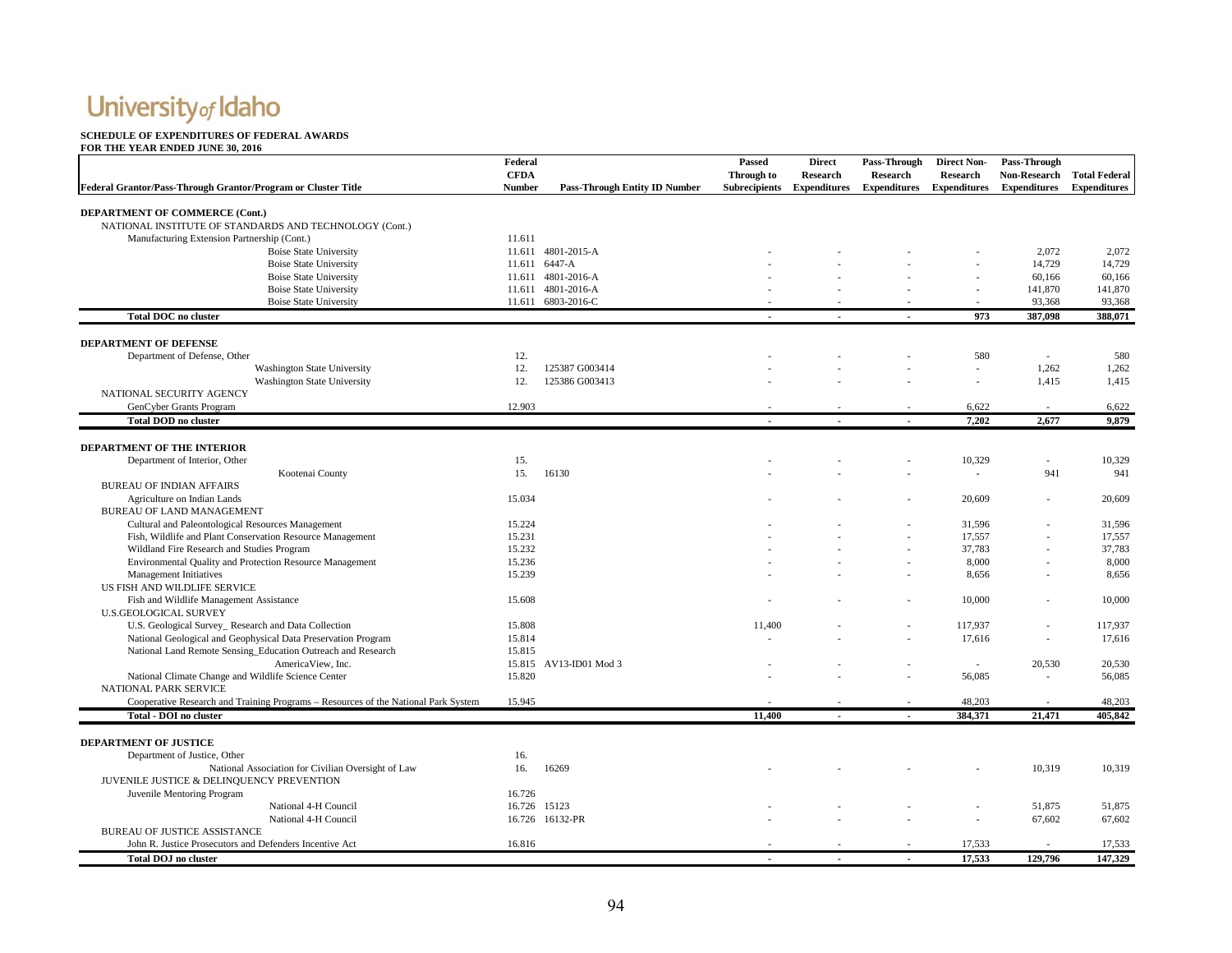#### **SCHEDULE OF EXPENDITURES OF FEDERAL AWARDS**

|                                                                          | Federal                      |                                      | Passed                             | <b>Direct</b>                   | Pass-Through                    | <b>Direct Non-</b>                     | Pass-Through                                      |                     |
|--------------------------------------------------------------------------|------------------------------|--------------------------------------|------------------------------------|---------------------------------|---------------------------------|----------------------------------------|---------------------------------------------------|---------------------|
| Federal Grantor/Pass-Through Grantor/Program or Cluster Title            | <b>CFDA</b><br><b>Number</b> | <b>Pass-Through Entity ID Number</b> | Through to<br><b>Subrecipients</b> | Research<br><b>Expenditures</b> | Research<br><b>Expenditures</b> | <b>Research</b><br><b>Expenditures</b> | Non-Research Total Federal<br><b>Expenditures</b> | <b>Expenditures</b> |
|                                                                          |                              |                                      |                                    |                                 |                                 |                                        |                                                   |                     |
| <b>DEPARTMENT OF LABOR</b>                                               |                              |                                      |                                    |                                 |                                 |                                        |                                                   |                     |
| Department of Labor, Other                                               | 17.                          |                                      |                                    |                                 |                                 |                                        |                                                   |                     |
| Idaho Department of Labor                                                | 17.                          | 16382                                |                                    |                                 |                                 |                                        | 10,000                                            | 10,000              |
| <b>Total DOL no cluster</b>                                              |                              |                                      |                                    |                                 |                                 |                                        | 10,000                                            | 10,000              |
| DEPARTMENT OF STATE                                                      |                              |                                      |                                    |                                 |                                 |                                        |                                                   |                     |
| BUREAU OF EDUCATIONAL AND CULTURAL AFFAIRS                               |                              |                                      |                                    |                                 |                                 |                                        |                                                   |                     |
| Educational and Cultural Exchange Programs Appropriation Overseas Grants | 19.022                       |                                      |                                    |                                 |                                 |                                        |                                                   |                     |
| Institute of International Education                                     |                              | 19.022 S-ECAGD-15-CA-1015            |                                    |                                 |                                 |                                        | 63,300                                            | 63,300              |
| Institute of International Education                                     |                              | 19.022 IIE Fulbright Gateway 2016    |                                    |                                 |                                 |                                        | 6,019                                             | 6,019               |
| Professional and Cultural Exchange Programs - Citizen Exchanges          | 19.415                       |                                      |                                    |                                 |                                 |                                        |                                                   |                     |
| Georgetown University                                                    |                              | 19.415 UNI-10192015-01               |                                    |                                 |                                 |                                        | 27,268                                            | 27,268              |
| BUREAU OF NEAR EASTERN AFFAIRS                                           |                              |                                      |                                    |                                 |                                 |                                        |                                                   |                     |
| Middle East Partnership Initiative                                       | 19.500                       |                                      |                                    |                                 |                                 |                                        |                                                   |                     |
| Georgetown University                                                    |                              | 19.500 UOI-01-SECAGD14CA1163         |                                    |                                 |                                 |                                        | 1,238                                             | 1,238               |
| <b>Total - Department of State no cluster</b>                            |                              |                                      |                                    |                                 |                                 |                                        | 97,825                                            | 97,825              |
|                                                                          |                              |                                      |                                    |                                 |                                 |                                        |                                                   |                     |
| DEPARTMENT OF TRANSPORTATION                                             |                              |                                      |                                    |                                 |                                 |                                        |                                                   |                     |
| Department of Transportation, Other                                      | 20.                          |                                      |                                    |                                 |                                 | 597                                    |                                                   | 597                 |
| FEDERAL HIGHWAY ADMINISTRATION                                           |                              |                                      |                                    |                                 |                                 |                                        |                                                   |                     |
| Highway Training and Education                                           | 20.215                       |                                      |                                    |                                 |                                 | 8,391                                  |                                                   | 8,391               |
| PIPELINE AND HAZARDOUS MATERIALS SAFETY ADMINISTRATION                   |                              |                                      |                                    |                                 |                                 |                                        |                                                   |                     |
| State Damage Prevention Program Grants                                   | 20.720                       |                                      |                                    |                                 |                                 |                                        |                                                   |                     |
| One-Call of Wyoming, Inc                                                 | 20.720 15300                 |                                      |                                    |                                 |                                 |                                        | 487                                               | 487                 |
| <b>Total DOT</b> no cluster                                              |                              |                                      | $\blacksquare$                     | $\sim$                          | $\sim$                          | 8,988                                  | 487                                               | 9,475               |
|                                                                          |                              |                                      |                                    |                                 |                                 |                                        |                                                   |                     |
| <b>DEPARTMENT OF TREASURY</b>                                            |                              |                                      |                                    |                                 |                                 |                                        |                                                   |                     |
| <b>INTERNAL REVENUE SERVICE</b>                                          |                              |                                      |                                    |                                 |                                 |                                        |                                                   |                     |
| Low-Income Taxpayer Clinics                                              | 21.008                       |                                      |                                    |                                 |                                 | 52,042                                 |                                                   | 52,042              |
| <b>Total Department of Treasury no cluster</b>                           |                              |                                      | $\mathbf{r}$                       | $\sim$                          | $\sim$                          | 52,042                                 | $\sim$                                            | 52,042              |
| FEDERAL COMMUNICATION COMMISSION                                         |                              |                                      |                                    |                                 |                                 |                                        |                                                   |                     |
| Federal Communication Commission, Other                                  | 32                           |                                      |                                    |                                 |                                 | 49,260                                 |                                                   | 49,260              |
| <b>Total FCC no cluster</b>                                              |                              |                                      | $\overline{\phantom{a}}$           |                                 |                                 | 49,260                                 |                                                   | 49,260              |
|                                                                          |                              |                                      |                                    |                                 |                                 |                                        |                                                   |                     |
| NATIONAL AERONAUTICS AND SPACE ADMINISTRATION                            |                              |                                      |                                    |                                 |                                 |                                        |                                                   |                     |
| Science                                                                  | 43.001                       |                                      |                                    |                                 |                                 | 25,709                                 |                                                   | 25,709              |
| <b>Total NASA no cluster</b>                                             |                              |                                      |                                    |                                 |                                 | 25,709                                 |                                                   | 25,709              |
| NATIONAL FOUNDATION ON THE ARTS AND THE HUMANITIES                       |                              |                                      |                                    |                                 |                                 |                                        |                                                   |                     |
| National Foundation on the the Arts & Humanities, Other                  | 45.                          |                                      |                                    |                                 |                                 |                                        |                                                   |                     |
| Idaho Commission on the Arts                                             | 45.                          | 4315AE(2)-16                         |                                    |                                 |                                 |                                        | 620                                               | 620                 |
| NATIONAL ENDOWMENT FOR THE ARTS                                          |                              |                                      |                                    |                                 |                                 |                                        |                                                   |                     |
| Promotion of the Arts_Partnership Agreements                             | 45.025                       |                                      |                                    |                                 |                                 |                                        |                                                   |                     |
| <b>Western States Arts Federation</b>                                    |                              | 45.025 TW201500127                   |                                    |                                 |                                 |                                        | 2,125                                             | 2,125               |
| Idaho Commission on the Arts                                             |                              | 45.025 3526ET-16                     |                                    |                                 |                                 |                                        | 3,914                                             | 3,914               |
| Western States Arts Federation                                           |                              | 45.025 TW201500135                   |                                    |                                 |                                 |                                        | 2,125                                             | 2,125               |
| Idaho Commission on the Arts                                             |                              | 45.025 4315AE(1)-16                  |                                    |                                 |                                 |                                        | 5,916                                             | 5,916               |
| NATIONAL ENDOWMENT FOR THE HUMANITIES                                    |                              |                                      |                                    |                                 |                                 |                                        |                                                   |                     |
| Promotion of the Humanities Federal/State Partnership                    | 45.129                       |                                      |                                    |                                 |                                 |                                        |                                                   |                     |
|                                                                          |                              |                                      |                                    |                                 |                                 |                                        |                                                   |                     |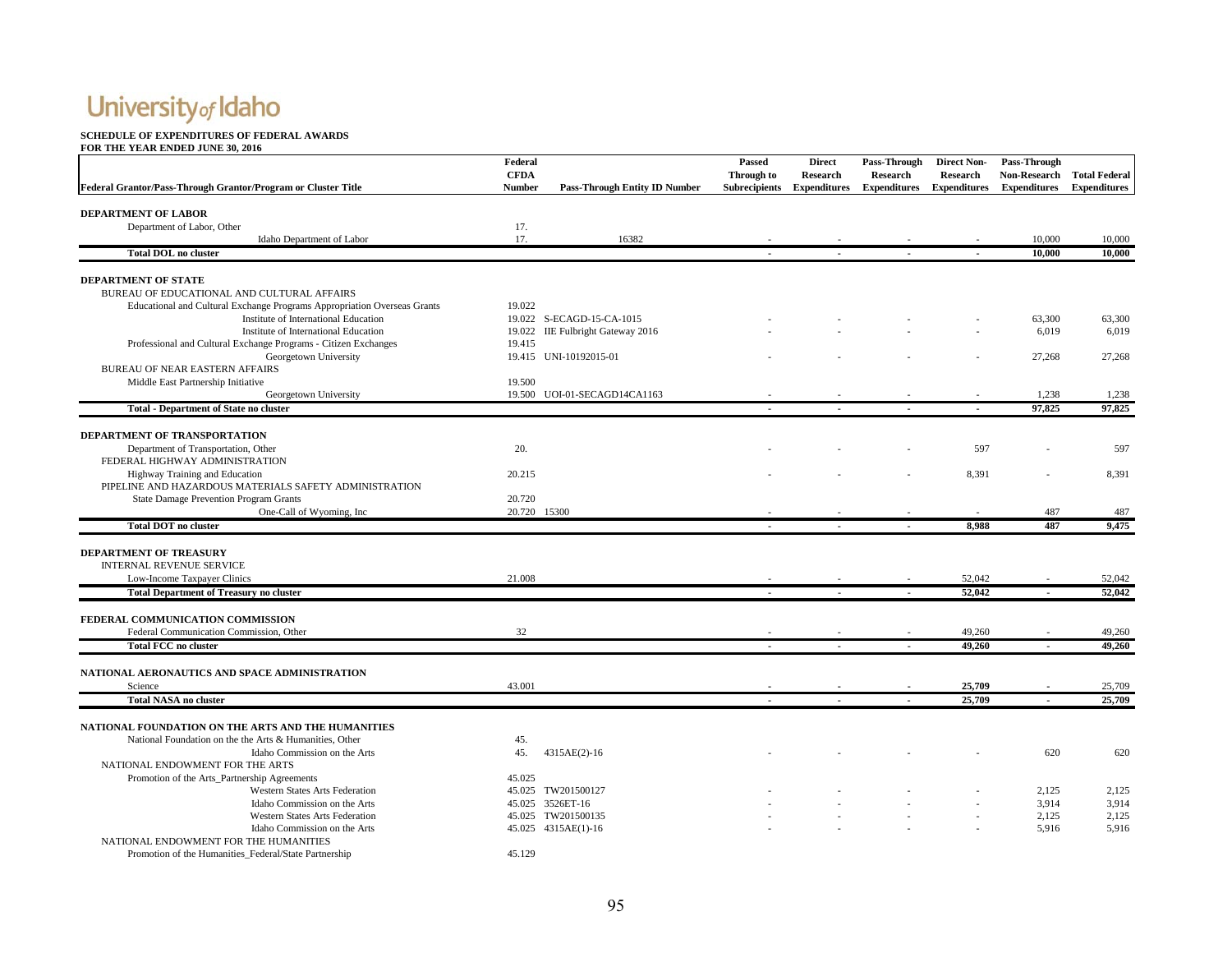#### **SCHEDULE OF EXPENDITURES OF FEDERAL AWARDS**

|                                                                                                | Federal       |                                      | Passed               | <b>Direct</b>       | Pass-Through        | <b>Direct Non-</b>  | Pass-Through        |                      |
|------------------------------------------------------------------------------------------------|---------------|--------------------------------------|----------------------|---------------------|---------------------|---------------------|---------------------|----------------------|
|                                                                                                | <b>CFDA</b>   |                                      | Through to           | Research            | <b>Research</b>     | <b>Research</b>     | <b>Non-Research</b> | <b>Total Federal</b> |
| Federal Grantor/Pass-Through Grantor/Program or Cluster Title                                  | <b>Number</b> | <b>Pass-Through Entity ID Number</b> | <b>Subrecipients</b> | <b>Expenditures</b> | <b>Expenditures</b> | <b>Expenditures</b> | <b>Expenditures</b> | <b>Expenditures</b>  |
|                                                                                                |               |                                      |                      |                     |                     |                     |                     |                      |
| NATIONAL FOUNDATION ON THE ARTS AND THE HUMANITIES (Cont.)                                     |               |                                      |                      |                     |                     |                     |                     |                      |
| NATIONAL ENDOWMENT FOR THE HUMANITIES (Cont.)                                                  |               |                                      |                      |                     |                     |                     |                     |                      |
| Promotion of the Humanities_Federal/State Partnership (Cont.)                                  | 45.129        |                                      |                      |                     |                     |                     |                     |                      |
| <b>Idaho Humanities Council</b>                                                                |               | 45.129 2015042                       |                      |                     |                     |                     | 2,000               | 2,000                |
| <b>Idaho Humanities Council</b>                                                                |               | 45.129 2014020                       |                      |                     |                     |                     | 2,487               | 2,487                |
| <b>Idaho Humanities Council</b>                                                                |               | 45.129 2015043                       |                      |                     |                     |                     | 905                 | 905                  |
| <b>Idaho Humanities Council</b>                                                                |               | 45.129 2015046                       |                      |                     |                     |                     | 1,237               | 1,237                |
| <b>Idaho Humanities Council</b>                                                                |               | 45.129 2015037                       |                      |                     |                     |                     | 1,801               | 1,801                |
| Promotion of the Humanities Division of Preservation and Access                                | 45.149        |                                      | 2.507                |                     |                     | 10.995              |                     | 10.995               |
| Total Nat'l Foundation on the Arts & Humanities no cluster                                     |               |                                      | 2,507                |                     |                     | 10.995              | 23,130              | 34,125               |
|                                                                                                |               |                                      |                      |                     |                     |                     |                     |                      |
| <b>ENVIRONMENTAL PROTECTION AGENCY</b>                                                         |               |                                      |                      |                     |                     |                     |                     |                      |
| OFFICE OF CHEMICAL SAFETY AND POLLUTION PREVENTION                                             |               |                                      |                      |                     |                     |                     |                     |                      |
| Research, Development, Monitoring, Public Education, Training, Demonstrations, & Studies       | 66.716        |                                      |                      |                     |                     |                     |                     |                      |
| National Association of State Dept. of Ag Reseach Foundation                                   |               | 66.716 2013PSEP IDAHO                |                      |                     |                     |                     | 2,049               | 2,049                |
| OFFICE OF THE ADMINISTRATOR                                                                    |               |                                      |                      |                     |                     |                     |                     |                      |
| <b>Environmental Education Grants</b>                                                          | 66.951        |                                      | 14.230               |                     |                     | 77.861              |                     | 77.861               |
| <b>Total EPA no cluster</b>                                                                    |               |                                      | 14,230               |                     |                     | 77,861              | 2.049               | 79.910               |
|                                                                                                |               |                                      |                      |                     |                     |                     |                     |                      |
| <b>DEPARTMENT OF ENERGY</b>                                                                    |               |                                      |                      |                     |                     |                     |                     |                      |
| Department of Energy, Other                                                                    | 81.           |                                      |                      |                     |                     |                     |                     |                      |
| Northwest Power and Conservation Council                                                       | 81.           | C2015-46                             |                      |                     |                     |                     | 1,744               | 1.744                |
| Battelle Energy Alliance LLC                                                                   | 81.           | 68389-04                             |                      |                     |                     |                     | 38,481              | 38,481               |
| Battelle Energy Alliance LLC                                                                   | 81.           | 42246 Release 138                    |                      |                     |                     |                     | 4,180               | 4,180                |
| Battelle Energy Alliance LLC                                                                   | 81.           | 154756 RELEASE 3                     |                      |                     |                     |                     | 1,147,966           | 1,147,966            |
| Battelle Energy Alliance LLC                                                                   | 81.           | 42246 RELEASE 127 AMENDMENT 2        |                      |                     |                     |                     | 373,632             | 373,632              |
| Energy Efficiency and Renewable Energy Information Dissemination, Outreach, Training at 81.117 |               |                                      |                      |                     |                     |                     |                     |                      |
| <b>Boise State University</b>                                                                  |               | 81.117 5212-B                        |                      |                     |                     |                     | 75,327              | 75,327               |
| <b>Boise State University</b>                                                                  |               | 81.117 5212-B                        |                      |                     |                     |                     | 14,437              | 14,437               |
| <b>Total DOD</b> no cluster                                                                    |               |                                      |                      |                     |                     |                     | 1,655,767           | 1,655,767            |
| <b>DEPARTMENT OF EDUCATION</b>                                                                 |               |                                      |                      |                     |                     |                     |                     |                      |
|                                                                                                | 84.           |                                      |                      |                     |                     |                     |                     |                      |
| Department of Education, Other                                                                 | 84.           |                                      |                      |                     |                     |                     | 1,443               | 1,443                |
| <b>National Writing Project</b><br>OFFICE OF ELEMENTARY AND SECONDARY EDUCATION                |               | 92-ID01-SEED2016-ILI                 |                      |                     |                     |                     |                     |                      |
| Title I Grants to Local Educational Agencies                                                   | 84.010        |                                      |                      |                     |                     |                     |                     |                      |
| Idaho State Department of Education                                                            |               | 84.010 16-4022                       |                      |                     |                     |                     | 465,536             | 465,536              |
| Idaho State Department of Education                                                            | 84.010        | ISDE FY17 ID Building Cap. - Fed.    |                      |                     |                     |                     | 307                 | 307                  |
|                                                                                                |               | 84.010 075028                        |                      |                     |                     |                     |                     |                      |
| Idaho State Department of Education<br>Migrant Education_College Assistance Migrant Program    | 84.149        |                                      |                      |                     |                     | 817                 | 27,534              | 27,534<br>817        |
|                                                                                                | 84.149A       |                                      |                      |                     |                     | 407,892             |                     | 407,892              |
| Migrant Education_College Assistance Migrant Program                                           |               |                                      |                      |                     |                     |                     |                     |                      |
| Twenty-First Century Community Learning Centers                                                | 84.287        |                                      |                      |                     |                     |                     |                     |                      |
| Idaho State Department of Ed                                                                   |               | 84.287 16-7200                       |                      |                     |                     |                     | 144,201             | 144,201              |
| Mathematics and Science Partnerships                                                           | 84.366        |                                      |                      |                     |                     |                     |                     |                      |
| Idaho State Department of Education                                                            |               | 84.366 15MSP21                       |                      |                     |                     |                     | 9,483               | 9,483                |
| <b>Improving Teacher Quality State Grants</b>                                                  | 84.367        |                                      |                      |                     |                     |                     |                     |                      |
| <b>National Writing Project</b>                                                                |               | 84.367 92-ID01-SEED2014              |                      |                     |                     |                     | 18,218              | 18,218               |
| <b>Improving Teacher Quality State Grants</b>                                                  | 84.367B       |                                      |                      |                     |                     |                     |                     |                      |
| Idaho State University                                                                         |               | 84.367B 14-200A                      |                      |                     |                     |                     | 25,070              | 25,070               |
| Idaho State Board of Education                                                                 |               | 84.367B S367B140047                  | 17,764.00            |                     |                     |                     | 83,329              | 83,329               |
| School Improvement Grants                                                                      | 84.377        |                                      |                      |                     |                     |                     |                     | $\sim$               |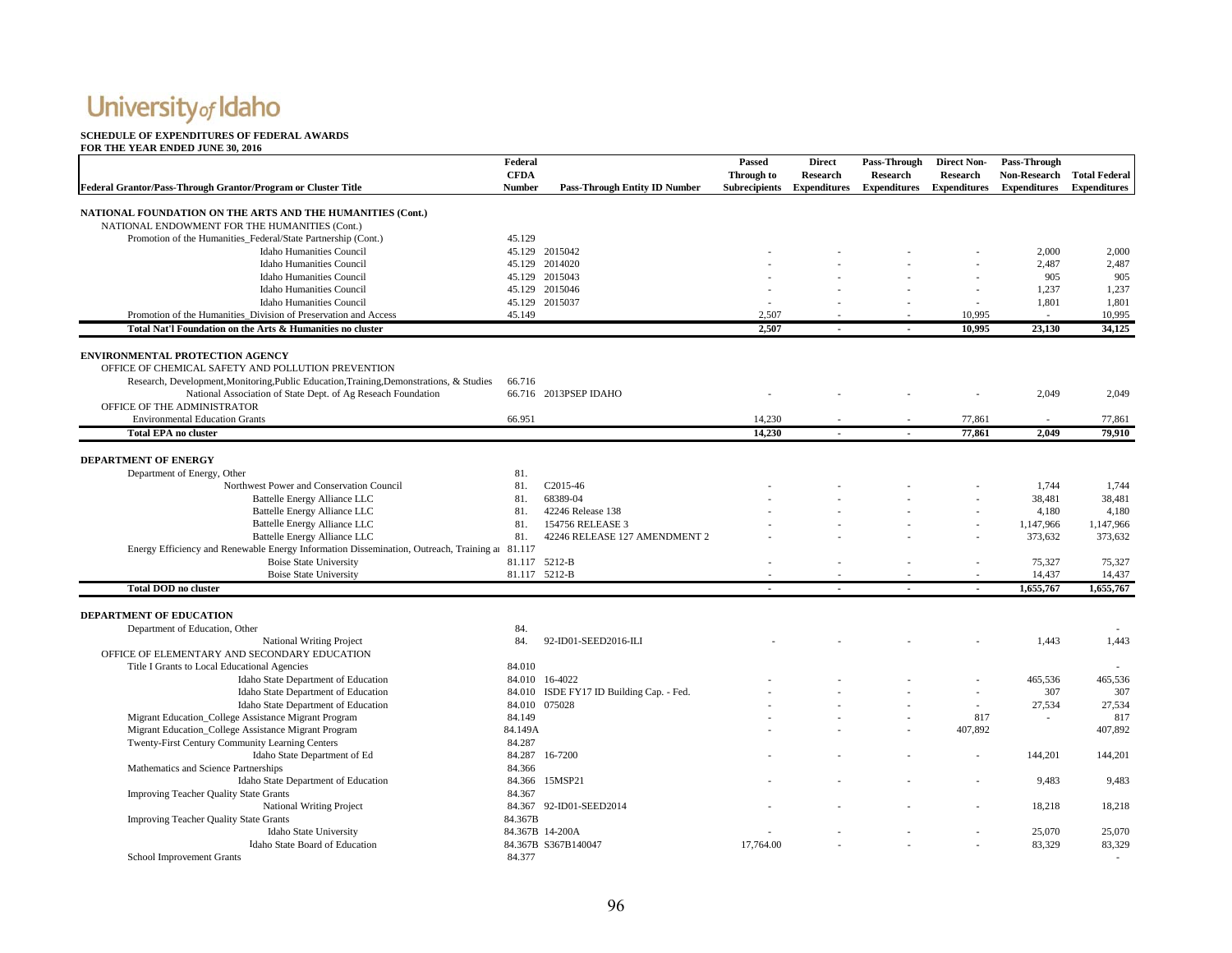### **SCHEDULE OF EXPENDITURES OF FEDERAL AWARDS FOR THE YEAR ENDED JUNE 30, 2016**

| I ON THE TEAN ENDED JONE 50, 2010<br>Federal Grantor/Pass-Through Grantor/Program or Cluster Title | Federal<br><b>CFDA</b><br><b>Number</b> | <b>Pass-Through Entity ID Number</b>     | Passed<br>Through to<br><b>Subrecipients</b> | <b>Direct</b><br>Research<br><b>Expenditures</b> | Pass-Through<br><b>Research</b><br><b>Expenditures</b> | <b>Direct Non-</b><br><b>Research</b><br><b>Expenditures</b> | Pass-Through<br><b>Non-Research</b><br><b>Expenditures</b> | <b>Total Federal</b><br><b>Expenditures</b> |
|----------------------------------------------------------------------------------------------------|-----------------------------------------|------------------------------------------|----------------------------------------------|--------------------------------------------------|--------------------------------------------------------|--------------------------------------------------------------|------------------------------------------------------------|---------------------------------------------|
|                                                                                                    |                                         |                                          |                                              |                                                  |                                                        |                                                              |                                                            |                                             |
| DEPARTMENT OF EDUCATION (Cont.)                                                                    |                                         |                                          |                                              |                                                  |                                                        |                                                              |                                                            |                                             |
| OFFICE OF ELEMENTARY AND SECONDARY EDUCATION (Cont.)                                               |                                         |                                          |                                              |                                                  |                                                        |                                                              |                                                            |                                             |
| School Improvement Grants (Cont.)                                                                  | 84.377A                                 |                                          |                                              |                                                  |                                                        |                                                              |                                                            |                                             |
| Idaho State Department of Education                                                                |                                         | 84.377 16-4022                           |                                              |                                                  |                                                        |                                                              | 175,257                                                    | 175,257                                     |
| Idaho State Department of Education                                                                |                                         | 84.377 ISDE FY17 ID Building Cap. - Fed. |                                              |                                                  |                                                        |                                                              | 116                                                        | 116                                         |
| Idaho State Department of Education                                                                |                                         | 84.377A 075028                           |                                              |                                                  |                                                        |                                                              | 9,075                                                      | 9,075                                       |
| OFFICE OF VOCATIONAL AND ADULT EDUCATION                                                           |                                         |                                          |                                              |                                                  |                                                        |                                                              |                                                            |                                             |
| Career and Technical Education -- Basic Grants to States                                           | 84.048A                                 |                                          |                                              |                                                  |                                                        |                                                              |                                                            |                                             |
| Idaho Division of Professional-Technical Education                                                 |                                         | 84.048A F-SPP-PTLI-FC-15A-665            |                                              |                                                  |                                                        |                                                              | 2,785                                                      | 2,785                                       |
| Idaho Division of Professional-Technical Education                                                 |                                         | 84.048A PL6665 C1                        |                                              |                                                  |                                                        |                                                              | 45,240                                                     | 45,240                                      |
| Idaho Division of Professional-Technical Education                                                 |                                         | 84.048A PL6665-N1                        |                                              |                                                  |                                                        |                                                              | 40,715                                                     | 40,715                                      |
| OFFICE OF SPECIAL EDUCATION AND REHABILITATIVE SERVICES                                            |                                         |                                          |                                              |                                                  |                                                        |                                                              |                                                            |                                             |
| Rehabilitation Services_Vocational Rehabilitation Grants to States                                 | 84.126                                  |                                          |                                              |                                                  |                                                        |                                                              |                                                            |                                             |
| Idaho Dept. of Voc Rehabilitation                                                                  |                                         | 84.126 15513B                            |                                              |                                                  |                                                        |                                                              | 32,000                                                     | 32,000                                      |
| Rehabilitation Long-Term Training                                                                  | 84.129                                  |                                          |                                              |                                                  |                                                        | 118,312                                                      | $\sim$                                                     | 118,312                                     |
| DEPARTMENT OF EDUCATION (Cont.)                                                                    |                                         |                                          |                                              |                                                  |                                                        |                                                              |                                                            |                                             |
| OFFICE OF SPECIAL EDUCATION AND REHABILITATIVE SERVICES (Cont.)                                    |                                         |                                          |                                              |                                                  |                                                        |                                                              |                                                            |                                             |
| <b>Assistive Technology</b>                                                                        | 84.224A                                 |                                          |                                              |                                                  |                                                        | (1)                                                          |                                                            | (1)                                         |
| Special Education_Grants to States                                                                 | 84.323                                  |                                          |                                              |                                                  |                                                        |                                                              |                                                            |                                             |
| Idaho State Department of Ed                                                                       |                                         | 84.323 076010                            |                                              |                                                  |                                                        |                                                              | 35,504                                                     | 35,504                                      |
| Idaho State Department of Education                                                                |                                         | 84.323 17-5901                           |                                              |                                                  |                                                        |                                                              | 99                                                         | 99                                          |
| Idaho State Department of Ed                                                                       |                                         | 84.323 076009                            |                                              |                                                  |                                                        |                                                              | 49,639                                                     | 49,639                                      |
| Idaho State Department of Education                                                                |                                         | 84.323 17.5903                           |                                              |                                                  |                                                        |                                                              | 161                                                        | 161                                         |
| Idaho State Department of Education                                                                |                                         | 84.323 075067                            |                                              |                                                  |                                                        |                                                              |                                                            |                                             |
| Idaho State Department of Education                                                                |                                         | 84.323 075068                            |                                              |                                                  |                                                        | $\overline{\phantom{a}}$                                     | (69)                                                       | (69)                                        |
| Special Education_Technical Assistance and Dissemination to Improve Services and Result: 84.326    |                                         |                                          |                                              |                                                  |                                                        | 95,512                                                       |                                                            | 95,512                                      |
| <b>DEPARTMENT OF EDUCATION Pass Through Programs</b>                                               |                                         |                                          |                                              |                                                  |                                                        |                                                              |                                                            |                                             |
| OFFICE OF POSTSECONDARY EDUCATION                                                                  |                                         |                                          |                                              |                                                  |                                                        |                                                              |                                                            |                                             |
| Gaining Early Awareness and Readiness for Undergraduate Programs                                   | 84.334                                  |                                          |                                              |                                                  |                                                        |                                                              |                                                            |                                             |
| Office of State Board of Education                                                                 |                                         | 84.334 GEARUP                            |                                              |                                                  |                                                        |                                                              | 523,363                                                    | 523,363                                     |
|                                                                                                    |                                         |                                          |                                              |                                                  |                                                        |                                                              |                                                            |                                             |
| <b>Total Department of Education no cluster</b>                                                    |                                         |                                          | 17,764                                       |                                                  |                                                        | 622,532                                                      | 1,689,006                                                  | 2,311,538                                   |
| <b>DEPARTMENT OF HEALTH AND HUMAN SERVICES</b>                                                     |                                         |                                          |                                              |                                                  |                                                        |                                                              |                                                            |                                             |
| HEALTH RESOURCES AND SERVICES ADMINISTRATION                                                       |                                         |                                          |                                              |                                                  |                                                        |                                                              |                                                            |                                             |
| Area Health Education Centers Point of Service Maintenance & Enhancement Awards                    | 93.107                                  |                                          |                                              |                                                  |                                                        |                                                              |                                                            |                                             |
|                                                                                                    |                                         |                                          |                                              |                                                  |                                                        |                                                              |                                                            |                                             |
| Jannus Inc.                                                                                        |                                         | 93.107 Jannus Inc- U of I-RUOP -2015     |                                              |                                                  |                                                        |                                                              | 2,000                                                      | 2,000                                       |
| Maternal and Child Health Services Block Grant to the States                                       | 93.994                                  |                                          |                                              |                                                  |                                                        |                                                              |                                                            |                                             |
| Idaho Dept. of Health & Welfare                                                                    |                                         | 93.994 HC856600                          |                                              |                                                  |                                                        |                                                              | 5,000                                                      | 5,000                                       |
| ADMINISTRATION FOR COMMUNITY LIVING                                                                |                                         |                                          |                                              |                                                  |                                                        |                                                              |                                                            |                                             |
| <b>ACL Assistive Technology</b>                                                                    | 93.464                                  |                                          |                                              |                                                  |                                                        | 434,060                                                      |                                                            | 434,060                                     |
| University Centers for Excellence in Developmental Disabilities Education, Research, and S 93.632  |                                         |                                          |                                              |                                                  |                                                        | 535,502                                                      |                                                            | 535,502                                     |
| CENTERS FOR DISEASE CONTROL AND PREVENTION                                                         |                                         |                                          |                                              |                                                  |                                                        |                                                              |                                                            |                                             |
| PPHF: Racial and Ethnic Approaches to Community Health Program financed solely by Puł 93.738       |                                         |                                          |                                              |                                                  |                                                        |                                                              |                                                            |                                             |
| <b>Benewah Medical Center</b>                                                                      | 93.738 15455                            |                                          |                                              |                                                  |                                                        |                                                              | 66,941                                                     | 66,941                                      |
| Preventive Health and Health Services Block Grant funded solely with PPH Funds                     | 93.758                                  |                                          |                                              |                                                  |                                                        |                                                              |                                                            |                                             |
| Idaho Dept. of Health & Welfare                                                                    |                                         | HC843300                                 |                                              |                                                  |                                                        |                                                              | 5,304                                                      | 5,304                                       |
| Assistance Programs for Chronic Disease Prevention and Control                                     | 93.945                                  |                                          |                                              |                                                  |                                                        |                                                              |                                                            |                                             |
| Idaho Dept. of Health & Welfare                                                                    |                                         | HC867100                                 |                                              |                                                  |                                                        |                                                              | 36,561                                                     | 36,561                                      |
| Idaho Dept. of Health & Welfare                                                                    |                                         | HC833000                                 |                                              |                                                  |                                                        |                                                              |                                                            |                                             |
| Idaho Dept. of Health & Welfare                                                                    |                                         | HC893600                                 |                                              |                                                  |                                                        |                                                              | 13,969                                                     | 13.969                                      |
| Idaho Department of Health & Welfare                                                               |                                         | HC826700                                 |                                              |                                                  |                                                        |                                                              |                                                            |                                             |